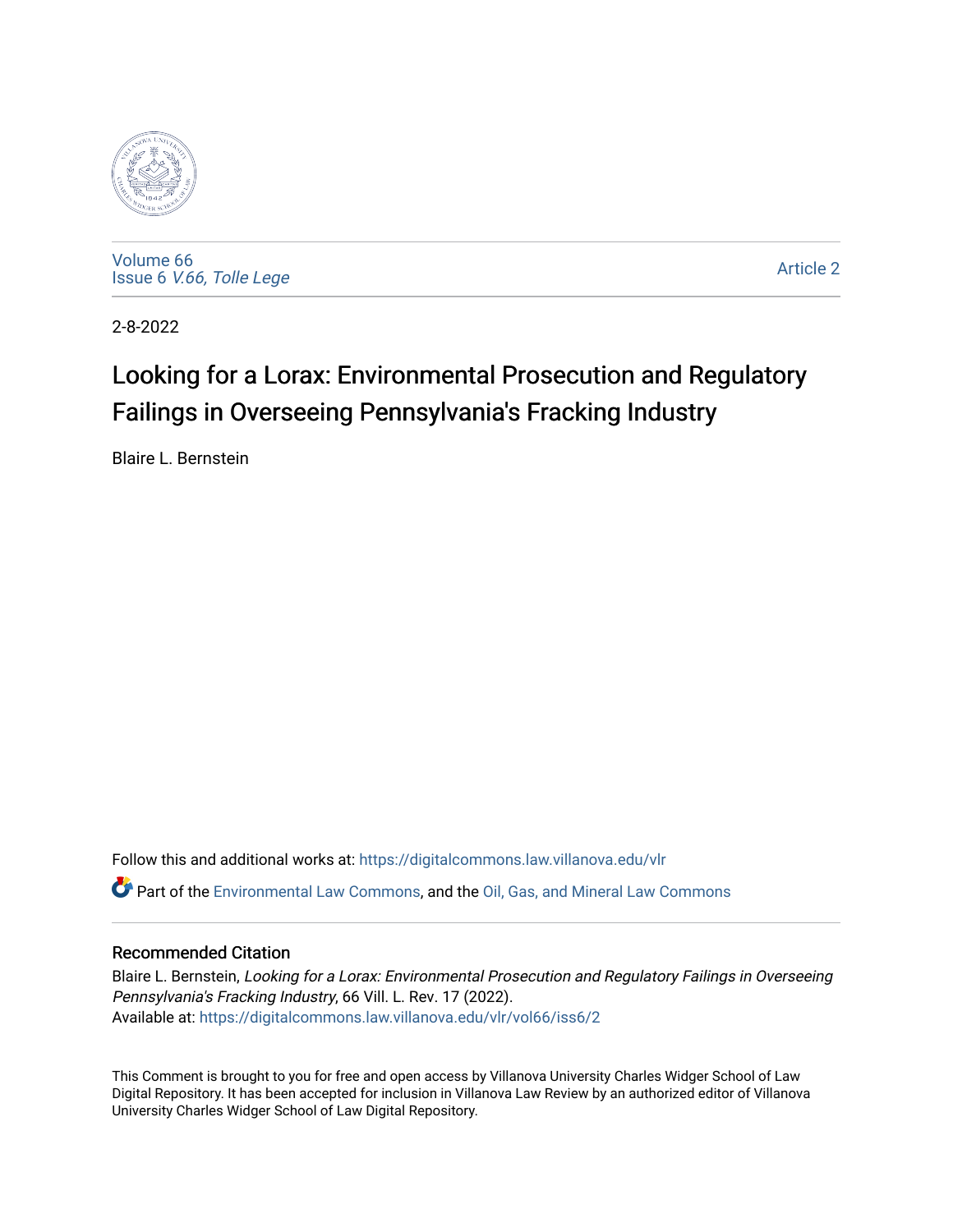VILLANOVA LAW REVIEW ONLINE: TOLLE LEGE 66 VILL. L. REV. TOLLE LEGE 17

## Comment

## LOOKING FOR A LORAX: ENVIRONMENTAL PROSECUTION AND REGULATORY FAILINGS IN OVERSEEING PENNSYLVANIA'S FRACKING INDUSTRY

### BLAIRE L. BERNSTEIN<sup>\*</sup>

"It is not yet widely understood, though it will be, that when a government relaxes regulations on coal-fired plants or erases scientific data from a federal website, it is guilty of more than merely bowing to corporate interests; it commits crimes against humanity." 1

## I. THE POLITICAL AND ECONOMIC LANDSCAPE OF FRACKING IN PA: "[B]USINESS IS BUSINESS! AND BUSINESS MUST GROW" 2

The inception of the fracking boom can be traced roughly to 2005, when the first Marcellus Shale well started producing gas in southwestern Pennsylvania.<sup>3</sup> Only two years later, regulatory agencies had issued almost four hundred permits for drilling and fracking.<sup>4</sup> By 2010, the oil and natural gas industry had drilled more than three thousand wells and received almost ten thousand permits.<sup>5</sup> The process of

3. *See* Candy Woodall, *The Rise and Fall—and Rise?—of Pa.'s Oil and Gas Industry*, PENNLIVE (last updated Jan. 5, 2019), https://www.pennlive.com/news/2016/03/the\_rise\_and\_fall\_and\_rise\_of.html

4. *See* Woodall, *supra* note 3 (noting industry received rapidly increasing number of oil wells and permits in beginning of fracking boom).

5. *See id.* (tracing fracking boom's expansive drilling activities). Despite these large-scale numbers, a decade later Attorney General Shapiro's grand jury report noted this is merely the beginning for the fracking industry. *See* PA. OFFICE OF ATTORNEY GEN., REPORT 1 OF THE

<sup>\*</sup> J.D. Candidate 2022, Villanova University Charles Widger School of Law; M. Phil. 2019, Trinity College Dublin; B.A. 2018, Villanova University. This Comment is dedicated to my family for their constant love and support. I would also like to thank the professors and lawyers who have introduced me to and guided me through the field of environmental law, namely, Todd Aagaard, Ruth Gordon, Kathryn Urbanowicz, and Alex Bomstein. Lastly, I would like to thank all the members of *Villanova Law Review* who have provided thoughtful feedback throughout the writing and publication process.

<sup>1.</sup> RONALD C. KRAMER, CARBON CRIMINALS, CLIMATE CRIMES 125, 125 (2020) (quoting NATHANIEL RICH, LOSING EARTH: A RECENT HISTORY 195 (2019)) (discussing Obama and Trump administrations' failures adequately addressing climate change).

<sup>2.</sup> DR. SEUSS, THE LORAX 37 (1971).

<sup>[</sup>https://perma.cc/HQ6U-CK4S] (detailing expansion of fracking industry in Pennsylvania and its effect on the state and its citizens); *see also* Hobart M. King, *Marcellus Shale—Appalachian Basin Natural Gas Play*, GEOSCIENCE NEWS & INFO., https://geology.com/articles/marcellusshale.shtml [https://perma.cc/R8SF-3CHE] (last visited Sept. 29, 2020) ("The Marcellus Shale, also referred to as the Marcellus Formation, is a Middle Devonian-age, black, low-density, carbonaceous (organic-rich) shale that occurs in the subsurface beneath much of Ohio, West Virginia, Pennsylvania and New York" with experts estimating it could contain up to "141 trillion cubic feet" of recoverable natural gas.).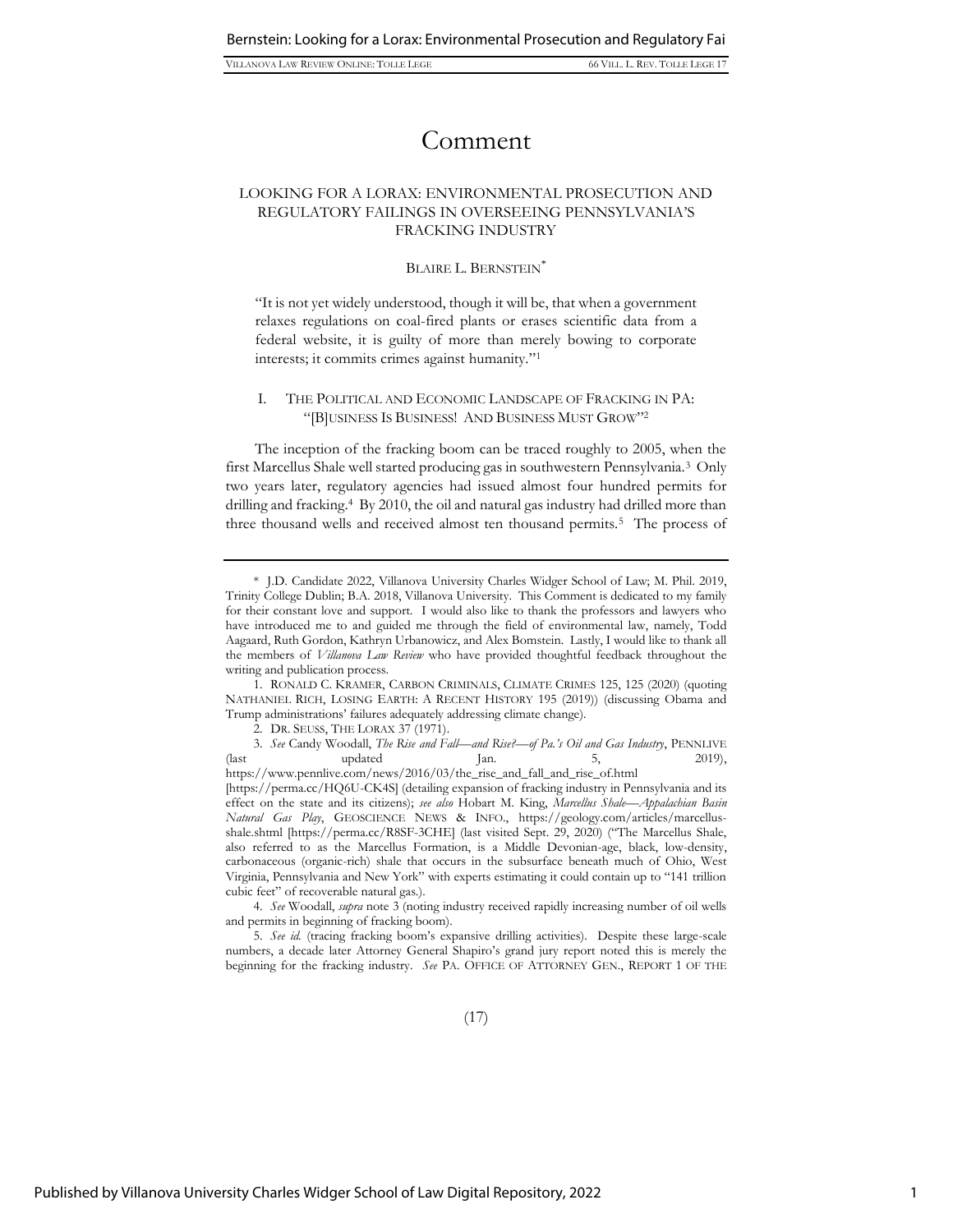fracking, or hydraulic fracturing, involves drilling vertically and horizontally into the ground before injecting highly pressurized mixtures of water, sand, and chemicals in order to extract oil and gas from shale rock.<sup>6</sup> This fracking technique allowed the oil and natural gas industry (the industry) to tap into previously unreachable oil reserves in Pennsylvania's Marcellus Shale.<sup>7</sup>

The industry's rapid expansion brought more residents and economic growth to rural areas of Pennsylvania and introduced a reliable domestic supply of oil to the United States.<sup>8</sup> The industry began contributing millions of dollars to political campaigns, championing fracking as a clean alternative to coal while bringing in over eleven-billion dollars and 140,000 jobs to the Pennsylvania economy in 2010 alone.<sup>9</sup> Despite its economic benefits, the fracking process is environmentally controversial due to its use of large amounts of water, its potential for water and soil pollution, and the air contamination released around drilling sites.<sup>10</sup> While the industry spread across the state, leasing more than a quarter of Pennsylvania's land by 2011,

6. *See What Is Fracking and Why Is It Controversial?*, BBC (Oct. 15, 2018), https://www.bbc.com/news/uk-14432401 [https://perma.cc/VSF7-4KTE] (describing technical background, economic advantages, and controversial environmental effects of fracking process).

7. *See* King, *supra* note 3 (stating Marcellus Shale not considered a productive source of natural gas until fracking made process feasible and fruitful).

8. *See* Woodall, *supra* note 3 (examining industry's transformative effects on Pennsylvania's economy and oil dependency within United States). According to the Bureau of Labor Statistics, from 2007 to 2012, while total employment was declining in Pennsylvania, the oil and natural gas industry saw an employment increase of 259.3%. *See* Jennifer Cruz, Peter W. Smith & Sara Stanley, *The Marcellus Shale Gas Boom in Pennsylvania: Employment and Wage Trends*, MONTHLY LAB. REV., U.S. BUREAU OF LAB. STATS., Feb. 2014, at 1, 5, https://www.bls.gov/opub/mlr/2014/article/themarcellus-shale-gas-boom-in-pennsylvania.htm [https://perma.cc/S4G6-GKRJ] (comparing Pennsylvania's overall employment and wage trends to those of oil and natural gas industry). Additionally, oil and natural gas wages increased by 36.3% while the average wage increased only by 11.9%. *Id.* Employment in areas of southwestern Pennsylvania increased by 287% from 2007 to 2012. *Id*.

9. *See* Woodall, *supra* note 3 (considering industry's financial involvement in political campaigns both nationally and in Commonwealth of Pennsylvania); *see also* Timothy J. Considine, Robert Watson & Seth Blumsack, *The Pennsylvania Marcellus Natural Gas Industry: Status, Economic Impacts and Future Potential*, PA. ST. UNIV. COLL. OF EARTH & MINERAL SCI. DEP'T OF ENERGY & MINERAL ENG'G (July 20, 2011), http://pasbdc.org/uploads/media\_items/the-pennsylvaniamarcellus-natural-gas-industry-status-economic-impacts-and-future-potential-july-

2011.original.pdf [https://perma.cc/QHQ4-3DGG] ("This update finds that during 2010 Pennsylvania Marcellus natural gas development generated \$11.2 billion in value added or the regional equivalent of gross domestic product, contributed \$1.1 billion in state and local tax revenues, and supported nearly 140,000 jobs."(citation omitted)).

10. *See* Caroline Cecot, *No Fracking Way: An Empirical Investigation of Local Shale Development Bans in New York*, 48 ENVTL. L. 761, 767 (2018) (describing daily realities of fracking on local communities such as extensive noise and disruption, "air pollution, drilling and road accidents, fluid spills," well blowouts, contamination of groundwater and surface water, and water shortages); *What Is Fracking and Why Is It Controversial?*, *supra* note 6 (describing fracking's adverse environmental consequences).

FORTY-THIRD STATEWIDE INVESTIGATING GRAND JURY 13 (2020) [hereinafter PA. OFFICE OF ATTORNEY GEN., GRAND JURY REPORT], https://www.attorneygeneral.gov/wpcontent/uploads/2020/06/FINAL-fracking-report-w.responses-with-page-number-V2.pdf [https://perma.cc/DMQ4-KMRV] ("Experts anticipate that there will be another 30,000 to 40,000 unconventional wells drilled in the Marcellus shale in the coming years.").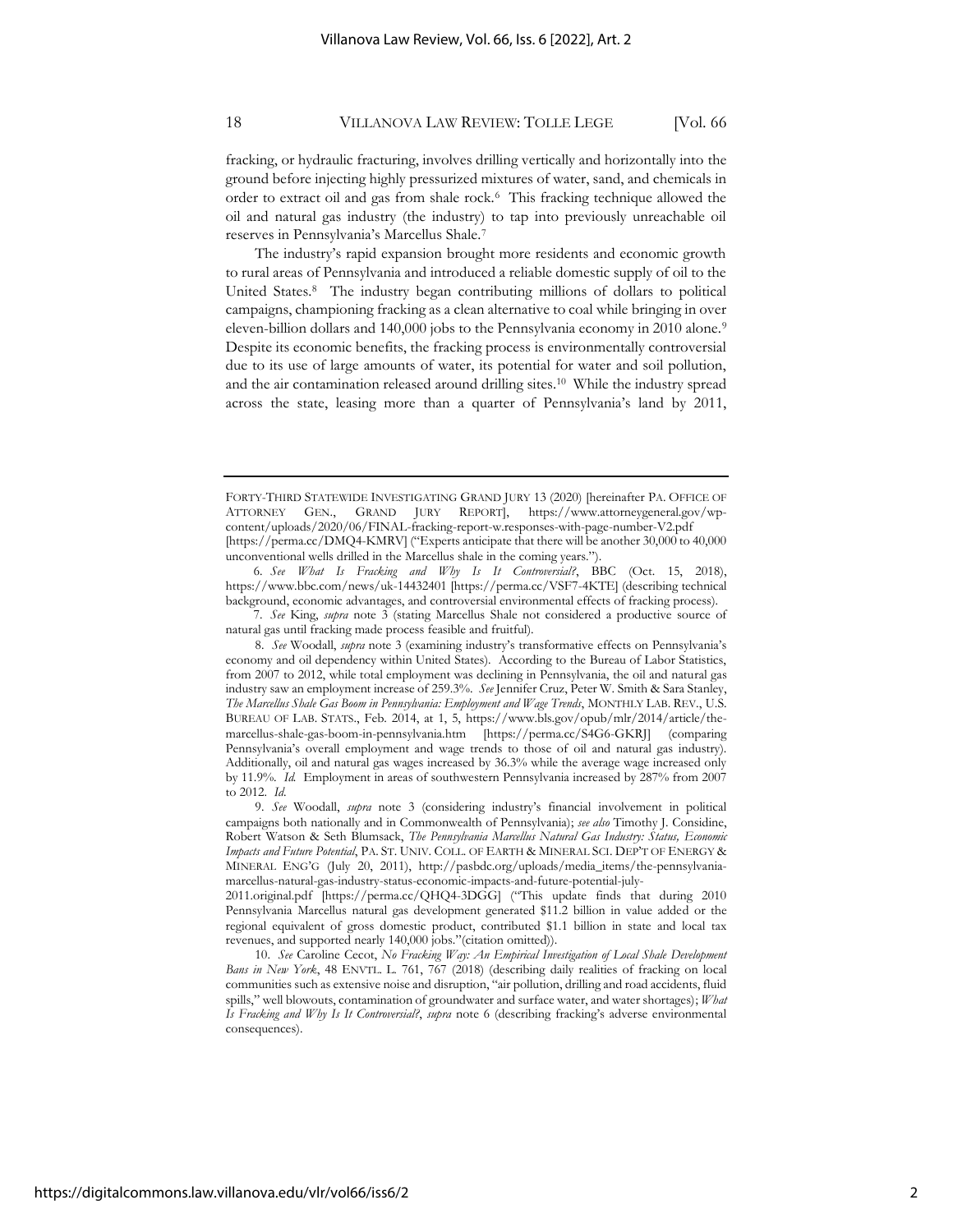environmental regulatory agencies at both the state and federal level struggled to keep up with overseeing this new process.<sup>11</sup>

During this time, citizens began submitting complaints to the Pennsylvania Department of Environmental Protection (DEP).<sup>12</sup> Between 2004 and 2016, citizens across the state made 9,442 complaints to the DEP, none of which were made public until investigative journalists formally requested them.<sup>13</sup> In 2016, Josh Shapiro campaigned for Pennsylvania Attorney General on a platform that included prosecuting the fracking industry for crimes against Pennsylvania citizens.<sup>14</sup> Once elected, Attorney General Shapiro upheld his campaign promise by launching an investigation into Pennsylvania's fracking industry and the effectiveness of the DEP's oversight measures.<sup>15</sup>

Attorney General Shapiro's grand jury report and the DEP's response provide a glimpse into how Pennsylvania officials could better regulate the industry.<sup>16</sup> Currently, the DEP has the authority to refer an environmental criminal matter to

<sup>11.</sup> *See* Woodall, *supra* note 3 (discussing regulatory agencies' inability to keep up with quickly expanding industry); *see also* PA. OFFICE OF ATTORNEY GEN., GRAND JURY REPORT, *supra* note 5, at 105 (noting fracking techniques and chemicals were "standard operating procedures for virtually every conventional oil and gas well in Pennsylvania for decades—[but] the sheer scale of this new development was unprecedented").

<sup>12.</sup> *See* Melissa A. Troutman et al., *Hidden Data Suggests Fracking Created Widespread, Systematic Impact in Pennsylvania*, PUB. HERALD (Jan. 23, 2017), https://publicherald.org/hidden-datasuggests-fracking-created-widespread-systemic-impact-in-pennsylvania/

<sup>[</sup>https://perma.cc/23DL-4P2V] (describing process of making complaint to DEP about fracking activities under Title 58, Section 3218 of Pennsylvania Oil and Gas Act). In response to this increasing volume of complaints surrounding the industry, the DEP could "conduct its own complaint analysis and report those findings to the state legislature, which has the power to either limit the expansion of fracking, increase the breadth of DEP's resources, or both." *Id.* However, the DEP did not take this measure. *See id.* (criticizing the DEP's handling of increase in complaints resulting from fracking boom).

<sup>13.</sup> *See id.* (stating complaints were held as "confidential" and only made available after several requests, including a Right-to-Know request, were sent to the DEP). The citizen complaint data revealed several disconcerting facts: the DEP received an average of about one complaint per well, indicating that "unconventional wells, for whatever reason, generate more complaints per well" than other types of drilling operations. *See id.* (quoting Dr. John Stolz's comment that wells related to fracking seem to cause more issues for residents than their conventional counterparts)*.* Of the 4,108 complaints relating to water supply, the DEP claimed that 94% of these complaints were "completely unrelated to oil and gas," which means that "thousands of people in shale gas counties, living near fracking operations, are experiencing water problems that DEP claims have nothing to do with oil and gas." *Id.* (asking why the DEP claims fracking is not causing a majority of complaints when increase in frequency correlates with rise in and location of unconventional drilling wells).

<sup>14.</sup> *See* Reid Frazier, *In Pa., an Echo of the Fracking Boom: Prosecutors Eye Potential 'Environmental Crimes.' Here's a Closer Look*, ST. IMPACT (May 2, 2019, 8:47 P.M.), https://stateimpact.npr.org/pennsylvania/2019/05/02/in-pa-an-echo-of-the-fracking-boomprosecutors-eye-potential-environmental-crimes-heres-a-closer-look-at-the-effort/

<sup>[</sup>https://perma.cc/N8DZ-MBBQ] (revealing former Pennsylvania chief deputy attorney general couldn't "imagine a scenario where the attorney general's office could investigate the DEP for failing to do its job" since, typically, "environmental crimes are reserved for individuals or companies—not government agencies").

<sup>15.</sup> *See id.* (reporting the DEP hired "four criminal defense firms to represent the department and its employees" in response to grand jury investigation).

<sup>16.</sup> *See* PA. OFFICE OF ATTORNEY GEN., GRAND JURY REPORT, *supra* note 5, at 93, 152 (listing grand jury's recommendations for regulating oil and gas industry moving forward and the DEP's responses to those recommendations).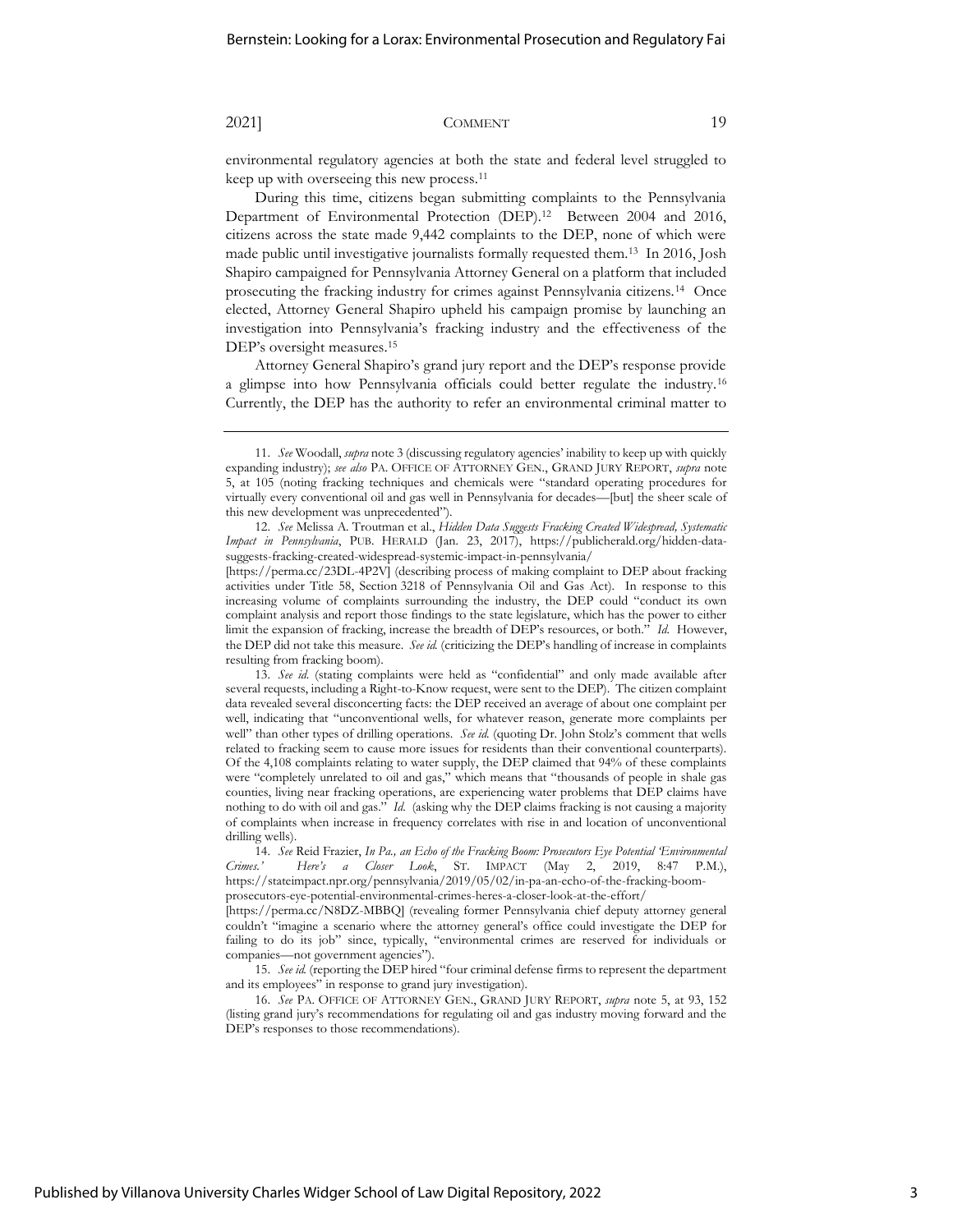the Attorney General's office for investigation and prosecution.<sup>17</sup> This power, according to the grand jury report, is "virtually never invoked."<sup>18</sup> More referrals, and subsequently more investigations and prosecutions for crimes surrounding fracking activities, could make the industry safer and more closely supervised.<sup>19</sup> Following and updating rules that are already in place, such as the "zone of presumption" rule and water quality testing criteria, would help the DEP better respond to citizen complaints.<sup>20</sup> Lastly, although the general assembly is in charge of passing legislation, the DEP makes the regulations that contain the specific provisions governing oil and gas wells.<sup>21</sup> Passing stricter regulations would help the DEP better control the industry and minimize its adverse effects on Pennsylvania residents.<sup>22</sup>

This Comment contends that agency inaction should be curtailed through outsourcing of environmental criminal investigative power to executive offices and through legislation that penalizes agency omissions.<sup>23</sup> Part II outlines Attorney General Shapiro's grand jury report and provides an overview of the case law and statutory provisions governing environmental prosecution of both private individuals and government employees. Part III analyzes how the framework of environmental prosecution applied to the facts laid out in the grand jury report could rationally lead to criminal charges for regulatory agency employees, but Part IV contends that increasing oversight through executive powers and legislation would be more effective than employee criminal charges. Part V explores the impact of implementing these measures.

<sup>17.</sup> *See id.* at 149.

<sup>18.</sup> *See id.* at 101–02 (questioning why the DEP rarely uses power of criminal referral to curb misconduct occurring around unconventional drilling). "[T]he lack of criminal prosecution is not because no such crimes have been committed." *Id.* at 102.

<sup>19.</sup> *See id.* at 102 (arguing that granting Office of Attorney General concurrent jurisdiction to investigate and prosecute environmental crimes would help fulfill Pennsylvania's constitutional promise of clean and healthy environment).

<sup>20.</sup> *See id.* at 6 (accusing the DEP of failing to carry out their existing powers of water quality testing and "zone of presumption," which puts burden on well operator to prove there was no contamination after suspected leak). The Attorney General also cited other instances of regulatory powers left unused, such as DEP employees deciding not to inspect reported violations, failing to notify neighbors of nearby contaminations, and issuing few Notice of Violations. *See id.*

<sup>21.</sup> *See id.* at 140, 142 (explaining certain standards were set through statutes enacted by general assembly). Despite the general assembly's legislative powers, the DEP can create more specific rules through regulations, policies, and technical documents that industry actors must comply with. *See The Basics of the Regulatory Process*, U.S. ENVTL. PROT. AGENCY, https://www.epa.gov/laws-regulations/basics-regulatory-process [https://perma.cc/U3VB-N9UB] (last visited Nov. 28, 2020) (clarifying an environmental agency's role in rulemaking process); *see also Regulatory Agendas*, PA. DEP'T OF ENVTL. PROT., <https://www.dep.pa.gov/publicparticipation/pages/regulatory-agendas-.aspx>

<sup>[</sup>https://perma.cc/RBZ9-NY6Y] (last visited Nov. 28, 2020) (stating the DEP publishes biannual agenda for proposed regulations in addition to lists of non-regulatory sources that guide the DEP in creating policies and procedures).

<sup>22.</sup> *See* PA. OFFICE OF ATTORNEY GEN., GRAND JURY REPORT, *supra* note 5, at 96 (suggesting stricter regulations for gathering lines, the smaller lines that transport gas to larger pipelines); *see also* 25 PA. CODE § 78a.68 (2016) (listing requirements the DEP's unconventional well regulations imposed on gathering lines).

<sup>23.</sup> For a further analysis of how to reduce harmful agency inaction through legislative and executive oversight, see *infra* Part IV.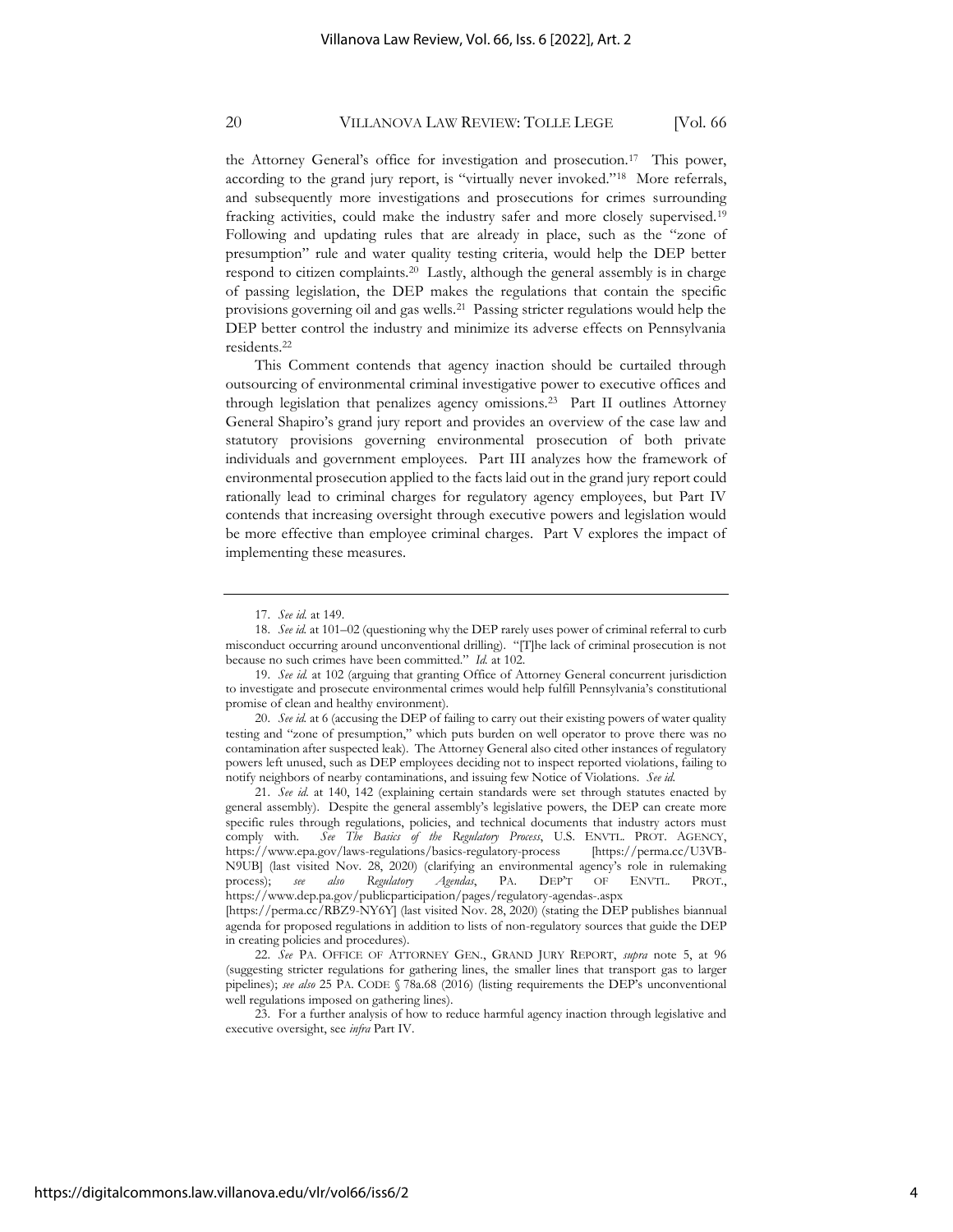## II. "THERE'S NO CAUSE FOR ALARM. . . . I AM DOING NO HARM."24: BACKGROUND ON ENVIRONMENTAL ENFORCEMENT AND THE GRAND JURY REPORT FINDINGS

In the United States, environmental crimes were not prosecuted and enforced until the 1980s, when Congress passed federal environmental statutes.<sup>25</sup> When faced with an individual or corporation violating environmental laws, regulatory agencies have a range of enforcement options that includes both civil and criminal recourse.<sup>26</sup> They can issue administrative compliance orders, bring civil enforcement actions, or participate in criminal prosecutions in conjunction with the Department of Justice. 27 Prosecutors and agencies typically reserve criminal charges for cases of extremely culpable action and serious injury.<sup>28</sup> The mens rea for most environmental crimes is "knowingly" for felonies and "negligently" for misdemeanors.<sup>29</sup> While this gives prosecutors substantial discretion in environmental cases, most defendants who were criminally charged committed violations that "involved harm, deceptive or misleading conduct, or operating outside the regulatory scheme."<sup>30</sup>

The enactment and amendments of the federal Clean Air Act, the Clean Water Act, the Comprehensive Environmental Response, Compensation, and Liability Act ("CERCLA"), and the Resource Conservation and Recovery Act ("RCRA") during the 1970s and 1980s brought more than the birth of the environmental crimes program in the United States. . . . As a result, the 1980s brought a series of "firsts" for environmental criminal enforcement: the first felony prosecutions under each of the major environmental laws, the first knowing endangerment cases, and the first jail sentences imposed for environmental crime under the federal sentencing guidelines.

*Id*. (footnotes omitted).

26. *See* TODD AAGAARD, DAVE OWEN, & JUSTIN PIDOT, PRACTICING ENVIRONMENTAL LAW 144–48 (Robert C. Clark et al. eds., 1st ed. 2017) (discussing varying degrees of enforcement actions that can be taken by regulatory agencies, government authorities, and citizens).

27. *See id.* at 144, 146–47. If an agency believes an individual or entity will observe with an administrative compliance order, they will likely bring this over civil or criminal charges save time and litigation expenses. *See id*. at 144. Civil and criminal litigation is a viable option for repeat offenders who are unlikely to follow an administrative compliance order. *See id.*

28. *See id.* at 147 (stating criminal enforcement of environmental violations usually reserved for cases involving "egregious violations" or cases "that combine environmental violations with dishonesty or malicious motives").

29. *See* Uhlmann, *Environmental Crimes*, *supra* note 25, at 1235 (explaining that "knowing" culpability requirement for environmental crimes supplanted "willfully or negligently" standard and includes knowledge of underlying facts of crime, but not knowledge of law being broken).

30. *See* David M. Uhlmann, *Prosecutorial Discretion and Environmental Crime*, 38 HARV. ENVTL. L. REV. 159, 214–15 (2014) [hereinafter Uhlmann, *Prosecutorial Discretion*] (arguing large amount of discretion given to prosecutors regarding environmental crimes is appropriate given nature of environmental violations and has been exercised properly). The prosecutorial trend of only bringing criminal environmental charges on violators who are harming individuals, defrauding federal and state agencies, or attempting to evade government regulations demonstrates that

<sup>24.</sup> *See* SEUSS, *supra* note 2, at 24. In response to why the DEP was holding citizen complaints about contaminated water supplies as confidential, a DEP attorney responded that "Deputy Secretary Scott Perry didn't want complaints to 'cause alarm.'" *See* Troutman et al., *supra* note 12 (describing arduous process of accessing complaints records that were improperly being held confidential).

<sup>25.</sup> *See* David M. Uhlmann, *Environmental Crimes Come of Age: The Evolution of Criminal Enforcement in the Environmental Regulatory Scheme*, 2009 UTAH L. REV. 1223, 1224 (2009) [hereinafter Uhlmann, *Environmental Crimes*].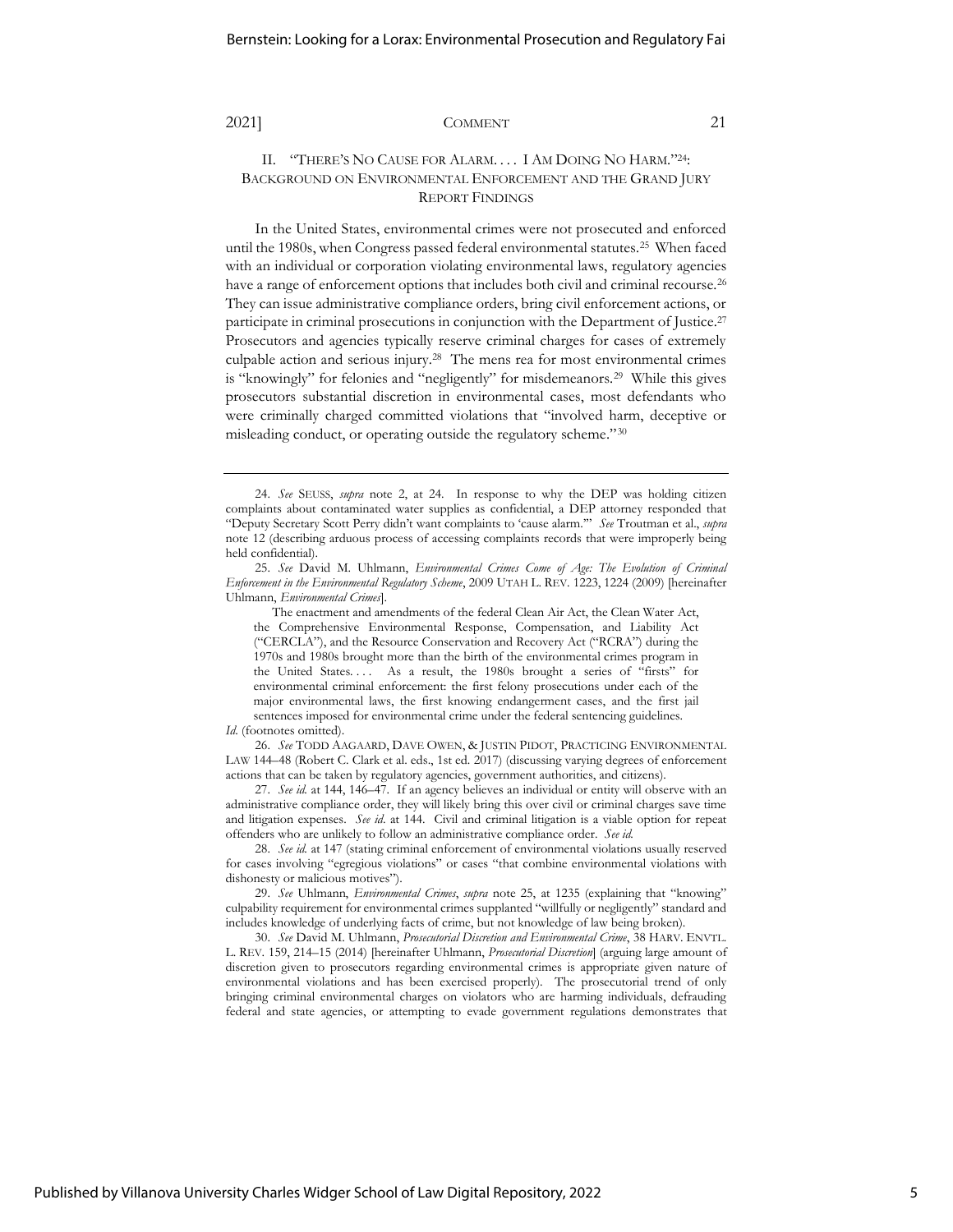Another potential tool for prosecuting environmental crimes is a grand jury, which has the power to investigate prospective criminal offenses.<sup>31</sup> Grand juries do not determine whether a party is guilty or innocent, but rather decide if a case has enough evidence to bring charges against a party.<sup>32</sup> Thus, a grand jury does not have the power to convict, but its broad evidentiary powers enable prosecutors to conduct detailed investigations into criminal charges to bring later to court.<sup>33</sup> Attorney General Shapiro's grand jury report does not bring any charges against the DEP but lays out the evidence of the agency's failure to regulate the fracking industry.<sup>34</sup>

### A. *Summarizing the Grand Jury Report*

On June 25, 2020, Attorney General Shapiro released the Forty-Third Statewide Grand Jury Report investigating the shale gas and fracking industry in Pennsylvania and its detrimental effects on the property, health, and safety of the afflicted Pennsylvania residents.<sup>35</sup> Remarkably, the report focused not on the industry itself but rather on the "systematic failure of the state environment and health departments in regulating the industry and protecting public health."<sup>36</sup> After two

Despite the seriousness of the allegations in the report, there is no discussion of the environmental laws that establish—and in important ways limit—the scope of governmental oversight of the industry. There is no acknowledgment of the fundamental "checks and balances" principle of government that the Legislature writes the laws, and the Governor and his agencies implement those laws.

prosecutors typically act appropriately within the law and the bounds of their discretion when bringing environmental actions. *See id.* (offering evidence to support claim environmental prosecutors act reasonably within their discretionary powers).

<sup>31.</sup> *See* 42 PA. STAT. AND CONS. STAT. § 4541 (1980) (naming this subchapter the "Investigating Grand Jury Act," which states definitions, processes, and powers of grand jury).

<sup>32.</sup> *See* Charles Thompson, *What Is a Grand Jury, and How Does It Work*, PENNLIVE, https://www.pennlive.com/news/2018/08/what\_is\_a\_grand\_jury.html

<sup>[</sup>https://perma.cc/47NC-44TL] (last updated Jan. 29, 2019) (clarifying role of statewide investigating grand juries within Pennsylvania's legal framework).

<sup>33.</sup> *See* 42 PA. CONS. STAT. § 4548(c) (1980) ("Except for the power to indict, the investigating grand jury shall have every power available to any other grand jury in the Commonwealth.").

<sup>34.</sup> *See* PA. OFFICE OF ATTORNEY GEN., GRAND JURY REPORT, *supra* note 5, at 104–10. In response to the grand jury report's condemnation of how it handled the fracking industry, the DEP pointed out the culpability of federal environmental agencies, the legislature, and its own lack of funding and resources that led to Pennsylvania's regulatory shortcomings. *See id.* at 109.

*Id.* at 109–10.

<sup>35.</sup> *See* Susan Phillips, *Criminal Defense Counsel Represents DEP in Mariner East Probe*, ST. IMPACT PA, https://stateimpact.npr.org/pennsylvania/2019/08/30/criminal-defense-counselrepresents-dep-in-mariner-east-probe/ [https://perma.cc/58VL-GF86] (last updated Sept. 3, 2019) ("The Pennsylvania Department of Environmental Protection has engaged a criminal defense attorney to represent at least one employee with regard to a criminal investigation of the Mariner East pipeline project—a move several environmental attorneys said is unusual and possibly unprecedented for the regulatory agency."); *see also* PA. OFFICE OF ATTORNEY GEN., GRAND JURY REPORT, *supra* note 5, at 1 (concluding poor government oversight led to officials "not do[ing] enough to properly protect the health, safety and welfare of thousands of Pennsylvania citizens who were affected by this industry").

<sup>36.</sup> *See* Don Hopey & Laura Legere, *State AG Shapiro: Grand Jury Report Reveals Pa.'s Systematic Failure to Regulate Shale Gas Industry*, PITTSBURGH POST-GAZETTE (June 25, 2020, 1:52 PM), https://www.post-gazette.com/news/environment/2020/06/25/Grand-jury-report-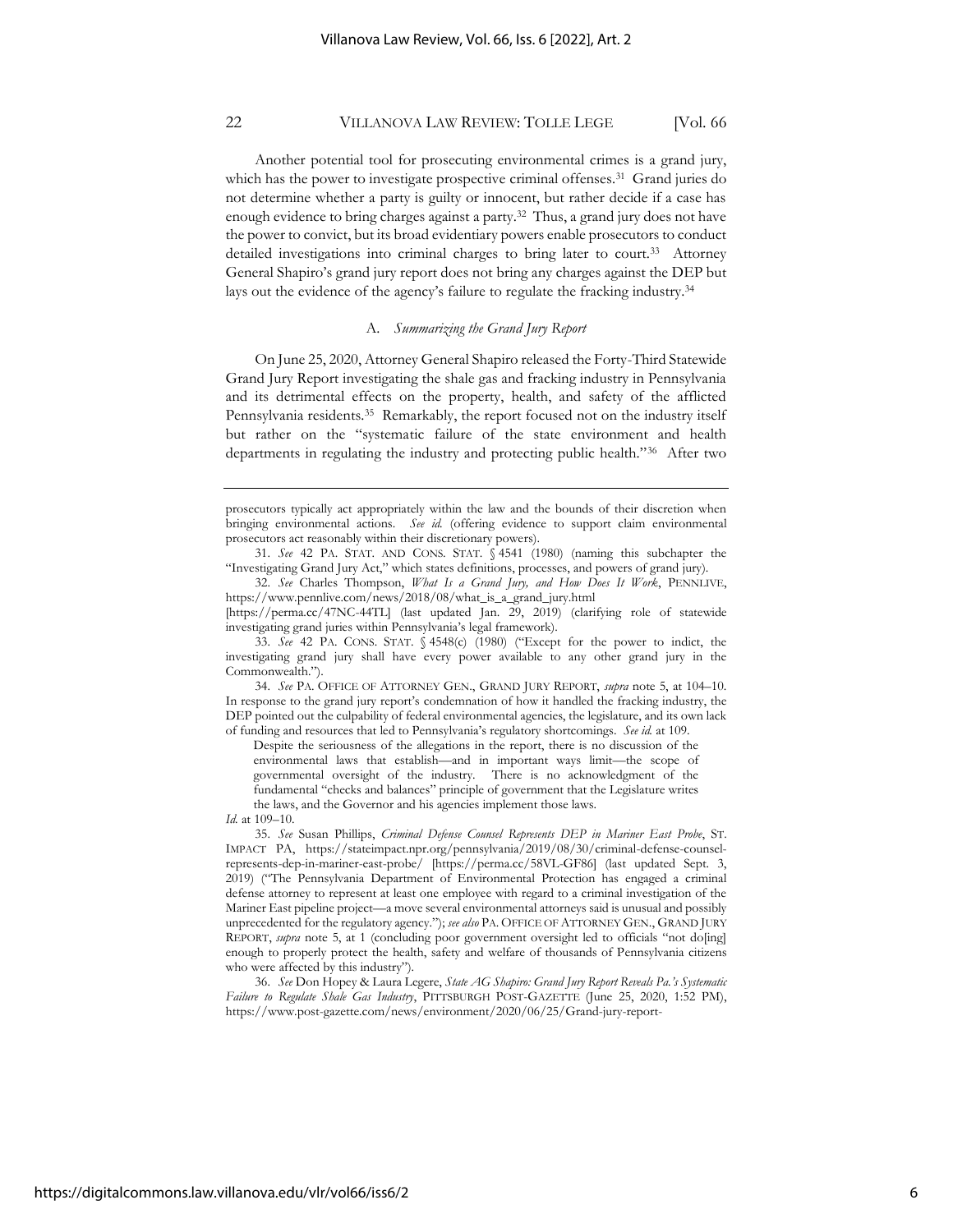years of investigation, the report found that the Pennsylvania DEP failed to properly regulate the practices surrounding fracking, thereby allowing the industry to harm citizens and violate their constitutional right to clean air and water under the Environmental Rights Amendment to the Pennsylvania Constitution. 37 Attached to the report is the DEP's response, which rebukes most of the report's findings and introduces other potential culpable parties.<sup>38</sup>

#### 1. *The Main Report*

The grand jury report discussed the physical impact on Pennsylvania residents exposed to polluted air and water from gas and fracking activities, sometimes occurring as close as several hundred feet from families' water supplies and homes.<sup>39</sup> The resulting ailments from exposure to gases and drilling liquids involved severe and sudden nosebleeds, headaches, and chronic rashes, with younger residents experiencing troubling neurological problems more drastically than their adult counterparts.<sup>40</sup> Even more frightening, the long-term health effects of exposure to

38. *See* PA. OFFICE OF ATTORNEY GEN., GRAND JURY REPORT, *supra* note 5, at 107 (claiming the DEP was surprised by "the extent of the factual inaccuracies and confused articulation of the relevant law in the excerpts of the draft" when reading the grand jury report).

39. *See id.* at 13 (asserting close proximity between homes and industry activities "results in unavoidable risks and problems").

Pennsylvania-systemic-failure-regulation-fracking-shale-gas-industry-oil-Josh-

Shapiro/stories/202006250132 [https://perma.cc/795F-8YYR] (reporting on grand jury report's condemnation of Pennsylvania's regulation of industry).

<sup>37.</sup> *See id.* ("There remains a profound gap between our constitutional mandate for clean air and pure water, and the realities facing Pennsylvanians who live in the shadow of fracking giants and their investors."); *see also* PA. CONST. art. 1, § 27 (1971) (granting right to clean air and water). The grand jury report also discusses the shortcomings of the Pennsylvania Department of Health (DOH) in their response to the fracking boom. *See* PA. OFFICE OF ATTORNEY GEN., GRAND JURY REPORT, *supra* note 5, at 7–8. The report describes a "hands off" approach that included "no special training for public health center staff in affected communities; no public education alerting people to the potential problem; [and] no centralized collection of data that might help pin down what was making people feel sick." *Id.* It also illustrated one of the ways DOH staff were told to ignore fracking-related complaints: staff members were given a list of around twenty words that related to fracking activity. *See id.* at 8. If a person called and used one of the terms, the staff member was told to end the call, directing it instead to the central office where nothing would happen. *See id.* (elucidating how Pennsylvania's DOH rerouted and then ignored citizen complaints using vocabulary related to fracking).

<sup>40.</sup> *See id.* at 39 (revealing children's health effects from fracking activities were even more severe than those of adults). While adults experienced "lethargy, bruising, intense cramping, difficulty sleeping, and painful stomach problems, including nausea and vomiting," the concerning neurological problems exhibited by the children included frequent burning in the eyes, partial blindness, "twitching and tremors, erratic and uncontrollable eye movements, and neuropathy, which involves weakness, numbness, and stabbing or burning sensations throughout the body." *Id.*; *see also* PEGGY SLOTA, HYDRAULIC FRACTURING—"FRACKING"—AND CHILDREN'S HEALTH, MID-ATLANTIC CTR. FOR CHILD. HEALTH & ENV'T, https://www.environmentalhealthproject.org/sites/default/files/assets/resources/frackingchildrens-health-6.6.18-pslota.pdf [https://perma.cc/G64T-7KCL] (last visited Sept. 24, 2020) (explaining why children are more vulnerable to environmental hazards such as exposure to pollution related to fracking). The process of fracking uses over one thousand different chemicals, 75% of which "affect skin, eyes, respiratory, and [gastrointestinal] systems," approximately half of which affect "the brain, nervous, immune, renal, and cardiovascular systems," almost forty percent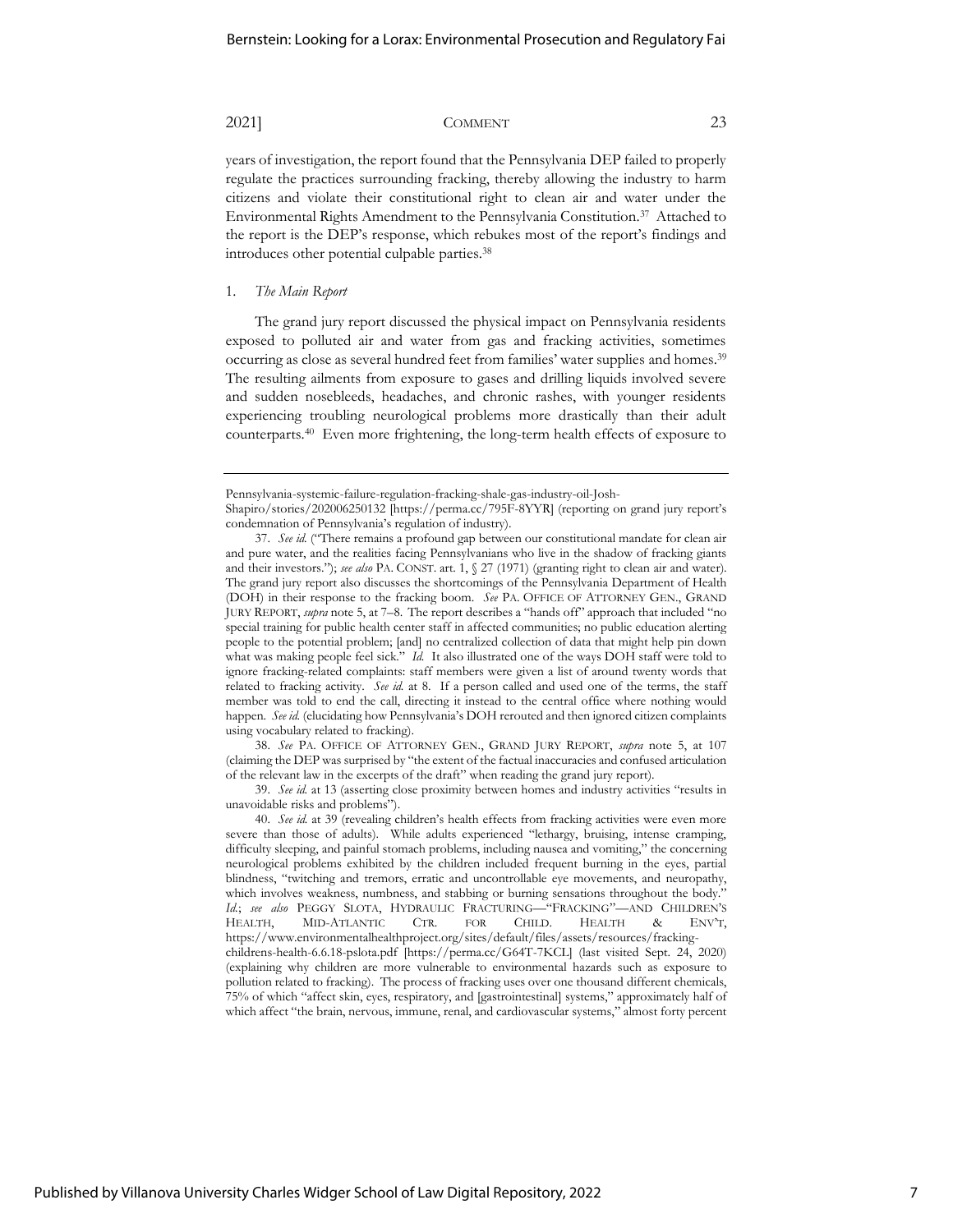these pollutants is unknown, with parents and doctors worrying that children who were exposed to fracking-related pollution could later face serious health complications such as infertility and cancer.<sup>41</sup>

The grand jury report also highlighted the damage done to the citizen-state relationship by sharing accounts of residents who lost faith in the agencies charged with protecting them.<sup>42</sup> One family, who suffered from nosebleeds, dizziness, and rashes from industry activities, called the DEP only to be told that the Department could not do anything to remedy the situation.<sup>43</sup> Although Attorney General Shapiro did not bring any criminal charges against the DEP, he exposed potential conflicts of interest in the common practice of the DEP employees being "lured away" to work for the industry "they were supposed to be regulating."<sup>44</sup>

### 2. *The DEP's Response*

While the grand jury report reveals alarming failures of the state regulatory agencies, even more unusual was the DEP's response.<sup>45</sup> When the investigation began, the DEP hired a criminal defense attorney "to represent at least one

of which "affect the endocrine system," and a quarter of which "are carcinogens and mutagens." *See* SLOTA, *supra* (describing detrimental physiological impacts of potential toxins people are exposed to near fracking sites).

<sup>41.</sup> *See* PA. OFFICE OF ATTORNEY GEN., GRAND JURY REPORT, *supra* note 5, at 40 (revealing doctors have advised children who suffered symptoms due to exposure to fracking activities to "participate in regular cancer screening for decades to come"); *see also* Denise Meyer, *Fracking Linked to Cancer-Causing Chemicals, New Yale Study Finds*, YALE SCH. MED. (Oct. 24, 2016), https://medicine.yale.edu/news-article/13714/ [https://perma.cc/594C-LY9F] (explaining medical study found "numerous carcinogens" used in fracking have "the potential to increase the risk of childhood leukemia" while contaminating air and water in nearby communities).

<sup>42.</sup> *See* PA. OFFICE OF ATTORNEY GEN., GRAND JURY REPORT, *supra* note 5, at 52 (showing the DEP's "insufficient and untimely" regulation of industry led to breakdown in public trust between residents and government).

<sup>43.</sup> *See id.* (describing experience of a family in Washington County who reached out to the DEP for help when industry activities began making them sick). The mother who reached out to the DEP told Attorney General Shapiro: "I assumed by the title of their name, department of environmental, I just thought they were protecting the environment . . . . Now I really don't know what they do." *Id.* (internal quotation marks omitted). A resident of Bedford County, Pennsylvania, whose complaints about contaminated water were not properly resolved, called the DEP the "DGP—Department of Gas Protection—because that's what they're about." Melissa A. Troutman et al., *"To Hell With Us"—Records of Misconduct Found Inside Pa. Drinking Water Investigations*, PUB. HERALD (Feb. 14, 2017), https://publicherald.org/to-hell-with-us-records-of-misconductfound-inside-pa-drinking-water-investigations/ [https://perma.cc/F5NV-CCPV] (Part 2 of investigative report into oil and gas practices in Pennsylvania).

<sup>44.</sup> PA. OFFICE OF ATTORNEY GEN., GRAND JURY REPORT, *supra* note 5, at 100 (observing revolving door between DEP and industry "they were supposed to be regulating" presented concerning "staffing issue"). Attorney General Shapiro continues: "If DEP employees know there may be a big paycheck waiting for them on an operator's payroll, they may be reluctant, consciously or otherwise, to bring to bear the full force of the law." *Id.* (discussing how the "revolving door" might affect the work of DEP employees). *But see* Michael Sanserino, *Pennsylvania DEP Revising Well-Plugging Regulations*, PITTSBURGH POST-GAZETTE (Mar. 3, 2014, 5:29 PM)[, https://www.post](https://www.post-gazette.com/business/powersource/2014/03/03/pennsylvania-dep-revising-well-plugging-regulations/stories/201403030182)[gazette.com/business/powersource/2014/03/03/pennsylvania-dep-revising-well-plugging-](https://www.post-gazette.com/business/powersource/2014/03/03/pennsylvania-dep-revising-well-plugging-regulations/stories/201403030182)

[regulations/stories/201403030182](https://www.post-gazette.com/business/powersource/2014/03/03/pennsylvania-dep-revising-well-plugging-regulations/stories/201403030182) [https://perma.cc/TH9Z-739D] (reporting on the DEP's proactive revisions of well-plugging regulations).

<sup>45.</sup> *See* Phillips, *supra* note 35 (calling the DEP's hiring of criminal defense attorneys "possibly unprecedented").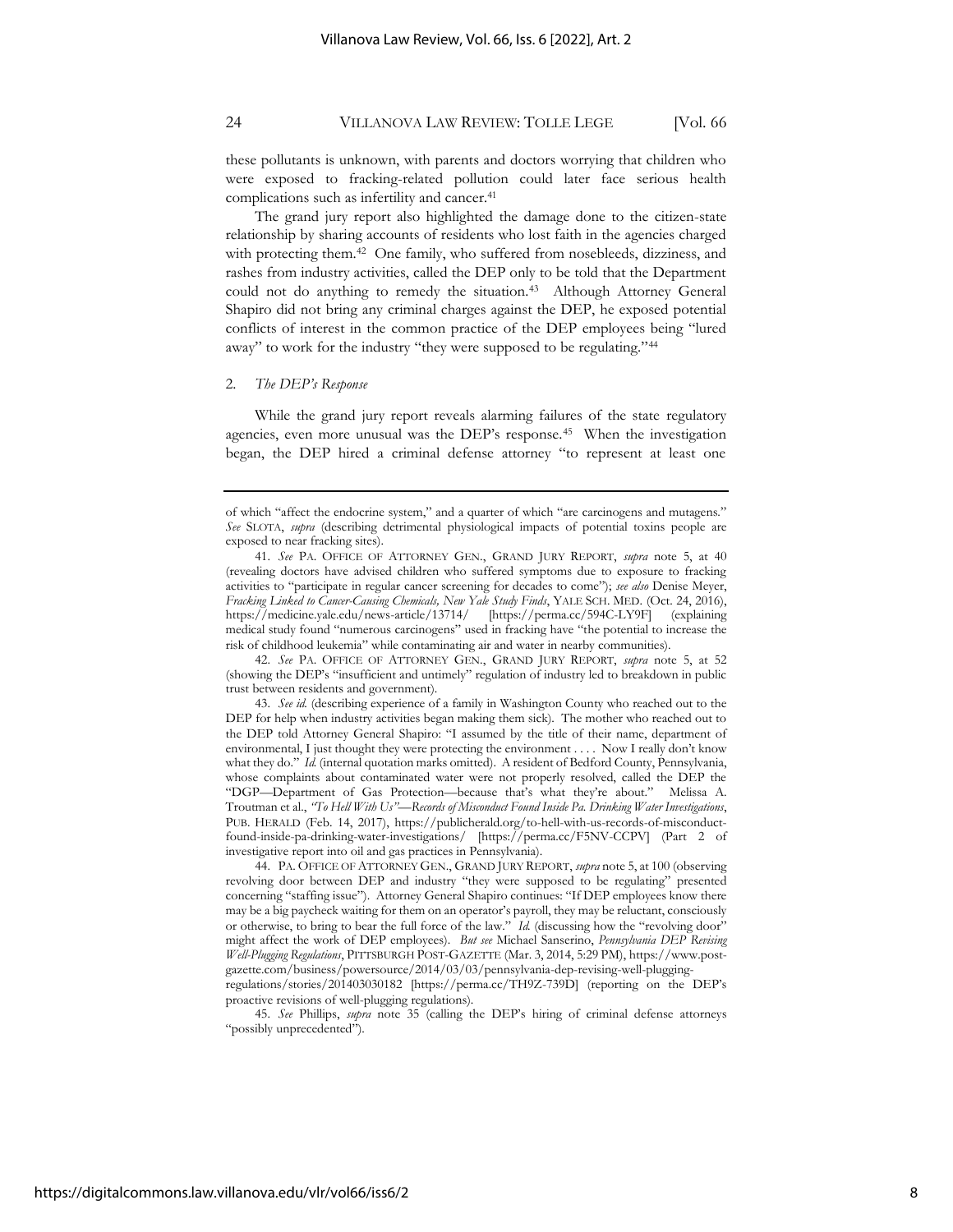employee." 46 Despite the DEP hiring a criminal defense attorney, criminal charges never materialized against any employees.<sup>47</sup> The DEP submitted a response to the grand jury report in which the agency cited its efforts to regulate a novel, rapidly expanding industry.<sup>48</sup> The DEP criticized the general assembly for not passing more legislation during a time when the DEP was introducing new regulations of its own through the Pennsylvania regulatory rulemaking process.<sup>49</sup>

The DEP described its regulatory response to the initial fracking boom, such as restructuring its Oil and Gas Program, creating new offices with new staff, and expanding its oversight in order to be more stringent even while federal agencies were relaxing their policies on the industry.<sup>50</sup> The DEP is subject to administrative constraints, including orders coming from executive-level officials, the political lean of current state and federal administrations, the laws being created by the legislative branch, the limits of the regulatory rulemaking process, and the necessity of balancing environmental interests with the economic and employment benefits of the industry.<sup>51</sup> The DEP disparaged the grand jury report for presenting an "inaccurate and incomplete picture of Pennsylvania's regulatory program" and its implementation.<sup>52</sup> The agency characterized the grand jury report as detrimental to

[https://perma.cc/ACP6-MAPD] (discussing criminal charges brought against oil and gas companies in Pennsylvania for environmental crimes committed in relation to fracking activities). 48. *See* PA. OFFICE OF ATTORNEY GEN., GRAND JURY REPORT, *supra* note 5, at 104

49. *See id.* at 109–10 (explaining the DEP's efforts to regulate fracking industry through regulatory rulemaking process, which is purposefully complicated in order to prevent agencies from creating legislation).

50. *See id.* at 106 (listing programs the DEP introduced to oversee industry).

52. *See* PA. OFFICE OF ATTORNEY GEN., GRAND JURY REPORT, *supra* note 5, at 108 (condemning grand jury report for relying on "unidentified witness snapshots" from over a decade ago, and for "demonstrating little knowledge or understanding" of the DEP's regulatory program).

<sup>46.</sup> *Id.* ("Environmental attorney David Mandelbaum, co-chair of Greenberg Traurig's environmental practice who teaches environmental law at Temple University, said he knows of no situations where a government employee doing a job like permit review, or issuing of permits, would be charged with a crime short of bribery.").

<sup>47.</sup> *See id.* (explaining the DEP's actions in overseeing fracking industry were not criminal and quoting David Mandelbaum that "the government is allowed to screw up"). While no criminal charges were brought against any of the DEP employees, Attorney General Shapiro did bring fifteen criminal charges against Cabot Oil and Gas and several environmental criminal charges against Range Resources, the company who drilled the first Marcellus Shale well in Pennsylvania. *See* Susan Phillips, *Pa. Attorney General Charges Cabot Oil and Gas with Environmental Crimes*, ST.IMPACT PA (June 15, 2020), [https://stateimpact.npr.org/pennsylvania/2020/06/15/pa-attorney-general](https://stateimpact.npr.org/pennsylvania/2020/06/15/pa-attorney-general-charges-cabot-oil-and-gas-with-environmental-crimes/)[charges-cabot-oil-and-gas-with-environmental-crimes/](https://stateimpact.npr.org/pennsylvania/2020/06/15/pa-attorney-general-charges-cabot-oil-and-gas-with-environmental-crimes/) [https://perma.cc/K3W2-CVUU]; *see also* Reid Frazier, *Range Resources Pleads No Contest to Environmental Crimes at Southwest Pa. Well Sites*, ST. IMPACT PA (June 12, 2020), https://stateimpact.npr.org/pennsylvania/2020/06/12/rangeresources-pleads-no-contest-to-environmental-crimes-at-southwest-pa-well-sites/

<sup>(</sup>describing unconventional gas industry as posing a "unique challenge" for the DEP).

<sup>51.</sup> *See id.* at 139 (discussing limitations on the DEP's ability to regulate industry); *see also* Coral Davenport, *E.P.A. Faces Bigger Tasks, Smaller Budgets and Louder Critics*, N.Y. TIMES (Mar. 18, 2016), https://www.nytimes.com/2016/03/19/us/politics/epa-faces-bigger-tasks-smallerbudgets-and-louder-critics.html [https://perma.cc/VA5T-STLP] (examining challenges federal environmental agencies face, including attacks from "the political right," "falling budgets," and "its very existence at stake"). Several comments from Republicans such as then-President Donald Trump discussed effectively getting rid of the EPA "in almost every form" through policy proposals that would take away the agency's authority such that it would "end up functioning only as a small scientific research agency, possibly swallowed into another department." *Id.* (describing planned political assault on environmental agency from Republican lawmakers).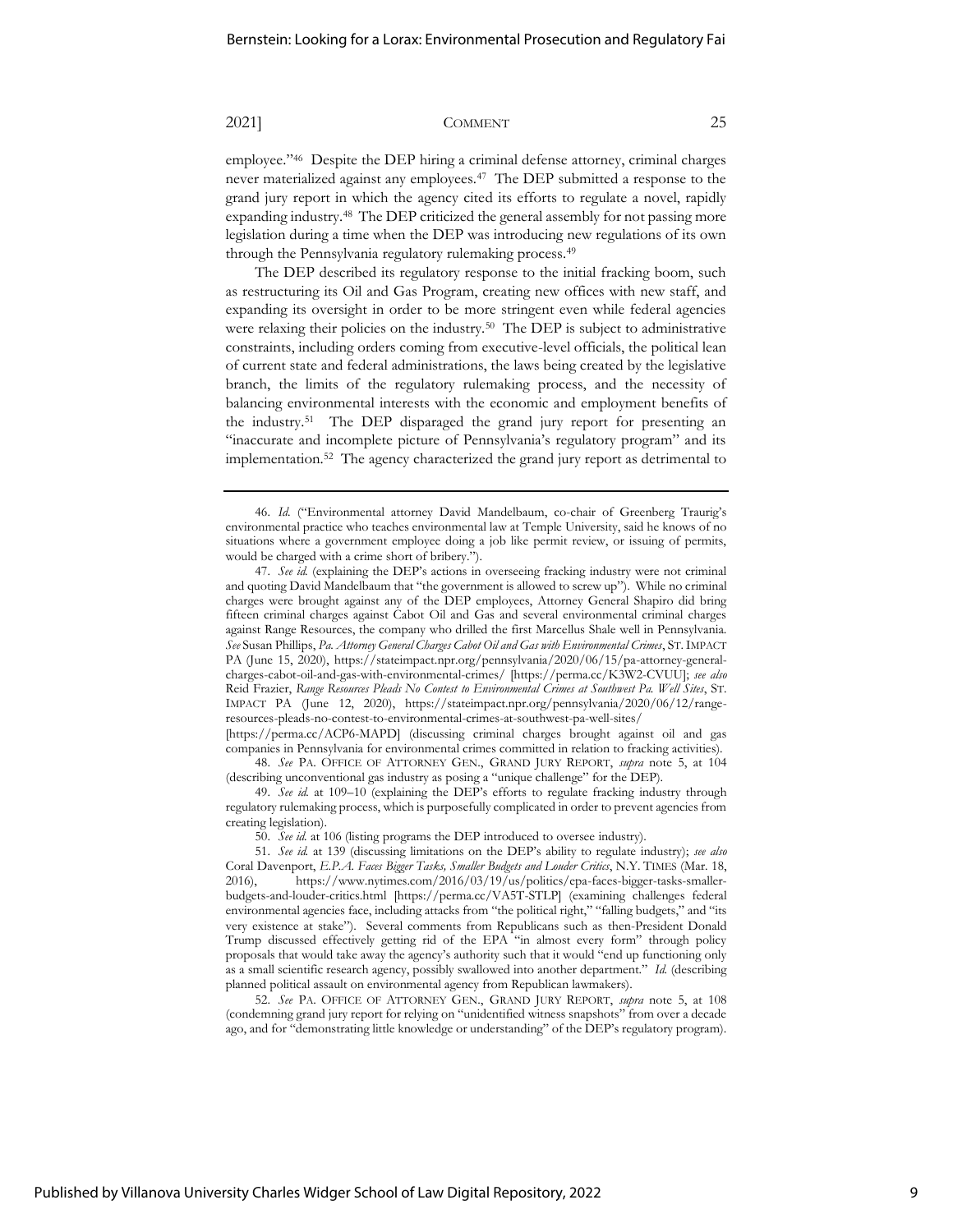the public for damaging Pennsylvania citizens' relationship with and confidence in the DEP.<sup>53</sup>

#### B. *Statutes for Environmental Enforcement*

Most federal environmental statutes contain provisions for both civil and criminal suits.<sup>54</sup> In environmental law, the distinguishing factor that separates a civil infraction from a criminal one is mental state.<sup>55</sup> An environmental felony occurs when a violator acts knowingly, which "merely requires proof of knowledge of the facts that constitute the offense" but not knowledge that the conduct was illegal. 56 Additionally, perpetrators attempting to conceal or lie about environmental infractions can violate several non-environmental criminal statutes at the state and federal level. 57

<sup>53.</sup> *See id.* at 152 (arguing grand jury report does "disservice" to public by encouraging them "to believe their government is incompetent and/or places the economic well-being of various corporations above their health and well-being and that of the Commonwealth's public natural resources"). Before Shapiro became the Pennsylvania Attorney General, reports had surfaced that the DEP "used flawed methodology to conclude that air pollution from natural gas development doesn't cause health problems." Lisa Song, *Public Trust in Pennsylvania Regulators Erodes Further Over Flawed Fracking Study*, INSIDE CLIMATE NEWS (Oct. 23, 2014), [https://insideclimatenews.org/news/20141023/public-trust-pennsylvania-regulators-erodes](https://insideclimatenews.org/news/20141023/public-trust-pennsylvania-regulators-erodes-further-over-flawed-fracking-study)[further-over-flawed-fracking-study](https://insideclimatenews.org/news/20141023/public-trust-pennsylvania-regulators-erodes-further-over-flawed-fracking-study) [https://perma.cc/TH9Z-739D]. A toxicologist from the Southwest Pennsylvania Environmental Health Project claimed this was an unfixable severance of public trust in addition to the "years of criticism" the DEP received "for its handling of the Marcellus Shale boom." *Id.* (demonstrating that, even back in 2014, the DEP had a strained relationship with the public and breached its trust by mishandling fracking boom).

<sup>54.</sup> *See* AAGAARD, OWEN, & PIDOT, *supra* note 26, at 147 (demonstrating environmental statutes contain provisions which allow for both civil and criminal enforcement actions).

<sup>55.</sup> *See* Uhlmann, *Environmental Crimes*, *supra* note 25, at 1242 (explaining "it is not unusual that mental state requirements provide the primary distinction between criminal and civil liability, especially for regulatory violations"). Uhlmann continues:

Because so much conduct is covered by the environmental laws, however, and the government is not required to prove knowledge of the law, prosecutors have broad discretion to determine what is criminal. Even when knowledge of the facts is present, the government can elect between criminal, civil, and administrative remedies.

*Id.* Therefore, the same underlying actions could result in any of these options depending on the violator's mental state and prosecutorial discretion. *See id.* at 1242, 1225. For a further analysis of why a prosecutor or agency would choose an administrative or civil option over criminal charges, see *supra* note 27 and accompanying text.

<sup>56.</sup> Uhlmann, *Environmental Crimes*, *supra* note 25, at 1237 (internal quotation marks omitted) (quoting Bryan v. United States, 524 U.S. 184, 193 (1998)) (contrasting "knowing" with "willful" standard, which requires "that the defendant acted with an evil meaning mind"). Having a knowing standard for environmental crime encourages companies that engage in polluting activities to be aware of environmental laws and regulations and dissuades ignorance of the law as an excuse to legally pollute. *See id.* at 1239 (elucidating Congress's motivations for amending mental state requirement for environmental felonies). *But see* David E. Roth, Stephen R. Spivack, & Joseph G. Block, *The Criminalization of Negligence Under the Clean Water Act*, 23 CRIM. JUST., no. 4, 2009, at 5, https://www.bradley.com/-/media/files/insights/publications/2009/11/the-criminalization-ofnegligence-under-the-clea\_\_/files/criminalization-of-negligence/fileattachment/criminalizationof-negligence.pdf [https://perma.cc/UT78-E8LS] (arguing criminalization of negligence under CWA could lead to unfair prosecutions).

<sup>57.</sup> *See* Uhlmann, *Prosecutorial Discretion*, *supra* note 30, at 184 (describing prevalence of Title 18 Charges in environmental crimes, and denoting Title 18 as "the heart of the federal criminal code" which includes "conspiracy, false statements, fraud, obstruction of justice, and perjury").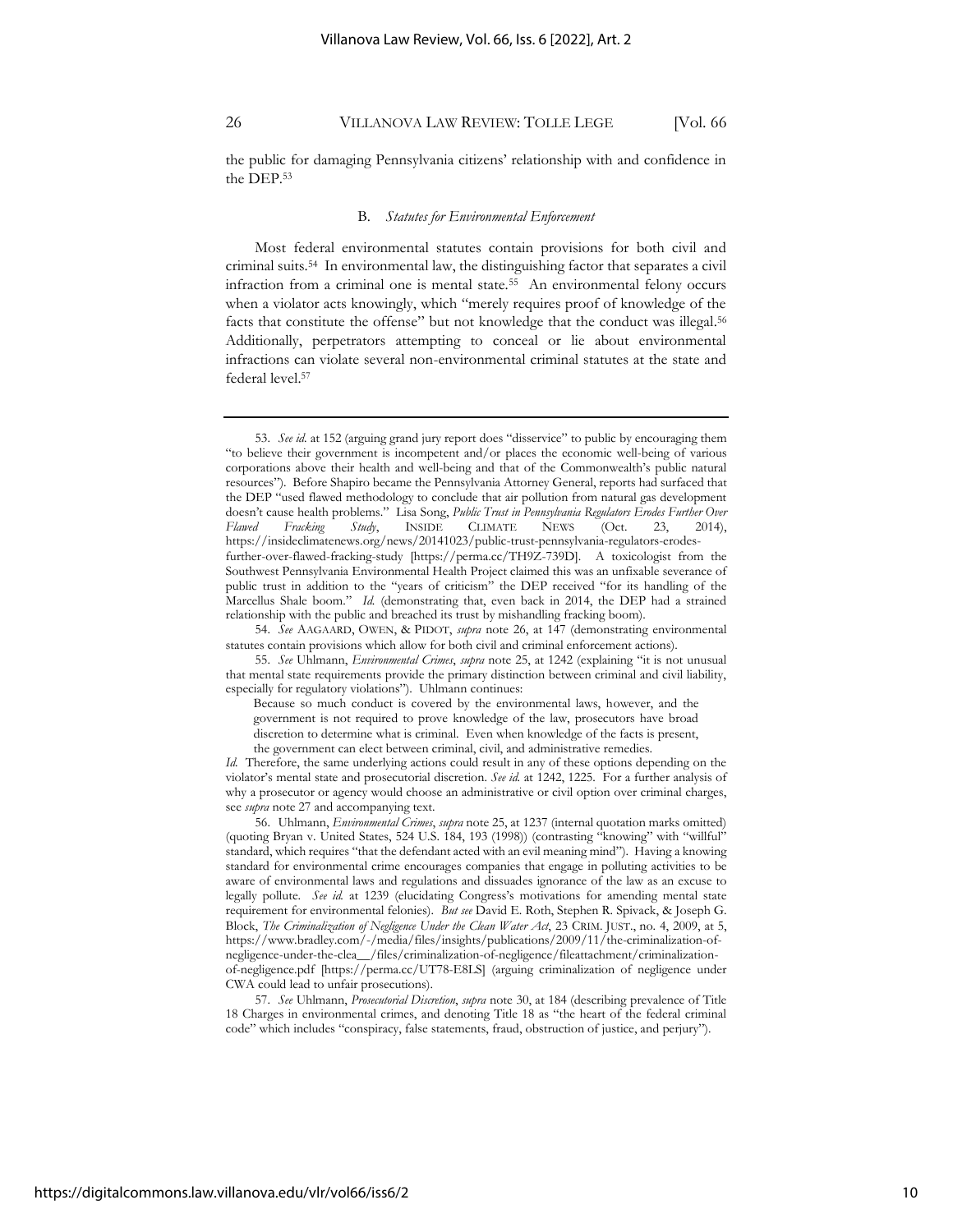#### 1. *Environmental Criminal Provisions*

The enforcement provision of the Clean Water Act (CWA) punishes negligent violations with up to two years in prison and knowing violations with up to six years in prison.<sup>58</sup> Similarly, criminal penalties for negligent and knowing violations of the Clean Air Act (CAA) include both potential fines and prison sentences.<sup>59</sup> The Pennsylvania Solid Waste Management Act (SWMA) includes a section threatening criminal penalties for "any person, other than a municipal official exercising his official duties," who violates the Act. 60 Under both the CWA and SWMA, criminal provisions can be violated through negligence.<sup>61</sup> Under the CWA and CAA, a "person" includes responsible corporate officers, which means that corporate officers can be charged if they know the violation is happening, have the authority to stop it, and fail to do so.<sup>62</sup>

#### 2. *Criminal Provisions Related to Environmental Crimes*

Violators engaging in deceitful conduct in the course of environmental crimes can face Title 18 charges.<sup>63</sup> If an environmental crime involves lying to agency employees about meeting standards, the offender could be charged for conspiracy to commit an offense or to defraud the United States and face up to five years in prison.<sup>64</sup> Similarly, falsifying or concealing documents or making false statements constitutes a crime punishable by varying prison sentences, depending on the issues

61. *See id.* § 6018.606(f).

Any person who stores, transports, treats, or disposes of hazardous waste within the Commonwealth in violation of section 401, or in violation of any order of the department shall be guilty of a felony of the second degree and, upon conviction, shall be sentenced to pay a fine of not less than \$2,500 but not more than \$100,000 per day for each violation or to imprisonment for not less than two years but not more than ten years, or both.

*Id.* (footnote omitted).

62. *See* Uhlmann, *Environmental Crimes*, *supra* note 25, at 1240–41 ("The doctrine imposes a duty to act on responsible corporate officials, thereby eliminating the direct act requirement and creating liability for a failure to act."). Responsible corporate officers are those "who stand in a responsible relationship to a violation" and "can be prosecuted for their failure to prevent the violation." *Id.* Uhlmann argues that the Responsible Corporate Officer doctrine aligns with the environmental objectives of protecting citizens and deterring industry actors from polluting by "ensuring that corporate officials with authority over environmental compliance cannot ignore violations they know are occurring and have the ability to prevent." *Id.* (finding Responsible Corporate Officer doctrine helps to realize aims of environmental law).

63. *See id.* at 1248 (discussing how environmental criminals can also be charged under 18 U.S.C. for crimes such as fraud, false statements, and concealment).

64. *See* 18 U.S.C. § 371 (2018) (discussing crime of conspiracy to commit offense or to defraud United States and its agencies).

<sup>58.</sup> *See* 33 U.S.C. § 1319(c) (2018) (listing potential criminal penalties for negligent and knowing violations of Clean Water Act).

<sup>59.</sup> *See* 42 U.S.C. § 7413(c)(2) (2018) (stating criminal penalties for violations of Clean Air Act).

<sup>60.</sup> *See* Solid Waste Management Act, 35 PA. CONS. STAT. § 6018.606 (1980) (discussing criminal penalties for violations of Act); *see also id.* § 6018.302 (describing disposal, processing, and storage of residual waste).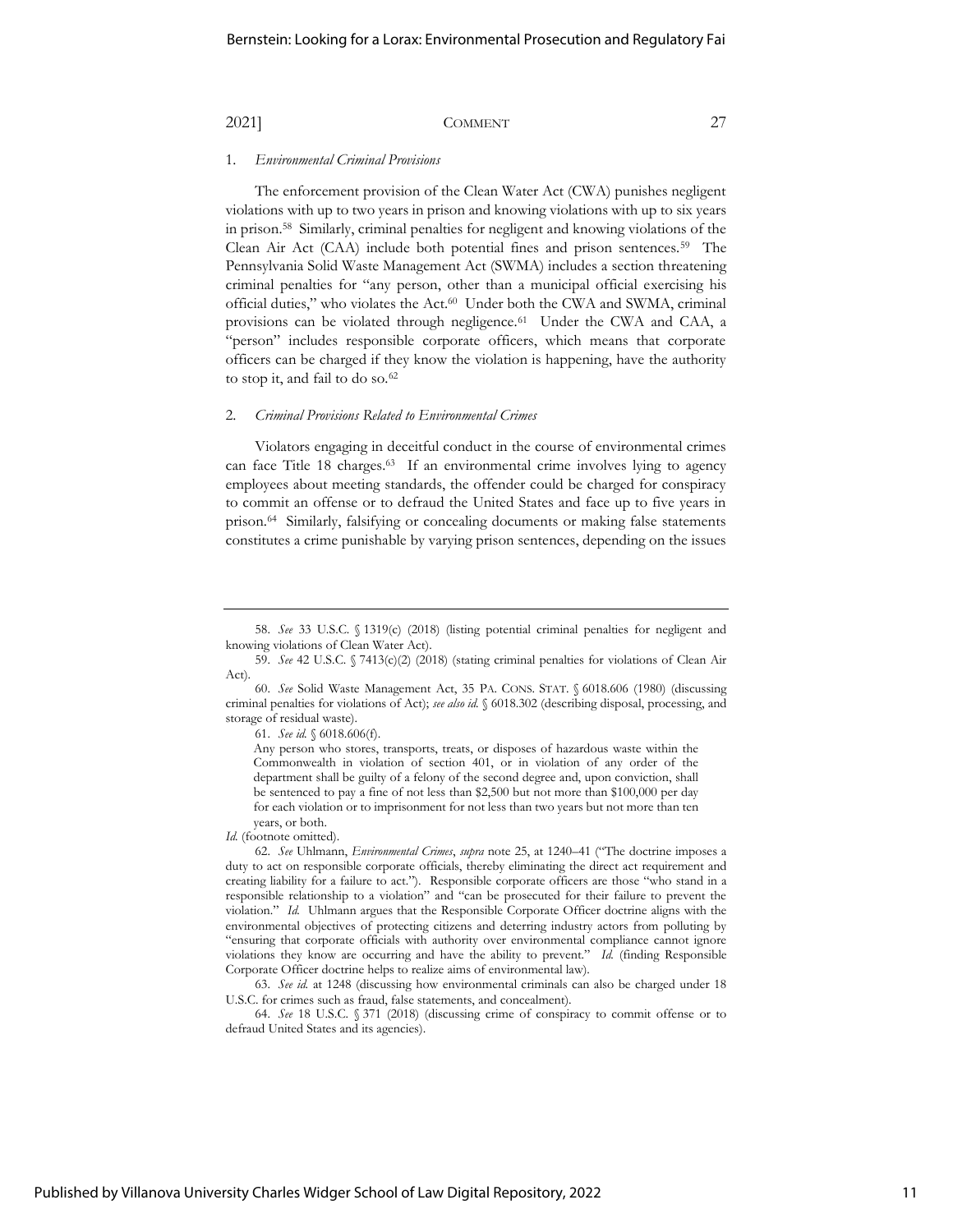being obscured.<sup>65</sup> Pennsylvania law also gives the Attorney General the power to criminally prosecute "[s]tate officials or employees affecting the performance of their public duties or the maintenance of the public trust . . . ."<sup>66</sup>

#### C. *Case Law: Environmental Criminals and Government Misconduct*

Government employees enjoy certain protections from civil lawsuits through sovereign immunity and the Eleventh Amendment.<sup>67</sup> Therefore, when a citizen is harmed by the actions of a government official, sometimes the only satisfactory recourse is criminal charges brought by federal or state prosecutors.<sup>68</sup> Furthermore,

68. *See* AAGAARD, OWEN, & PIDOT, *supra* note 26, at 148 (discussing concept of forcing government enforcement). While many environmental statutes contain citizen suit provisions allowing private citizens to "step into the shoes of government enforcers" to "stop unlawful action" and compel legally required actions, these provisions have two shortcomings when it comes to redressing private harms. *See id.* First, citizens cannot use a citizen suit to force agencies to begin enforcement proceedings against another entity, such as the oil and gas industry. *See id.* Second, private citizens bringing these suits cannot recover compensatory or punitive damages, but merely attorney's fees. *See id.* at 144 (describing limitations on citizen suit provisions, including providing notice to government beforehand and being barred from suing if government is already "'diligently prosecuting' the same alleged violations").

<sup>65.</sup> *See id.* § 1001 (stating knowingly and willfully falsifying, concealing, or covering up information, as well as making false statements or using false documents, can be punished with fines and prison sentences).

<sup>66.</sup> *See* 71 PA. CONS. STAT. § 732-205(a)(1) (1980) (authorizing prosecution of officials who violate public trust); *see also* THE WILDLIFE SOC'Y, THE PUBLIC TRUST DOCTRINE: IMPLICATIONS FOR WILDLIFE MANAGEMENT AND CONSERVATION IN THE UNITED STATES AND CANADA 9 (Sept. 2010), https://wildlife.org/wp-content/uploads/2014/05/ptd\_10-1.pdf [https://perma.cc/3S27-UVNK] (explaining importance of Public Trust Doctrine).

The Public Trust Doctrine (PTD), with its origin in Roman civil law, is an essential element of North American wildlife law. The Doctrine establishes a trustee relationship of government to hold and manage wildlife, fish, and waterways for the benefit of the resources and the public. Fundamental to the concept is the notion that natural resources are deemed universally important in the lives of people, and that the public should have an opportunity to access these resources . . . .

THE WILDLIFE SOC'Y, *supra*.

<sup>67.</sup> *See* U.S. CONST. amend. XI (providing state employees with sovereign immunity); 1 PA. CONS. STAT. § 2310 (1978) (amended 1998) (declaring that the Commonwealth's "officials and employees acting within the scope of their duties" enjoy sovereign immunity and official immunity); *see also* Hope Babcok, *The Effect of the United States Supreme Court's Eleventh Amendment Jurisprudence on Clean Water Act Citizen Suits: Muddied Waters*, 83 OR. L. REV. 47, 105–06 (2004) (describing state's ability to "ignore federal environmental mandates largely without peril" due to the Eleventh Amendment sovereign immunity). *But see PennFuture Praises Philadelphia Court Decision as Victory for Justice*, BUS. WIRE (Feb. 16, 2011, 5:02 PM), https://www.businesswire.com/news/home/20110216007089/en/PennFuture-Praises-Philadelphia-Court-Decision-as-Victory-for-Justice [https://perma.cc/2AM2-P76A] (demonstrating the DEP employees can be sued in individual capacity when acting outside scope of employment). This verdict, in which four of the DEP's employees were held liable for \$6.5 million in damages for pursuing violations against oil and gas companies, shows how private actions against government officials can sometimes work in favor of polluters and against agency employees trying to fulfill their duty to protect the public. *See id.* The United States District Court in the Eastern District of Pennsylvania overturned the \$6.5 million verdict, holding that the employees were merely doing their jobs, thereby rectifying a potentially disastrous situation for Pennsylvania residents. *See id.* (calling overturned verdict "a victory for justice").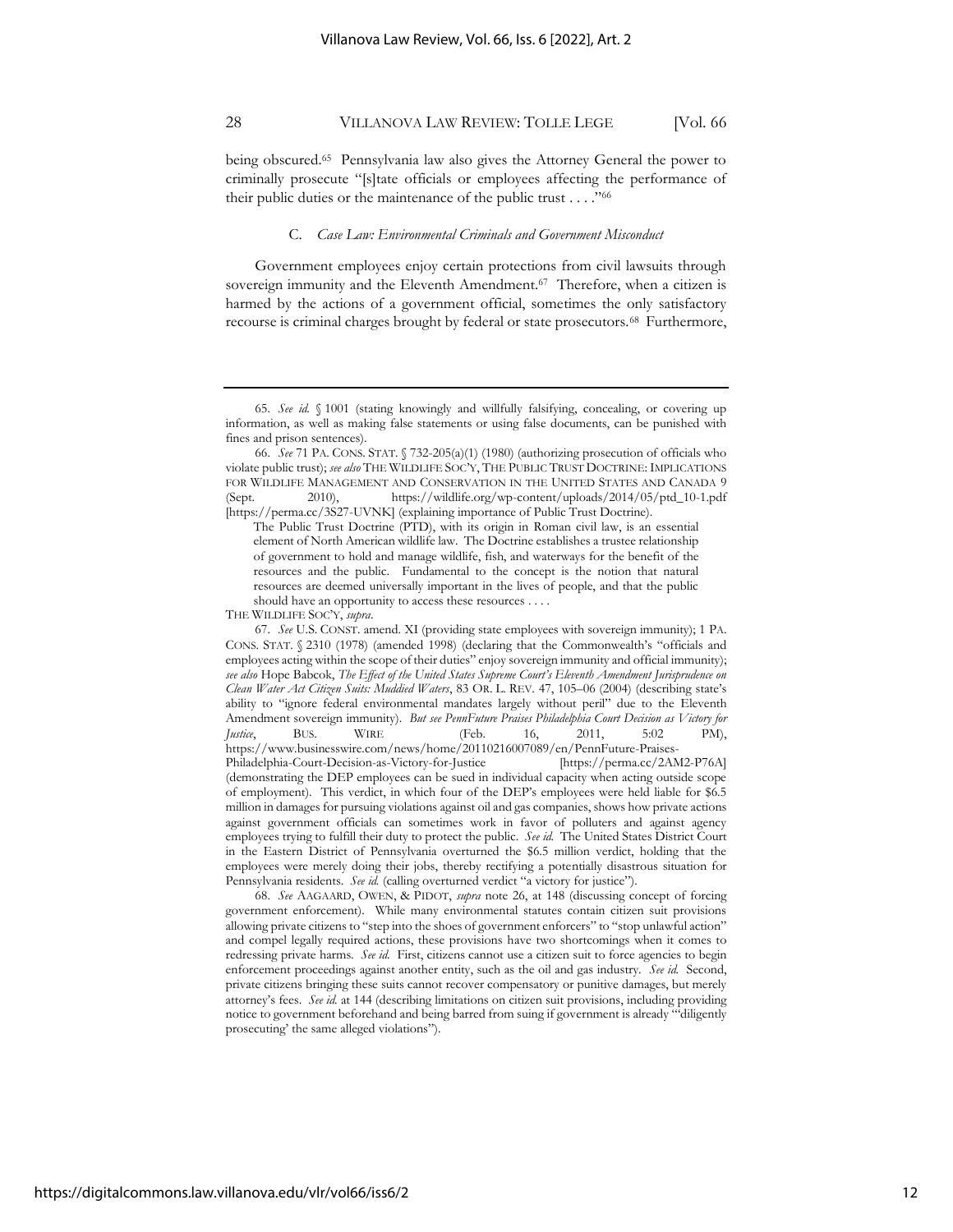oversight often occurs internally, either by senior officials in the same agency, and in the case of the DEP, by the federal Environmental Protection Agency (EPA).<sup>69</sup>

### 1. *Individuals*

Individuals facing criminal charges for environmental violations are often in oversight positions and are charged for crimes of omission.<sup>70</sup> In the case of *United States v. Maury*,<sup>71</sup> employees at a pipeline were criminally charged for violating the CWA and the CAA by failing to obtain the necessary permits and failing to report and comply with emissions limitations.<sup>72</sup> All of the charged employees were in oversight positions, and both negligently and knowingly broke environmental laws and federal laws for impeding investigations into those violations.<sup>73</sup> The defendants received prison sentences varying from six to seventy months.<sup>74</sup> In a similar case, *Commonwealth v. Farmer*, <sup>75</sup> both the M.W. Farmer Company and its president were found guilty on eight counts for failing to obtain a permit and violating the SWMA.<sup>76</sup> The company and its president were fined, and Mr. Farmer was sentenced to five years of probation for violating Section 401(b) of the SWMA.<sup>77</sup>

Likewise, the president of an exercise equipment manufacturing corporation was convicted by a jury for violating the SWMA in *Downs v. Commonwealth*. 78 He was charged with four criminal counts surrounding the improper storage, transportation,

70. *See* Uhlmann, *Environmental Crimes*, *supra* note 25, at 1232 (characterizing statutory language used by Congress in creating environmental legislation as broad in order to cover most pollution violations, such as "failure to obtain required permits" and the "failure to comply with" recordkeeping requirements).

71. 695 F.3d 227, 233 (N.J. 2012) (finding pipeline employees in oversight positions criminally liable for violating Clean Water Act and Clean Air Act).

72. *See id.* (explaining defendants' positions as supervisors).

73. *See id.* at 246 (noting jury found company guilty of "felony violations of the CWA for the 1999 spill on the Delaware River and the unpermitted pumping of the cement pit" but high-ranking employees guilty "only of negligent violations for those incidents.") "All Defendants were convicted of having knowingly and willfully engaged in a conspiracy . . . ." *Id.*

74. *See id.* (sentencing Prisque to seventy months, Faubert to forty-one months, Maury to thirty months, and Davidson to six months in prison).

75. 750 A.2d 925, 926 (Pa. Commw. Ct. 2000) (charging Farmer and M.W. Farmer Company with criminal violations of the Solid Waste Management Act).

76. *See id.* at 927 (elucidating the nature of Farmer's violations as "improperly dumping contaminated soil" without proper permits).

77. *See id.* at 926 ("The trial court sentenced Michael Farmer to an aggregate period of five years' probation and payment of a fine of \$18,000."). The court ordered M.W. Farmer Company to pay \$67,000. All told, the defendants had to pay nearly \$6 million to cover prosecution costs. *See id.*

78. 616 A.2d 39, 42 (Pa. Commw. Ct. 1992) (sentencing Vienna Health Products, Inc. and its president and sole shareholder, Downs, for improperly disposing of hazardous wastes).

<sup>69.</sup> *See Enforcement Policy, Guidance, and Publications*, ENVTL. PROT. AGENCY, https://www.epa.gov/enforcement/enforcement-policy-guidance-publications

<sup>[</sup>https://perma.cc/ES32-P7XC] (last visited Sept. 27, 2020) (providing the EPA's enforcement policies and documents); *see also* OFFICE OF OIL & GAS MGMT., DEP'T OF ENVTL. PROT., EXPEDITED ESCGP-2 PROCESS INTERNAL REVIEW 6 (2016) (presenting conclusions of internal review); 25 SUMM. PA. JUR. 2D ENVIRONMENTAL LAW § 9:111 (2d ed. 2021) (explaining that the EPA's oversight authority of state agencies stems from original delegation of power to states to enact federal programs); Rosalie D. Morgan, *What the Frack?: An Empirical Analysis of the Effect of Regulation on Hydraulic Fracturing*, 16 QUINNIPIAC HEALTH L.J. 77, 92 (2013) (expounding on issue of fracking oversight).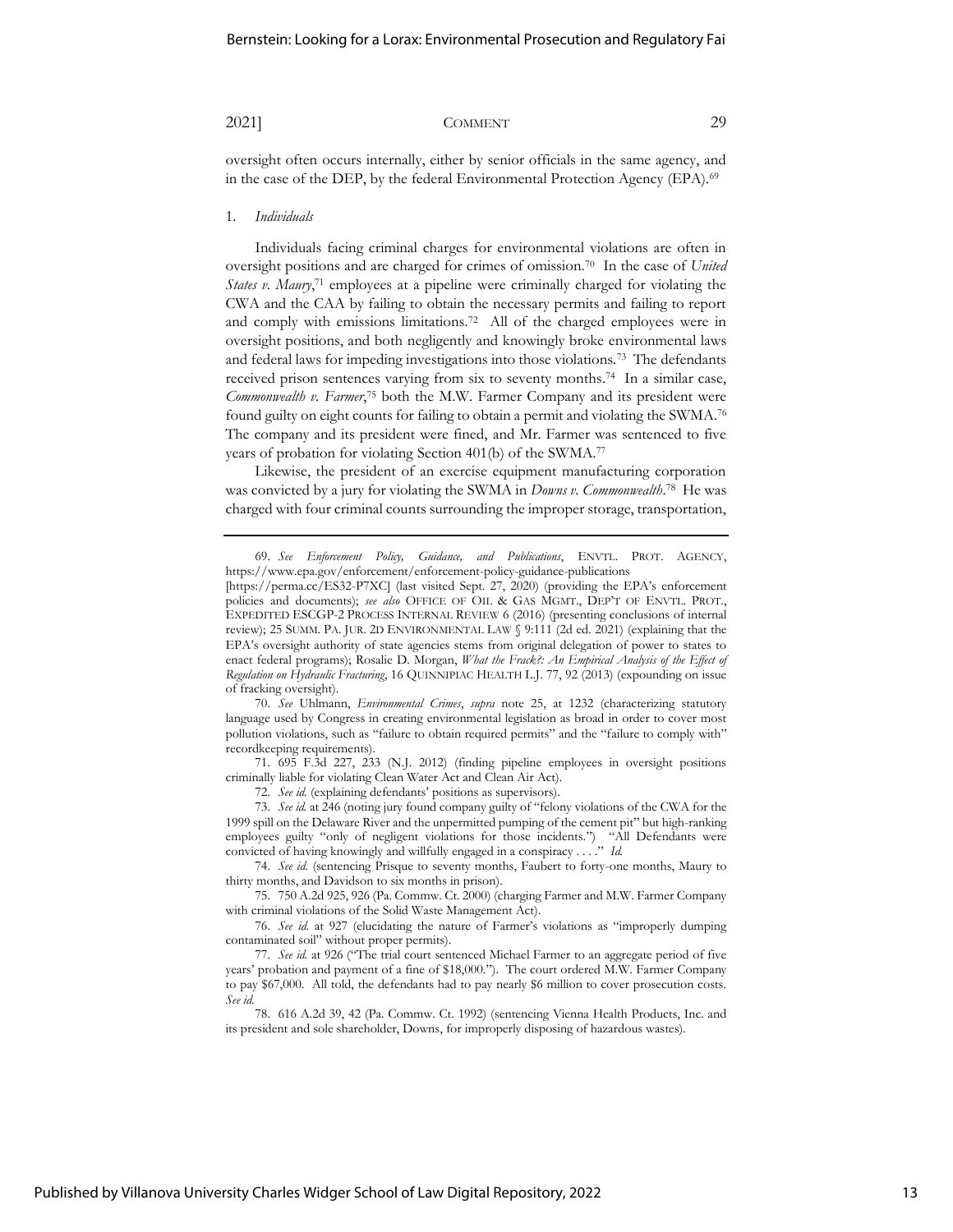and disposal of hazardous wastes.<sup>79</sup> In the case of *United States v. Tonawanda Coke Corp.*, <sup>80</sup> the Department of Justice brought criminal charges against Tonawanda Coke Corporation for intentionally violating the CAA and RCRA.<sup>81</sup> The court found that the defendants did not have to know their actions were illegal in order to convict under the RCRA.<sup>82</sup>

### 2. *Government Officials and Misconduct*

One of the EPA's devices for oversight of state agency compliance and enforcement program is the State Review Framework (SRF).<sup>83</sup> The SRF report allows the EPA to work with each state and its environmental agency to "identify recommendations for improvement to ensure fair and consistent enforcement and compliance programs across the states."<sup>84</sup> The DEP also conducts internal reviews in order to evaluate its own application of the rules and regulations.<sup>85</sup> But internal and federal reviews become more questionable as oversight methods when

81. *See id.* at 26, 29–30; *see also 2014 Major Criminal Cases*, ENVTL. PROT. AGENCY, https://www.epa.gov/enforcement/2014-major-criminal-cases [https://perma.cc/QH7F-CP3T] (last visited Mar. 17, 2021) (penalizing Tonawanda Coke Corp. with \$12.5 million in fines and \$12.2 million in community service for violating CAA and RCRA).

82. *See Tonawanda Coke Corp.*, 636 F. App'x at 26 (reiterating Tonawanda Coke Corp.'s contention that RCRA violations should be reserved because the corporation "lacked fair notice that its conduct was criminal under RCRA").

83. *See State Review Framework*, ENVTL. PROT. AGENCY, https://www.epa.gov/compliance/state-review-framework [https://perma.cc/DG2S-V2S8] (last visited Mar. 17, 2021) (describing State Review Framework Program and its reports); *see also* Candy Woodall, *Federal Regulators Find 'Major Issues' in DEP Review*, PENNLIVE (Nov. 5, 2015), https://www.pennlive.com/midstate/2015/11/federal\_regulators\_find\_major.html

[https://perma.cc/YEC2-CXMW] (reviewing EPA's 2009 evaluation of DEP, where EPA gave agency score of zero percent in data accuracy and found issues with DEP's oversight of Marcellus Shale wells during fracking boom).

84. *See State Review Framework*, *supra* note 83 (describing how EPA uses State Review Framework to enhance Compliance and Enforcement Program oversight); ENVTL. PROT. AGENCY, STATE REVIEW FRAMEWORK: PENNSYLVANIA 1 (Aug. 2, https://www.epa.gov/sites/production/files/2018-02/documents/srf-rd3-rev-pa.pdf

[https://perma.cc/7K4G-VPMV] (evaluating the DEP's implementation and enforcement of CWA, CAA, and RCRA in fiscal year 2015). Notably, the EPA's Region 3 SRF for fiscal year 2015 praised the DEP's Air Quality Program and the agency's efforts in implementing efficient National Pollutant Discharge Elimination System (NPDES) permitting programs. *See id.*; *see also* Troutman et al., *supra* note 12 (discussing 2015 study by EPA asserting "fracking had no 'widespread, systemic impacts on drinking water supplies'"). The EPA's report had to be retracted less than a year later when "the EPA's own Science Advisory Board (SAB) called them out" for not having any scientific evidence to support their conclusions. Troutman et al., *supra* note 12.

85. *See* OFFICE OF OIL & GAS MGMT., *supra* note 69 (summarizing the report as an internal review in order to evaluate the DEP's own policies and recommend improvements).

<sup>79.</sup> *See id.* (convicting Downs and punishing him with two to four years in prison, two years' probation, \$70,000 in fines, and 750 hours of community service).

<sup>80.</sup> 636 F. App'x 24, 26 (2d Cir. 2016) (finding corporation guilty of violating CAA and RCRA despite defendant lacking notice that its actions were criminal). The court explains that the "active management" condition in RCRA violations is a threshold requirement that, once met, can result in a continuing storage violation. *See id.* at 29. In other words, once a manager has accumulated or added to wastes, the act of storing them (or failing to dispose of them or to obtain a storage permit) constitutes a violation. *See id.* (distinguishing between active management and storage).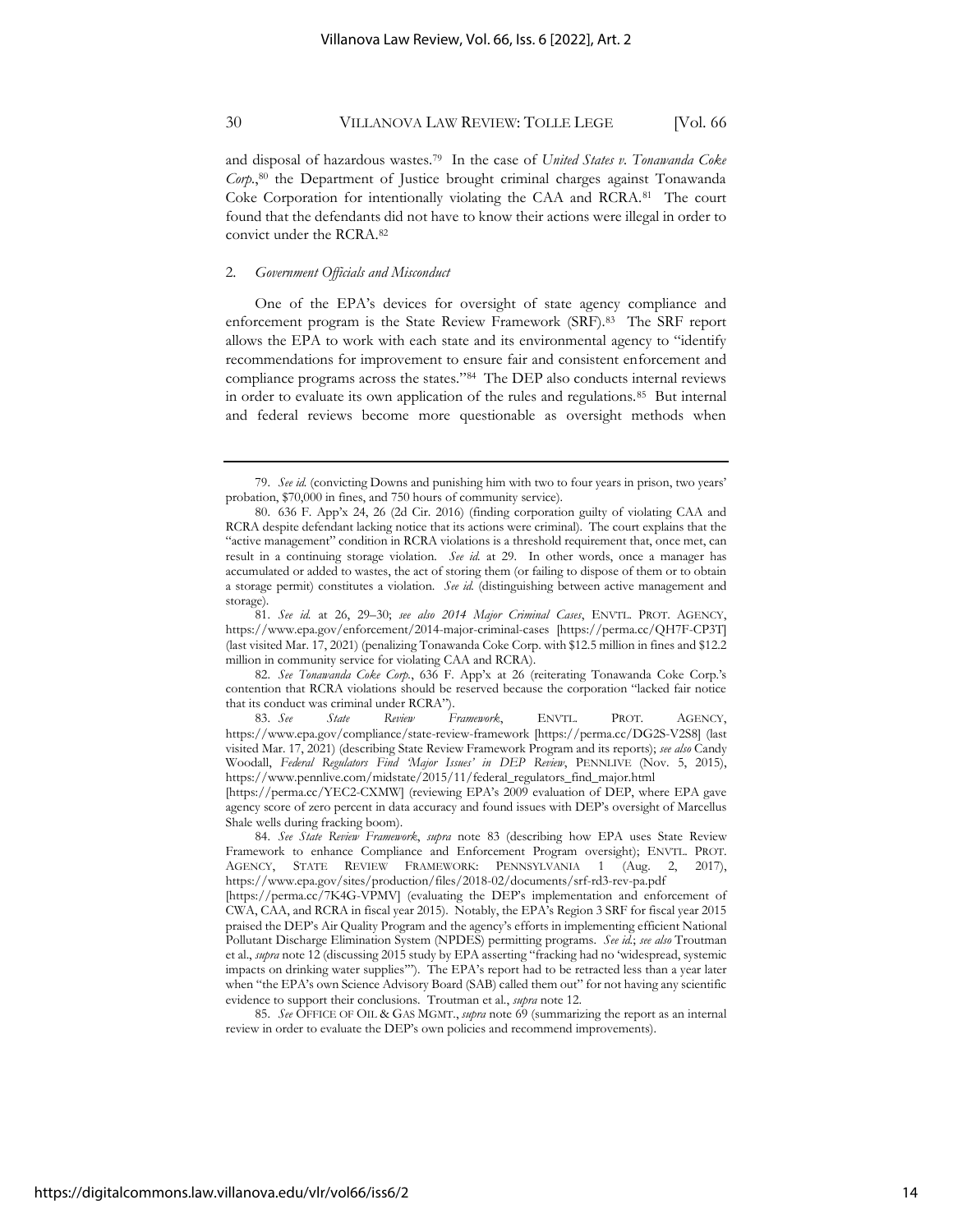misconduct occurs at management and executive levels and the EPA emphasizes partnership at the potential cost of an objective evaluation.<sup>86</sup>

Despite the difficulties in prosecuting government employees, it is not unheard of.<sup>87</sup> A former FDA Commissioner, Lester Crawford, was subject to a federal grand jury criminal investigation after financial records showed that he had "sold shares in companies regulated by the agency when he was its deputy commissioner and acting commissioner."<sup>88</sup> In the case *In re Thirty-Third Statewide Investigating Grand Jury*, <sup>89</sup> the attorney general launched a grand jury investigation against the Pennsylvania Turnpike Commission for violating criminal statutes.<sup>90</sup> The case's holding—that internal documents are not confidential when state agencies undergo investigations—suggests the judicial branch favors uncovering criminal activity and corruption over maintaining an agency's legal protections against investigation.<sup>91</sup>

In relation to the grand jury report, the most applicable example of criminal environmental prosecution against government officials occurred recently in the Flint, Michigan water crisis.<sup>92</sup> Government officials in Michigan "replaced safe public water supplied to Flint from Lake Huron with improperly treated water supplied from the polluted Flint River . . . despite evidence that the Flint River water was unsafe."<sup>93</sup> This resulted in an entire city, comprised mostly of low-income and minority groups, being "effectively poisoned."<sup>94</sup> In the wake of the Flint water crisis, there was criticism of the government's failure to take responsibility, even for

88. *See* Gardiner Harris, *Ex-Head of F.D.A. Faces Criminal Inquiry*, N.Y. TIMES (Apr. 29, 2006), https://www.nytimes.com/2006/04/29/washington/exhead-of-fda-faces-criminal-inquiry.html [https://perma.cc/AY6Y-WXBR] (detailing case of Lester M. Crawford, who faced criminal charges for conflict of interest crimes while leading FDA).

89. 86 A.3d 204, 226 (Pa. 2014) (finding attorney–client privilege and work product doctrine do not preclude OAG's access to documents requested for grand jury subpoenas).

90. *See id.* at 206 (describing statewide grand jury's investigation into PA Turnpike Commission's "employment and procurement practices").

<sup>86.</sup> *See State Review Framework*, *supra* note 83 (stating EPA "works in partnership with each state to create a final SRF," which shows the DEP is heavily involved in their own compliance evaluation).

<sup>87.</sup> *See* U.S. Attorney's Office Middle Dist. of Pa., *Public Corruption Prosecutions*, U.S. DEP'T. JUST., https://www.justice.gov/usao-mdpa/public-corruption-prosecutions [https://perma.cc/8TW2-5JSC] (last updated Sept. 27, 2020) (informing public of recent public corruption cases in Middle District of Pennsylvania); *see also* Norman Abrams, *The Distance Imperative: A Different Way of Thinking About Public Official Corruption Investigations/Prosecutions and the Federal Role*, 42 LOY. U. CHI. L.J. 207, 207 (2011) (discussing how "cases involving the investigation and prosecution of governmental corruption" create "concern about who should investigate and prosecute the matter").

<sup>91.</sup> *See id.* at 229 ("State agencies and their officials should be cognizant that communications with counsel implicating criminal wrongdoing may be discoverable if the agency later becomes the subject of a criminal grand jury investigation initiated by the OAG.").

<sup>92.</sup> *See* Toni Massaro & Ellen Brooks, *Flint of Outrage*, 93 NOTRE DAME L. REV. 155, 155– 157 (2017) (discussing the difficulty of bringing constitutional claims in face of egregious government action).

<sup>93.</sup> *Id.* at 156 (footnotes omitted) (describing actions of government officials overseeing in Flint, Michigan as "shocking").

<sup>94.</sup> *See id.* at 192 ("Flint was an outrage of *epic* proportion. Human life, liberty, and property were undeniably compromised by grossly irresponsible government acts. A whole city was effectively poisoned because of official decisions made with knowledge of the water's contamination and its potential effects.").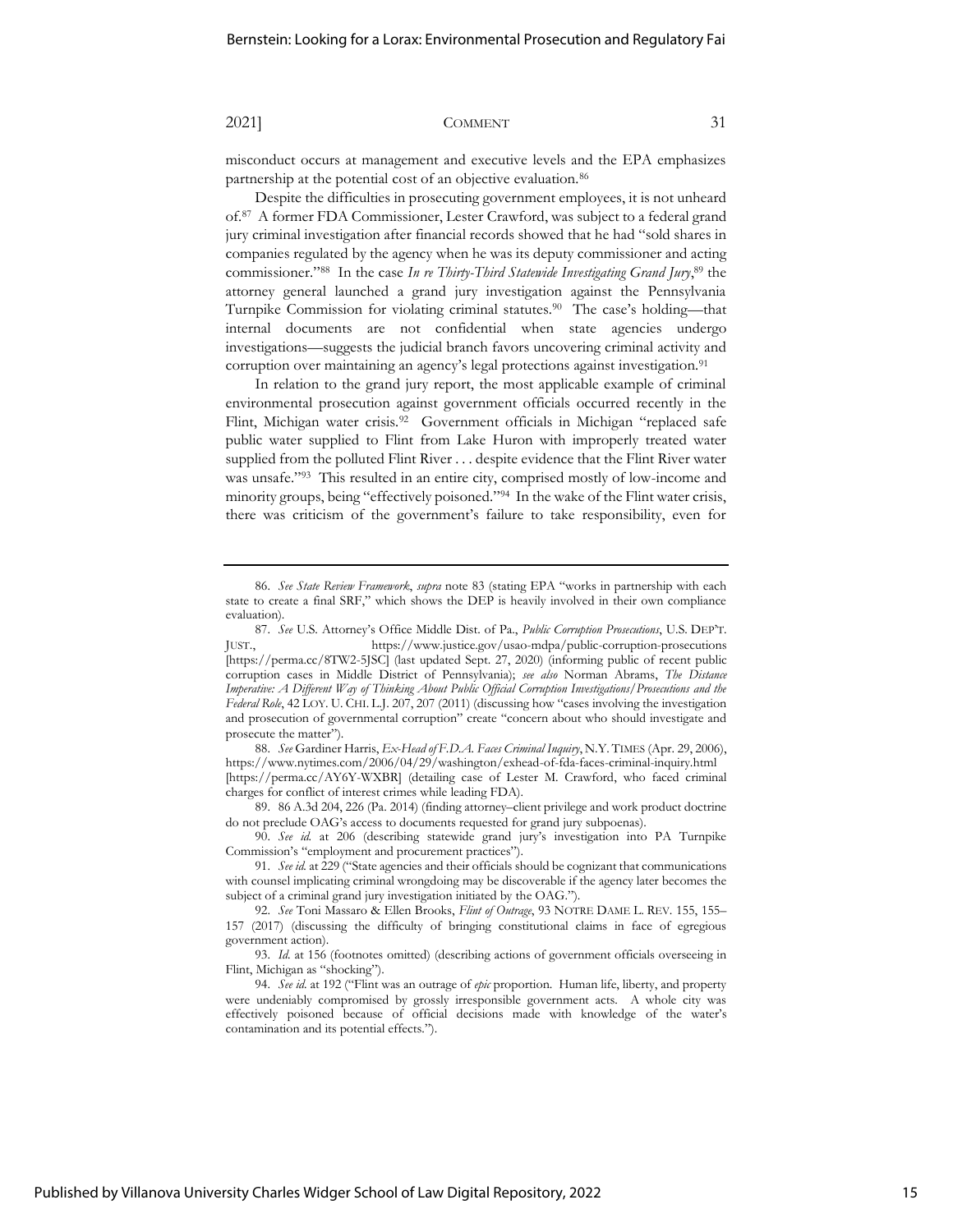calamities where culpability was evident.<sup>95</sup> One commentator suggests redesigning and expanding federal and state government's role in order to "make them primarily liable as regulated entities with respect to drinking water, as opposed to simply being regulators and enforcers."<sup>96</sup> Despite the egregious, purposeful actions and serious harm that occurred in Flint, Michigan, the criminal charges against the government officials were recently dropped.<sup>97</sup>

### D. *Regulatory Capture and Environmental Agency Inaction*

Issues in agency oversight—namely, the lack of objective supervision and difficulty of holding government officials accountable—become even more pressing when an agency is staffed by people with dubious intentions.<sup>98</sup> Regulatory capture can be defined as *"*the result or process by which regulation, in law or application, through means induced by industry, is directed away from the public interest and towards the interests of the regulated industry."<sup>99</sup> In addition to appointing two men to executive-level positions who "have a history of hostility towards the agency and deep ties to the fossil fuel industry," the Trump administration attempted to shift the EPA's mission towards industry and away from public and environmental health.<sup>100</sup> As of July 15, 2020, the Trump administration rolled back almost seventy

<sup>95.</sup> *See* David A. Dana, *Escaping the Abdication Trap When Cooperative Federalism Fails: Legal Reform After Flint*, 44 FORDHAM URB. L.J. 1329, 1329 (2017) (arguing all levels of government abdicated responsibility in Flint drinking water crisis); *see also* David Markell, *"Slack" in the Administrative State and its Implications for Governance: The Issue of Accountability*, 84 OR. L. REV. 1, 17 (2005) (explaining how administrative state evades accountability).

<sup>96.</sup> Dana, *supra* note 95, at 1349 (suggesting that increasing liability for federal and state governments in testing and safeguarding drinking water would improve their own regulation and enforcement regimes). For a further discussion of expanding the government's role and culpability regarding issues such as contaminated water supply, see *infra* notes 184–92 and accompanying text.

<sup>97.</sup> *See* Mitch Smith, *Flint Water Prosecutors Drop Criminal Charges, With Plans to Keep Investigating*, N.Y. TIMES (June 13, 2019), https://www.nytimes.com/2019/06/13/us/flint-water-crisischarges-dropped.html [https://perma.cc/K89B-7TJF] (discussing city's shocked reaction when prosecutors dropped all criminal charges against government officials "accused of ruining the community's drinking water and ignoring signs of a crisis").

<sup>98.</sup> *See* Alex Guillén & Andrew Restuccia, *Trump Picks Oil Ally Pruitt to Head EPA*, POLITICO (Dec. 7, 2016 5:17 PM), https://www.politico.com/blogs/donald-trumpadministration/2016/12/oklahoma-ag-pruitt-epa-chief-232319 [https://perma.cc/B5KQ-9WSE] (reporting then-President Donald Trump chose Scott Pruitt, one of EPA's "most hostile critics and a skeptic of climate change science" to lead EPA); *see also* Sarah Gibbens, *15 Ways the Trump Administration Has Changed Environmental Policies*, NAT'L GEOGRAPHIC (Feb. 1, 2019), https://www.nationalgeographic.com/environment/article/15-ways-trump-administration-

impacted-environment [https://perma.cc/Q3XN-6UDY] (demonstrating regulatory capture in environmental law, especially when subject to administration adverse to environmental concerns, can lead to lasting damage).

<sup>99.</sup> William C. Hudson, *When Influence Encroaches: Statutory Advice in the Administrative State*, 26 WM. & MARY BILL RTS. J. 657, 669-71 (2018) (distinguishing regulatory capture from a "'businessfriendly' deregulatory President" who "appoints an industry-friendly administrator who makes many regulatory decisions that benefit industry while harming the public interest" because industry is not one shaping agency in latter case).

<sup>100.</sup> *See* Bryan Bowman, *Captured: How the Fossil Fuel Industry Took Control of the EPA*, GLOBE POST (Mar. 12, 2019), https://theglobepost.com/2019/02/01/epa-regulatory-capture/ [https://perma.cc/996C-YC89] (quoting Trump as stating "he would destroy the EPA 'in almost every form,' leaving 'only tidbits' intact"); *see also* Neela Banerjee, *Trump's EPA on the Verge of*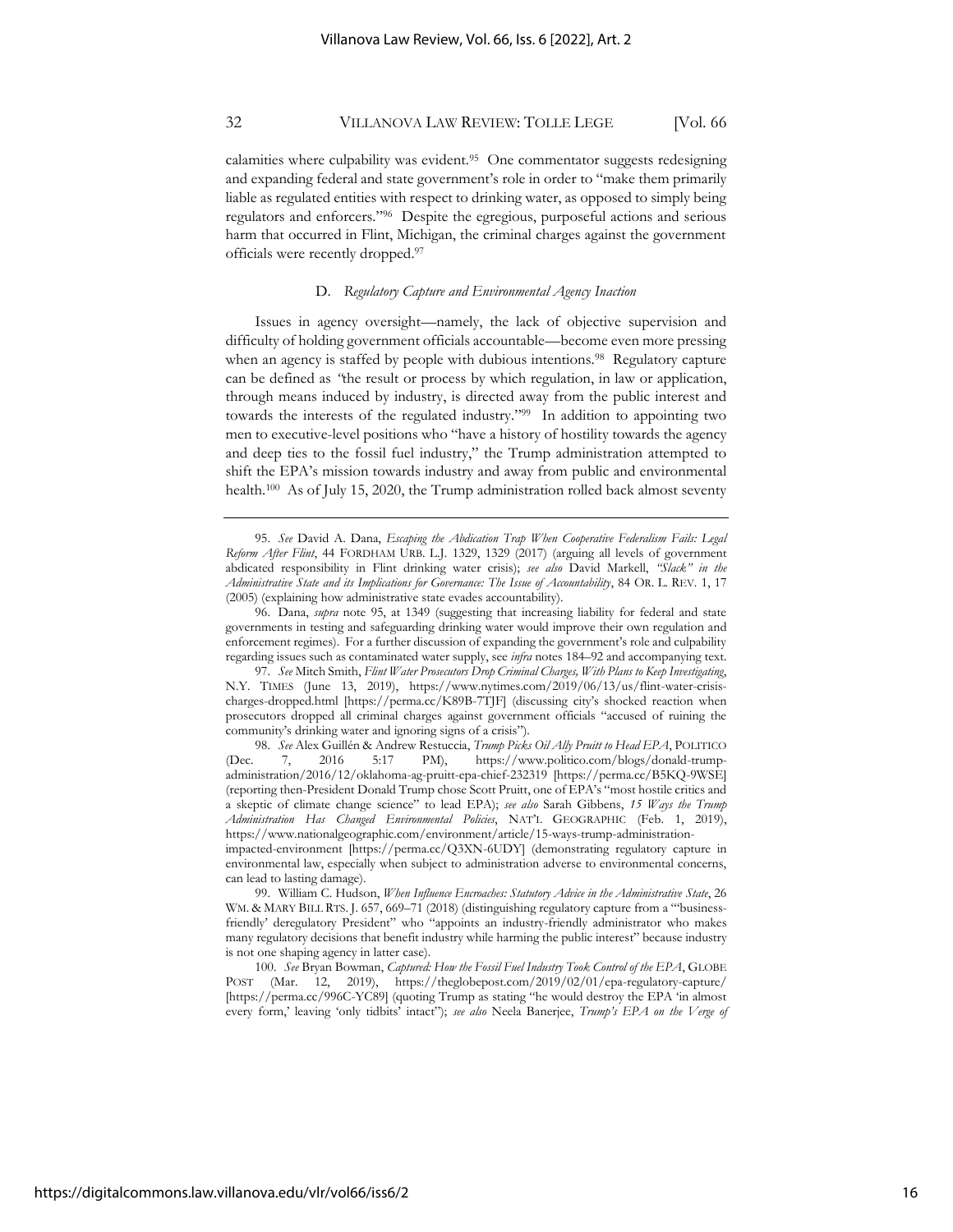environmental regulations, with thirty more rollbacks pending.<sup>101</sup> Despite the EPA's duty to protect citizens and the environment, when faced with budget cuts, regulation rollbacks, and diminished authority, the public suffers the consequences of a crippled agency.<sup>102</sup>

Regulatory capture is closely related to executive-led nonenforcement.<sup>103</sup> Along with appointing leaders that will work against the mission of the agency, presidents can also deregulate an industry through a nonenforcement agenda. 104 This nonenforcement can be difficult to address due to requirements in the Administrative Procedure Act (APA), which codifies the judicial review standards for claims against agency actions.<sup>105</sup> First, agency actions are not reviewable unless they are final, an especially difficult standard to meet for a lack of action.<sup>106</sup> Second,

of the Interior limited wildlife protections in order to lease more land to oil and gas companies).<br>102. See Our Mission and What We Do, ENVIL. PROT. AGENC 102. *See Our Mission and What We Do*, ENVTL. PROT. AGENCY, <https://www.epa.gov/aboutepa/our-mission-and-what-we-do> [https://perma.cc/2SWN-TJTC] (last visited Apr. 3, 2021) (stating EPA's mission is to "protect human health and the environment"); *see also* Popovich et al., *supra* note 101 (claiming Trump administration's rollbacks could exacerbate climate change and cause thousands of deaths due to poor air quality).

104. *See id.* at 1552 (listing nonenforcement as preferred method of deregulation). Velikonja explains why this option is favored:

The President, and by extension, agency heads, can achieve deregulatory objectives through nonenforcement without significant delays and without any real threat of judicial review, contrary to the very real roadblocks present in legislating and rulemaking. This is because the Supreme Court afforded agencies considerable enforcement discretion for piecemeal enforcement decisions. As long as a change in enforcement policy is not prospective and categorical, it is immune from judicial review.

*Id.*

*Regulatory Capture, Study Says*, INSIDE CLIMATE NEWS (May 1, 2018), https://insideclimatenews.org/news/01052018/trump-epa-regulatory-capture-industry-

influence-climate-pruitt-compared-reagan-gorsuch-journal-public-health

<sup>[</sup>https://perma.cc/3DMN-VXWK] (declaring Trump administration put EPA in danger of regulatory capture).

<sup>101.</sup> *See* Nadja Popovich et al., *The Trump Administration Is Reversing 100 Environmental Rules. Here's the Full List.*, N.Y. TIMES, https://www.nytimes.com/interactive/2020/climate/trumpenvironment-rollbacks.html [https://perma.cc/7444-28PE] (last updated Jan. 20, 2021) (describing how Trump administration rolled back regulations protecting clean air and water while Department

<sup>103.</sup> *See* Urska Velikonja, *Accountability for Nonenforcement*, 93 NOTRE DAME L. REV. 1549, 1555–56 (2018) (attributing Trump administration's effect on environmental law to nonenforcement).

<sup>105.</sup> *See Summary of the Administrative Procedure Act*, ENVTL. PROT. AGENCY, https://www.epa.gov/laws-regulations/summary-administrative-procedure-act [https://perma.cc/ZM3X-KR42] (last visited Apr. 4, 2021) (describing APA and how it applies to

federal agencies).

<sup>106.</sup> *See* Stephen Hylas, *Final Agency Action in the Administrative Procedure Act*, 92 N.Y.U. L. REV. 1644, 1650 (2017) (explaining different types of agency action). Congress defines agency action as "the whole or a part of an agency rule, order, license, sanction relief, or the equivalent of denial thereof, or failure to act." 5 U.S.C. § 551(13) (2018). However, agency actions need to be *final* in order to be reviewable, and thus including "failure to act" in the definition of agency action has not allowed otherwise reviewable cases to come forth. *See* Hylas, *supra*, at 1675. For example, one death row case involved inmates challenging an agency's failure to approve a safe and effective drug for lethal injections. *See id.* at 1657 n.82. The court found this argument "presumptively unreviewable and 'committed to agency discretion by law' because there was 'no law to apply.'" *Id.* (quoting Heckler v. Chaney, 470 U.S. 821, 826 (1985)). Therefore, this inclusion of "failure to act" in the context of agency actions that must be final only leads to claims that are "presumptively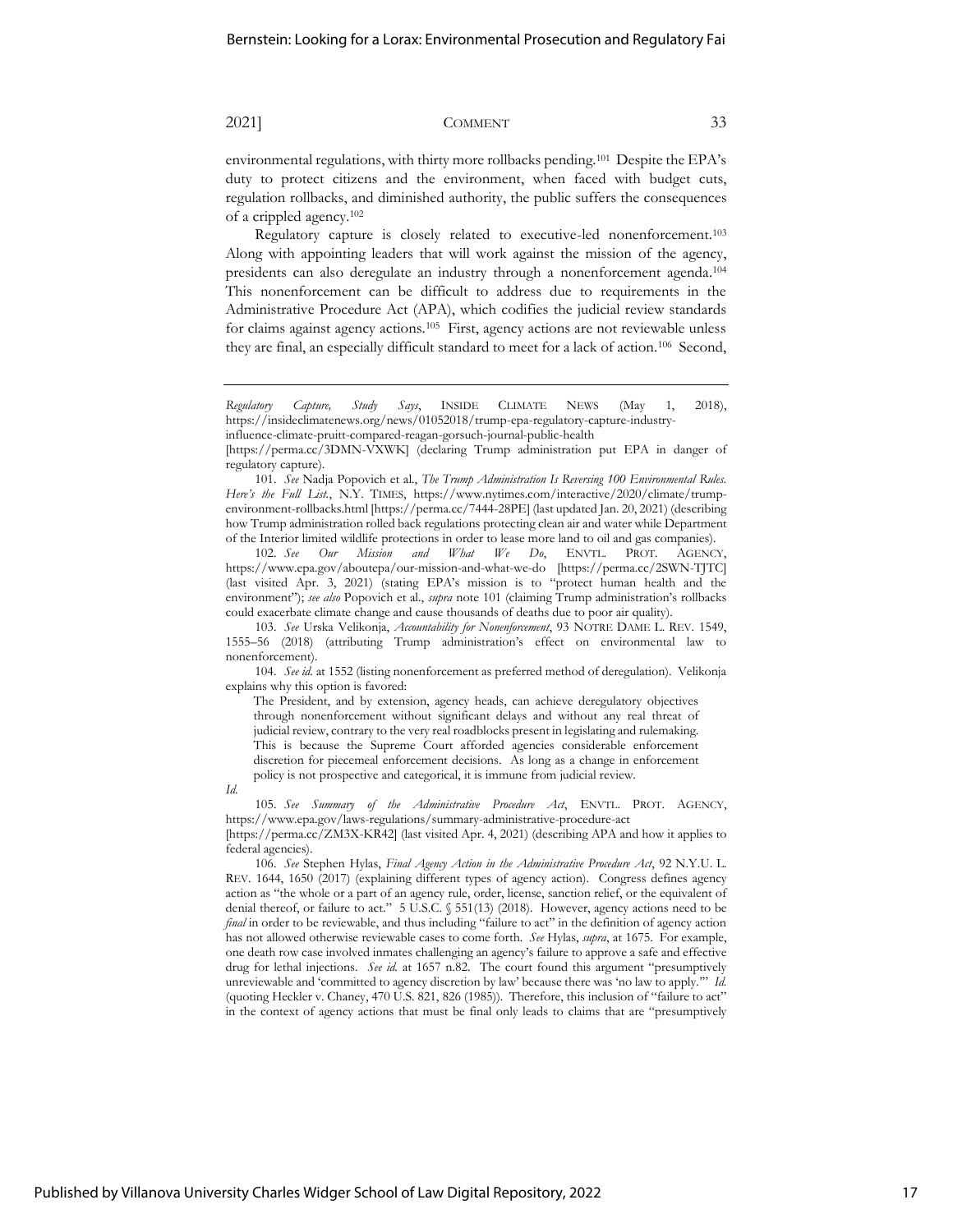there is a presumption that agency nonenforcement is unreviewable, and therefore "[c]ourts routinely dismiss actions challenging agencies' failures to enforce."<sup>107</sup> Lastly, the finality requirement remains in place even when statutes explicitly require direct judicial review of agency action without any reference to finality.<sup>108</sup>

Parties have found some ways around these obstacles.<sup>109</sup> For example, in *Massachusetts v. EPA*, <sup>110</sup> several private organizations forced a final action by petitioning the EPA to regulate greenhouse gas emissions from vehicles under the CAA.<sup>111</sup> Another way to circumvent the APA's finality requirement and sue for inaction is by bringing tort or constitutional claims as demonstrated by *Juliana v.*  United States.<sup>112</sup> Although the claim in *Juliana* was for violating due process and the

107. Velikonja, *supra* note 103, at 1553–54 (characterizing *Heckler v. Chaney* as "the bestknown Supreme Court decision on nonenforcement"); *see also* Shapiro, *supra* note 106, at 1808 (arguing "abject deference" courts give agency decisions leads to acceptance of inaction). The Supreme Court in *Heckler v. Chaney* ruled "an agency's decision not to take enforcement action should be presumed immune from judicial review under § 701(a)(2)." Velikonja, *supra* note 103, at 1554 (internal quotation marks omitted) (quoting *Heckler*, 470 U.S. at 832).

108. *See* Roberto Borgert, *What About* Bell*? Overcoming the Presumption in Favor of Requiring Finality in the CWA's Direct-Review Provision*, 85 U. CHI. L. REV. 145, 151 (2018) ("The Supreme Court has recognized a 'strong presumption [ ] that judicial review will be available only when agency action be- comes final,' even if the direct-review statute does not mention finality. The presumption has never been overcome." (alteration in original) (quoting Bell v. New Jersey, 461 U.S. 773, 778  $(1982))$ .

109. *See* Hylas, *supra* note 106, at 1675 (exploring potential solutions to problem of agencies avoiding judicial review through temporary and non-binding actions). Hylas discusses Section 706(1) of the APA, which allows courts to "'compel agency action unlawfully withheld or unreasonably delayed' before actions are final." *Id.* (quoting § 706(1)). The Supreme Court narrowly construed this authority so courts "can only compel agencies to take action under Section 706(1) when the agency fails to take discrete action that it is statutorily required to take." *Id.* (examining Section 706(1)'s reasonable delay provision as a way to skirt final action requirement). *Cf*. 2 PUB. NAT. RESOURCES L. § 17:14 (2d ed. 2020) (discussing how use of statutorily-mandated duties to act can give petitioner better claim of agency inaction).

110. 549 U.S. 497, 504–05 (2007) (challenging EPA's final action of refusing to regulate greenhouse gas emissions, including carbon dioxide).

111. *See id.* at 531–32 (exploring EPA's argument that it could not regulate motor vehicle carbon dioxide emissions "because doing so would require it to tighten mileage standards," which is DOT's job). The EPA denied the petition in an official written document. *See id.* at 510. Therefore, the plaintiffs were not suing the EPA for failing to act, but on the "final action" of their written denial to regulate the emissions. *See id.* at 514 n.16 (describing limitations on bringing petition for review of agency's final action).

112. 217 F. Supp. 3d 1224, 1246 (D. Or. 2016) (describing case as civil rights action charging government with "failure to act in areas where they have authority to do so"), *rev'd and remanded by*  947 F.3d 1159 (9th Cir. 2020). In this case, a group of young people sued the United States, President Barack Obama, and several executive agencies for violating due process and the public trust by permitting and encouraging pollution that exacerbated climate change. *See id.* After the plaintiffs received a favorable ruling in the U.S. District Court for the District of Oregon, the Ninth Circuit held in 2020:

unreviewable." *See id.* (explaining why current definition of agency action and requirement of finality leads to inability to pursue claims of inaction); *see also* § 704 (allowing judicial review only for "[a]gency action made reviewable by statute and final agency action for which there is no other adequate remedy in a court" and for "preliminary, procedural, or intermediate agency action or ruling not directly reviewable" but reviewable "on the review of the final agency action"); Sidney Shapiro, *Rulemaking Inaction and the Failure of Administrative Law*, 68 DUKE L.J. 1805, 1808 (2019) (discussing how agency inaction is accepted by courts because of agency deference and lack of a rulemaking record available when no actions are taken).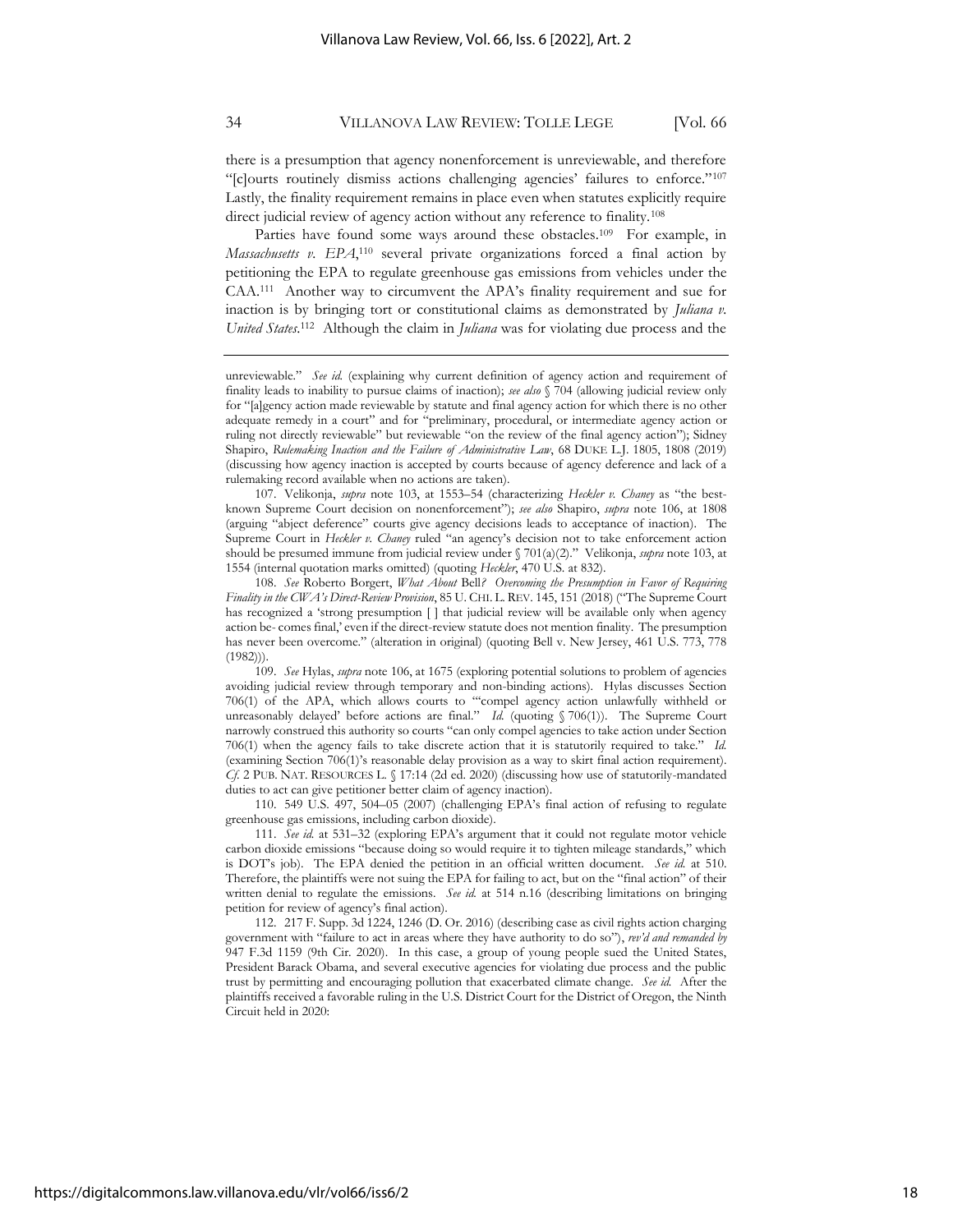public trust, private citizens were essentially able to sue government officials for *failing* to enact more stringent regulations to prevent climate change without confronting the APA's finality requirements.<sup>113</sup> In theory, parties can also avoid the finality requirement while still bringing a case under the APA as long as the claim falls under a direct-review provision within an applicable statute.<sup>114</sup>

Despite these potential workarounds, limiting judicial review of agency inaction makes nonenforcement an easy route to avoid accountability.<sup>115</sup> Parties who cannot organize a petition and get a definitive response from agencies will not meet the finality requirement.<sup>116</sup> Furthermore, there is currently no right to clean and safe air, water, or an environment under the Constitution, so constitutional

Juliana v. United States, 947 F.3d 1159, 1175 (9th Cir. 2020) (citation omitted) (finding plaintiffs lacked standing to bring suit against government but suggesting plaintiffs could "goad" legislative and executive branches into action).

113. *See Juliana*, 947 F.3d at 1175 (acknowledging government's failure to act exacerbated climate change, thereby harming the plaintiffs).

115. *See* Daniel E. Walters, *The Judicial Role in Constraining Presidential Nonenforcement Discretion: The Virtues of an APA Approach*, 164 U. PA. L. REV. 1911, 1912–13 (2016) (identifying lack of transparency and accountability as two of the problems with the trend of executive-led nonenforcement); *see also* Maria E. Heckel, *Finding the Line Between Action and Inaction:* SUWA v. Norton *and Judicial Review of Statutory Land Management Standards*, 2004 UTAH L. REV. 789, 825 (asserting "limits on judicial review of agency inaction under a statutory standard would mean that judicial review of this issue would never be available unless the agency chose to codify its decision not to meet that standard").

The plaintiffs have made a compelling case that action is needed; it will be increasingly difficult in light of that record for the political branches to deny that climate change is occurring, that the government has had a role in causing it, and that our elected officials have a moral responsibility to seek solutions. We do not dispute that the broad judicial relief the plaintiffs seek could well goad the political branches into action. We reluctantly conclude, however, that the plaintiffs' case must be made to the political branches or to the electorate at large, the latter of which can change the composition of the political branches through the ballot box. That the other branches may have abdicated their responsibility to remediate the problem does not confer on Article III courts, no matter how well-intentioned, the ability to step into their shoes.

<sup>114.</sup> *See* Borgert, *supra* note 108, at 155 ("The 'final' modifier in § 704 applies to agency action with no other remedy in court, not 'agency action made reviewable by statute.' That is, a party may bring a claim under the APA to challenge a nonfinal action directly reviewable under another statute. Recent Supreme Court decisions agree with this reading." (footnote omitted) (quoting Iowa League of Cities v. EPA, 711 F.3d 844, 863 n.12 (8th Cir. 2013))). Despite this possible method of circumventing finality, courts have frequently presumed finality in direct-review provisions even when it is left out of the statute. *See id.* at 149–50.

<sup>116.</sup> Some commentators suggest the line between action and inaction is indistinct, and agency inaction claims can be avoided by reframing the inaction as an action. *See* Eric Biber, *Two Sides of the Same Coin: Judicial Review of Administrative Agency Action and Inaction*, 26 VA. ENVTL. L.J. 461, 461–62 (2008) (arguing there is no fundamental distinction between agency action and inaction); *see also* Walters, *supra* note 115, at 1929 (suggesting plaintiffs "increase their chances of review by characterizing prospective nonenforcement decisions as affirmative rules or policies, which is often quite easy to do"). But the finality requirement makes it difficult to characterize lack of action as an action, as demonstrated by the current test for finality: "First, the action must mark the consummation of the agency's decisionmaking process—it must not be of a merely tentative or interlocutory nature. And second, the action must be one by which rights or obligations have been determined, or from which legal consequences will flow." William D. Araiza, *In Praise of a Skeletal APA: Judicial Discretion, Remedies for Agency Inaction and APA Amendment*, 56 ADMIN. L. REV. 979, 986 (2004) (internal quotation marks omitted) (quoting Bennett v. Spear, 520 U.S. 154, 177– 78 (1997)).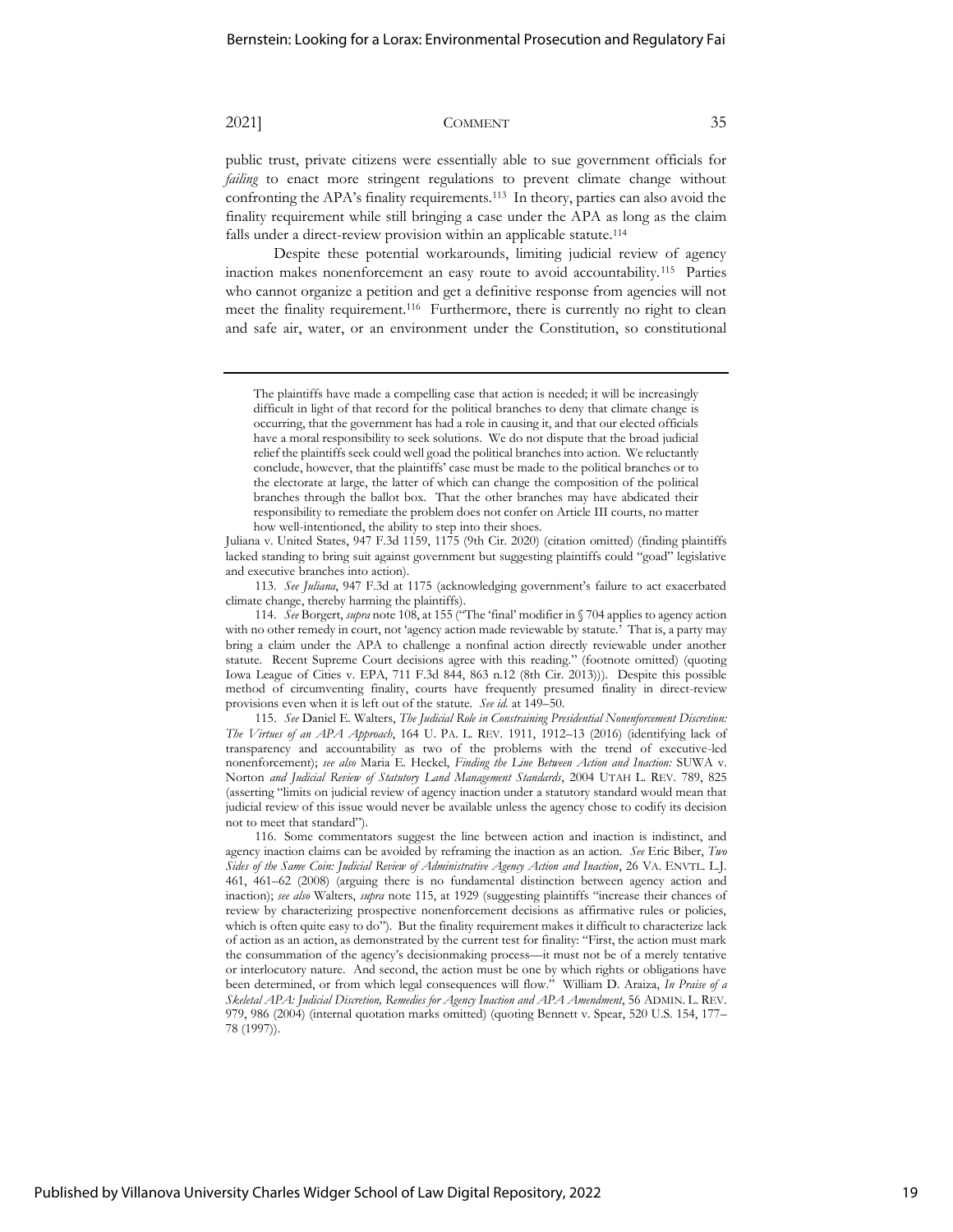claims are extremely hard to bring.<sup>117</sup> Lastly, as mentioned, courts have been reluctant to interpret direct-review provisions as allowing judicial review of nonfinal actions even when they do not mention a finality requirement.<sup>118</sup> These challenges make viable inaction claims difficult to bring.<sup>119</sup>

## III. "I SPEAK FOR THE [PERMITEES]"120: AN ANALYSIS OF REGULATORY NEGLIGENCE AND INDUSTRY PREFERENCE OVER PUBLIC PROTECTION

A similar problem exists when addressing regulatory capture of the EPA or the DEP's response to fracking: the system both protects and supports agencies' failure to act.<sup>121</sup> The mental state requirements for environmental crimes—negligence and knowledge of the underlying facts—demonstrate that inaction is criminally punishable under environmental law.<sup>122</sup> Additionally, the case law shows that those charged with environmental crimes often committed crimes of omission by failing to report and dispose of wastes and pollutants properly.<sup>123</sup> Comparably, the grand

122. *See* Uhlmann, *Environmental Crimes*, *supra* note 25, at 1240 (recounting rationale of Supreme Court regarding Responsible Corporate Officer doctrine). The Supreme Court explained it is permissible to hold a business official responsible for failing to "exercise the authority and supervisory responsibility reposed in them by the business organization" if it resulted in a violation because the law "imposes not only a positive duty to seek out and remedy violations when they occur but also, and primarily, a duty to implement measures that will insure that violations will not occur." *Id.* (second internal quotation marks omitted) (quoting United States v. Park, 421 U.S. 658, 671–72 (1975)).

<sup>117.</sup> *See* Emily Parsons, *The Substantial Impact Approach: Reviewing Policy Statements in Light of APA Finality*, 95 WASH. L. REV. 495, 525 (2020) (describing challenge of bringing viable claims avoiding the APA's requirements, such as a constitutional claim, when faced with non-binding agency actions like guidance documents and policy statements that cannot otherwise be challenged).

<sup>118.</sup> *See* Borgert, *supra* note 108, at 156, 157–58 (recognizing "courts have been unwilling to recognize that some statutes authorize review for nonfinal actions"). Borgert contrasts the Clean Air Act's direct-review provision with that of the Clean Water Act. *See id.* Even though the former mentions a finality requirement and the latter does not, the circuits have split over whether finality is implied, even when it is not mentioned in a direct-review provision. *See id.* at 158.

<sup>119.</sup> *See* Heckel, *supra* note 115, at 801 (stating that cases of agency inaction create "a conundrum for the courts").

<sup>120.</sup> *See* SEUSS, *supra* note 2, at 28. The original quote is "I speak for the trees." *Id.*

<sup>121.</sup> *See* Massaro & Brooks, *supra* note 92, at 155 (arguing current regulatory regime could be modified to "provide space for the development of a potential fundamental right to uncontaminated water while allowing public airing of the serious harms to life"); *see also* Kristina Marusic, *Fractured: Distrustful of Frackers, Abandoned by Regulators*, ENVTL. HEALTH NEWS (Mar. 1, 2021), https://www.ehn.org/fractured-fracking-regulation-neglect-2650594611.html [https://perma.cc/6THY-QHKR] (listing ways current regulatory system failed Pennsylvania residents). The system's failures include "failing to adequately regulate the industry at its outset, failing to adequately train employees to respond to complaints, failing to adequately test for safety, and failing to notify residents about problems that could impact their health in a timely manner." Marusic, *supra*. The system also keeps open a "'revolving door' between industry and the department" that drained talent and cast doubt on the Department's integrity. *See id*.

<sup>123.</sup> *See, e.g.*, United States v. Tonawanda Coke Corp., 636 F. App'x. 24, 26 (2d Cir. 2016) (holding administration of Coke was culpable for improper storage of hazardous waste); United States v. Maury, 695 F.3d 227, 233 (3d Cir. 2012) (finding defendants guilty of improper waste disposal and knowingly disguising the wrongdoing); Commonwealth v. Farmer, 750 A.2d 925, 926 (Pa. Commw. Ct. 2000) (ruling company liable for improper disposal of waste); Downs v. Commonwealth, 616 A.2d 39, 41 (Pa. Commw. Ct. 1992) (holding defendants responsible for improper management of hazardous waste).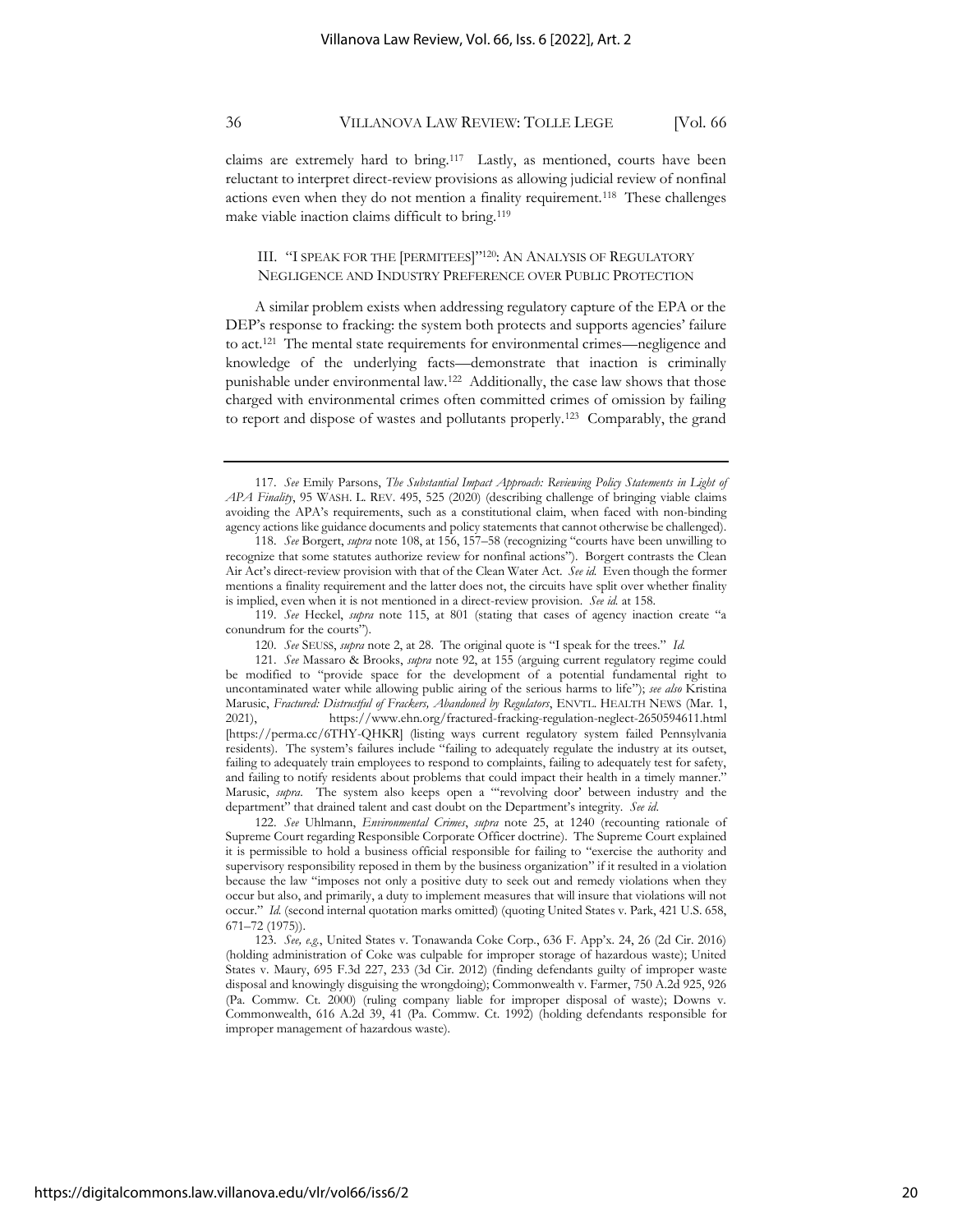jury report describes numerous instances where the agency's negligent and knowing lack of action in regulating fracking led to injury to citizens and their property.<sup>124</sup>

#### A. *Standards for Statutory Environmental Enforcement*

The fact that some environmental statutes merely require negligence for a criminal charge demonstrates that, when it comes to environmental crimes, failing to act is sometimes the same as, or even worse than, actively polluting.<sup>125</sup> Pollution is the result of industry activities, and industry actors who fail to minimize, control, or regulate pollution can receive sizeable fines and prison sentences.<sup>126</sup> Even knowing violations, whether they breach environmental criminal provisions or criminal statutes related to environmental crimes, involve knowing of a certain environmentally adverse situation and failing to act appropriately in response.<sup>127</sup> Therefore, when enforcing environmental statutes, agencies and prosecutors hold individuals criminally accountable for careless inaction—a standard that is not similarly applied to the government agencies regulating these industries.<sup>128</sup>

#### 1. *Environmental Criminal Provisions*

Under the CWA and the CAA, unintentional pollution can result in criminal penalties for negligent discharges and negligent endangerment.<sup>129</sup> Some attorneys have described the criminalization of negligence for environmental violations as a "systemic transformation" that is "profoundly unfair."<sup>130</sup> While their expressed concern is for the "countless numbers of construction workers and contractors" being exposed to "heightened criminal liability for using ordinary devices to engage in normal industrial operations," the case law demonstrates those typically punished are in executive positions of companies acting outside of normal industrial operations.<sup>131</sup> The criminalization of negligence in certain environmental statutes is

<sup>124.</sup> *See* PA. OFFICE OF ATTORNEY GEN., GRAND JURY REPORT, *supra* note 5, at 67 (describing the DEP's actions in supporting fracking industry as combination of both "[a] deliberate policy decision" and "inadequate supervision").

<sup>125.</sup> *See* Uhlmann, *Environmental Crimes*, *supra* note 25, at 1236. "Although characterized as an issue of statutory construction, the question in cases addressing the mental state requirements for environmental crime was whether the government was required to prove knowledge of the law." *Id.*

<sup>126.</sup> *See* Uhlmann, *Prosecutorial Discretion*, *supra* note 30, at 179–81 (detailing how significant environmental harm, public health effects, deceptive or misleading conduct, operating outside the regulatory system, and repetitive violations determine severity of violation).

<sup>127.</sup> *See id.* at 180 (attributing failure to renew permits, monitor, report, and maintain records as characteristics of actors who are criminally prosecuted for environmental crimes).

<sup>128.</sup> *See* Dana, *supra* note 95, at 1330 (identifying extensive issue of government abdication of responsibility in wake of environmental crises).

<sup>129.</sup> *See* Uhlmann, *Prosecutorial Discretion*, *supra* note 30, at 171 (discussing CWA's and CAA's authorization of criminal prosecution in response to accidental pollution).

<sup>130.</sup> *See* Roth, Spivack, & Block, *supra* note 56, at 5 (expressing fears over seriously considering public welfare in environmental crimes: "To conclude that all statutes 'protecting the environment' are public welfare statutes would, in one fell swoop, allow imposition of strict liability for all environmental offenses").

<sup>131.</sup> *Id.* at 1 (quoting Hanousek v. United States, 585 U.S. 860, 861 (2000) (Thomas, J., dissenting from denial of petition for writ of certiorari)). While businesses deserve clarity in the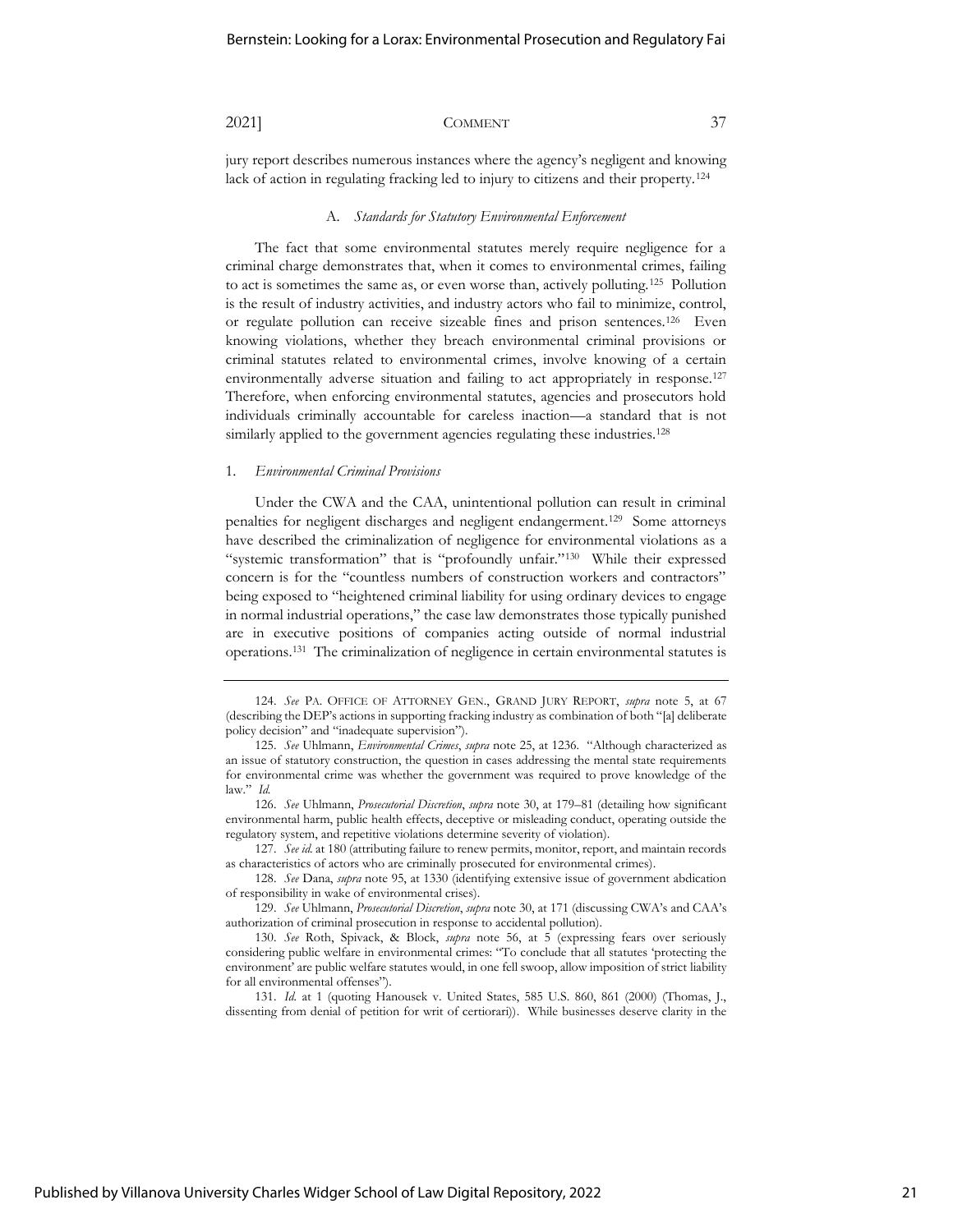not meant to punish the industries they regulate, but is rather a recognition that negligence relating to pollution and hazardous substances can lead to serious consequences for people and the environment, including major environmental disruptions, illness, and death.<sup>132</sup>

### 2. *Criminal Statutes Related to Environmental Crimes*

Most criminal statutes related to environmental violations, such as conspiracy and false statements, require knowing violations due to the nature of the crime.<sup>133</sup> For example, a perpetrator must have knowledge of the underlying offense in order to conspire to commit or obscure the offense.<sup>134</sup> Similarly, falsifying and concealing documents requires knowledge of the original information and a willful intent to alter them.<sup>135</sup> In fact, the mental state standards for many of these offenses exceed the "knowledge" requirement of environmental laws that merely involves knowledge of the underlying facts.<sup>136</sup>

### B. *Standards for Individual Enforcement*

In most environmental prosecutions, companies and corporate executives responsible for employee activity are charged with both negligent and knowing crimes.<sup>137</sup> In comparison, only overt and egregious misconduct by government officials is met with charges.<sup>138</sup> Even then, charges can be dropped in severe cases such as the Flint, Michigan water crisis, leaving little to no recourse for innocent

laws and regulations they must operate under, once the law is apparent—ensuring a company and its operators can face criminal prosecution for certain negligent violations—the importance of public health should be recognized in monitoring these industries whose byproducts are lethal to people and the environment. *See* Uhlmann, *Prosecutorial Discretion*, *supra* note 30, at 179 (identifying environmental harm or public health effects as an important factor in determining the severity of environmental violations).

<sup>132.</sup> *See* Uhlmann, *Prosecutorial Discretion*, *supra* note 30, at 168 ("Congress provided enhanced penalties for environmental violations that placed others in imminent danger of death or serious bodily injury.").

<sup>133.</sup> *See* 18 U.S.C. § 371 (2018) (describing crime of conspiracy to commit offense or to defraud United States); § 1001 (enumerating ways statements or entries can be falsified and concealed that could result in criminal charge).

<sup>134.</sup> *See* § 371 (codifying conspiracy as federal crime).

<sup>135.</sup> *See* § 1001 (stating explicitly a person must "knowingly and willfully" falsify or conceal documents, even though concept of falsification implies knowledge on part of perpetrator).

<sup>136.</sup> *See id.* (including willful in the mens rea requirements for falsifying information although most environmental statutes require negligence or knowledge, illustrating fact that environmental crimes hinge on inaction more than others); *see also* Uhlmann, *Environmental Crimes*, *supra* note 25, at 1235 (explaining Congress removed willfulness requirement from CWA in favor of knowledge standard).

<sup>137.</sup> *See* U.S. Dep't of Justice, *Prosecution of Federal Pollution Crimes*, ENV'T & NAT. RESOURCES DIVISION (May 13, 2015), https://www.justice.gov/enrd/prosecution-federal-pollution-crimes [https://perma.cc/UT5F-PRRH] (listing federal pollution cases where companies and owners directing employee behavior were held criminally liable for environmental violations). For examples of case law illustrating executive liability for knowing or negligent conduct, see cases cited *supra* note 123.

<sup>138.</sup> *See* Harris, *supra* note 88 (describing case of Lester Crawford, who had personal, financial interests in companies he was in charge of regulating as head of the FDA).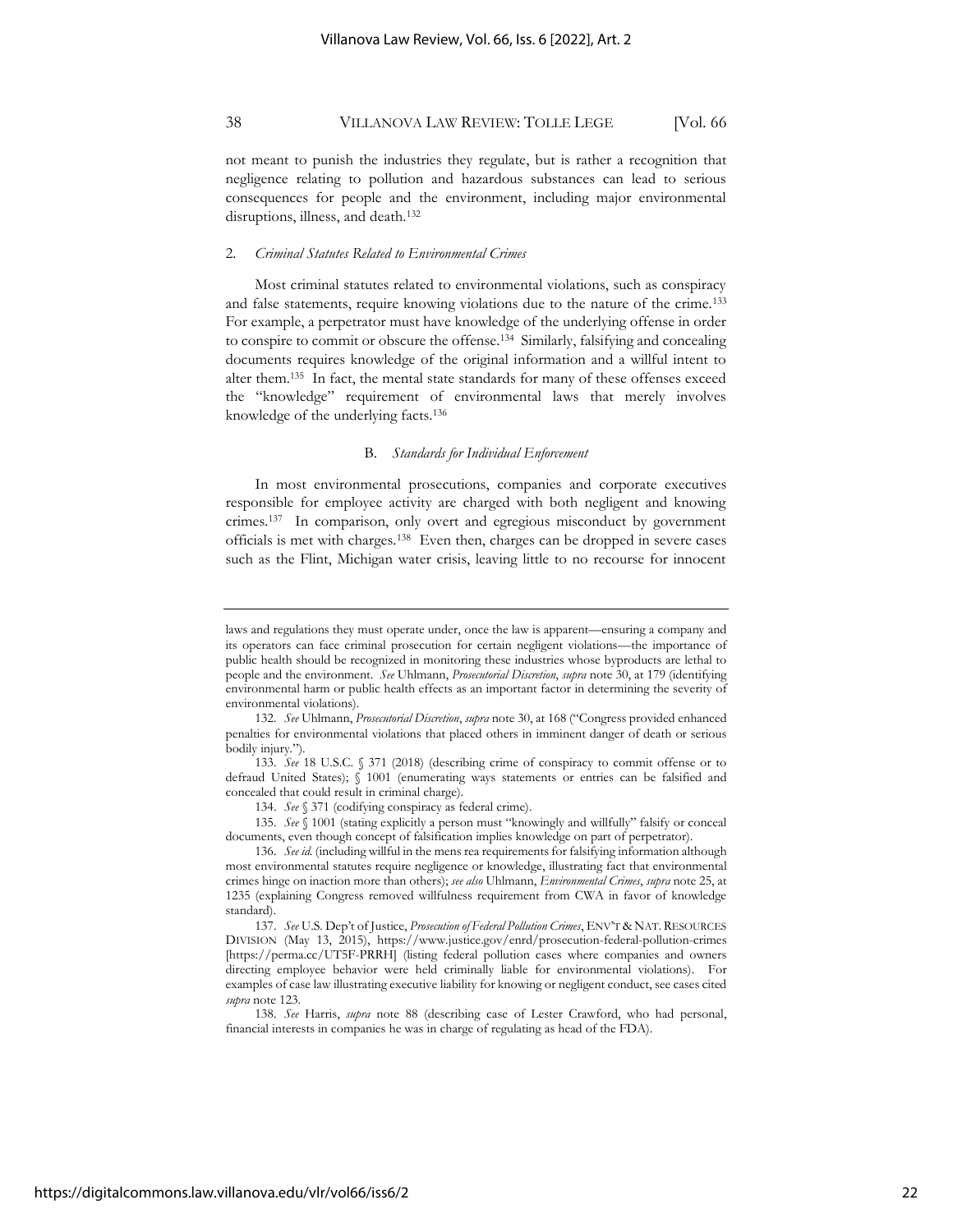citizens seriously harmed by government agency action ranging from negligent to overtly criminal.<sup>139</sup>

### 1. *Individuals*

In *United States v. Maury*, the court discussed the case *United States v. Hanousek*, 140 which had held that "the appropriate *mens rea* . . . was simple, rather than gross, negligence," under the criminal provision of the CWA for a railroad company polluting navigable waters with oil.<sup>141</sup> The court examined the legislative intent behind the CWA, categorizing it as "a form of public welfare legislation" which allows the CWA "to 'render criminal "a type of conduct that a reasonable person should know . . . may seriously threaten the community's health or safety.""<sup>142</sup> Due to Congress's objective of protecting public welfare and its lack of explicit language in the criminal provision of this statute, the court in *Maury* and courts in other circuits have reasoned the mens rea for a CWA misdemeanor violation is simple negligence, as opposed to gross negligence.<sup>143</sup>

In *Commonwealth v. Farmer*, the court discussed its consistent holding "that certain strict liability or absolute liability criminal enactments are constitutional," including the strict liability standard in the criminal provisions of the SWMA.<sup>144</sup> Despite reiterating its support for the SWMA's negligence standard, the court also emphasized Farmer's profession as a petroleum engineer, which gave him expert knowledge of hazardous waste.<sup>145</sup> The court mentioned Farmer's acknowledgment that the industry is "highly regulated."<sup>146</sup> This inclusion implies that, even though the SWMA can apply to negligent actions, Farmer was even more culpable due to his knowledge and expertise of both the industry's regulation standards and of the hazardous waste products themselves.<sup>147</sup> By this logic, an agency such as the DEP,

144. Commonwealth v. Farmer, 750 A.2d 925, 929–30 (Pa. Commw. Ct. 2000) (citing past precedent that ruled SWMA's strict liability standard for transferring and dumping hazardous waste did not violate due process).

145. *See id.* at 929 ("Michael Farmer is a petroleum engineer who realizes that petroleum products have a low flash point. Farmer asserts, however, that mixing products together and shipping them off for recycling should not be interpreted as handling a hazardous waste.").

146. *See id.* ("Farmer acknowledges that it is involved in a highly regulated industry and that Section 401(b) of the SWMA clearly subjects persons who store, transport, treat or dispose of waste to liability for harm even though they have exercised the utmost care.").

147. *See id.* (discussing void for vagueness doctrine as holding statute unconstitutional if it "fails to give a person of *ordinary* intelligence fair notice that contemplated conduct is forbidden"

<sup>139.</sup> *See* Smith, *supra* note 97 (stating decision to drop charges against officials responsible for Flint water crisis "stunned the city of Flint, Mich[igan]").

<sup>140.</sup> 176 F.3d 1116, 1120 (9th Cir. 1999) (detailing jury conviction stemming from negligent discharge of oil into navigable waters).

<sup>141.</sup> *See Maury*, 695 F.3d at 257 (citing *Hanousek*, 176 F.3d at 1121) (discussing past precedent in order to determine correct mens rea under Clean Water Act).

<sup>142.</sup> *Id.* (quoting *Hanousek*, 176 F.3d at 1121).

<sup>143.</sup> *See id.* at 257–58 (explaining Congress explicitly expressed intent in statutory text when intending gross negligence standard and lack of such language indicates Congress meant simple rather than gross negligence); *see also* Uhlmann, *Prosecutorial Discretion*, *supra* note 30, at 169 (stating that, while most criminal violations of environmental statutes require knowing violations, accidental pollution under CWA and CAA can generate criminal prosecution through negligent discharges and negligent endangerment).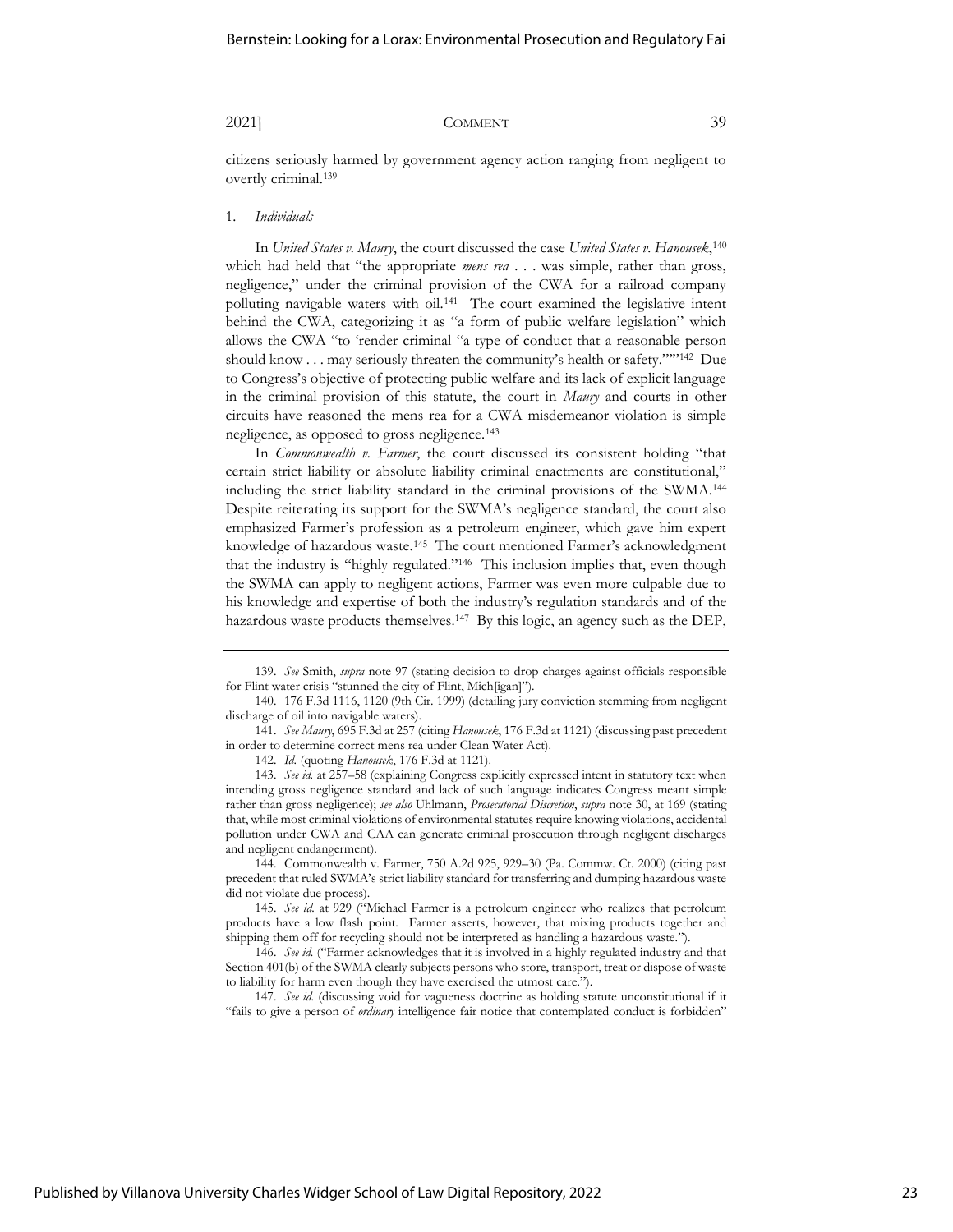which has expertise in both environmental science and environmental regulations, would be that much more culpable for negligent or knowing inadequacies in their oversight of the fracking industry.<sup>148</sup>

In *Downs v. Commonwealth*, the court found that Downs was criminally negligent because he should have known his cost-saving method of waste disposal was unsafe and created a "substantial risk."<sup>149</sup> In response to the argument that he could not be held responsible for his employees' actions, the court replied that he was being held accountable for his own negligent actions.<sup>150</sup> The court reasoned that, considering Downs's actions could significantly harm people and the environment, a prison sentence of two to four years was not disproportionate for the offense.<sup>151</sup> Similarly, the *Tonawanda* court held the company liable for environmental violations resulting in \$12.2 million in damages, which were used to evaluate "the effects of its conduct on human health and the environment."<sup>152</sup> These cases demonstrate that substantial risks to public health and citizen fears over potential harms can justify hefty fines and even prison sentences for mere negligence in environmental criminal law.<sup>153</sup>

#### 2. *Government Officials*

In the EPA's State Review Framework report, it summarized the DEP's area for improvement as updating penalty calculations in their National Pollutant Discharge Elimination System (NPDES) wastewater and stormwater programs.<sup>154</sup> Despite almost five trillion cubic feet of natural gas produced in Pennsylvania in 2015, the SRF evaluation does not mention the adverse effects of fracking in relation to the NPDES, the CWA, or the CAA.<sup>155</sup> In fact, the oversight program meant to

153. *See id.* at 30 (discussing defendant's fine to be used for a study to benefit potentially afflicted community); *see also Downs*, 616 A.2d at 467 (considering proportionality of sentence in relation to potential and actual harm caused to citizens).

154. *See State Review Framework*, *supra* note 83 (providing results of State Review Framework reports by state).

immediately after mentioning that petroleum engineer Farmer understood intricacies of hazardous wastes (emphasis added)).

<sup>148.</sup> *See id.* (emphasizing Farmer's expertise as a factor in deciding his level of culpability).

<sup>149.</sup> *See* Downs v. Commonwealth, 616 A.2d 39, 464 (Pa. Commw. Ct. 1992) (finding that defendant's policy of "permitting employees to remove waste from the plant to save the cost of otherwise disposing of it" was clearly risky).

<sup>150.</sup> *See id.* at 466 (claiming Downs was charged for crimes he himself was personally responsible for).

<sup>151.</sup> *See id.* at 467 (stating Downs received lenient sentence considering potential penalties under SWMA).

<sup>152.</sup> United States v. Tonawanda Coke Corp., 636 F. App'x. 24, 29 (2d Cir. 2016) (finding Tonawanda Coke Corp.'s activities "caused harm to those members of the public who are reasonably concerned that their property or their health has been compromised by the effects of TCC's illegality").

<sup>155.</sup> *See id.* (evaluating the DEP's 2015 FY performance but neglecting to mention issues surrounding regulation of industry's fracking technique); *see also* DEP'T ENVTL. PROT., 2015 OIL AND GAS ANNUAL REPORT 6–31 (2015), http://www.depgreenport.state.pa.us/elibrary/GetDocument?docId=6318&DocName=2015%2 0OIL%20AND%20GAS%20ANNUAL%20REPORT.PDF%20%20%3Cspan%20style%3D%2 2color%3Agreen%3B%22%3E%3C%2Fspan%3E%20%3Cspan%20style%3D%22color%3Ablu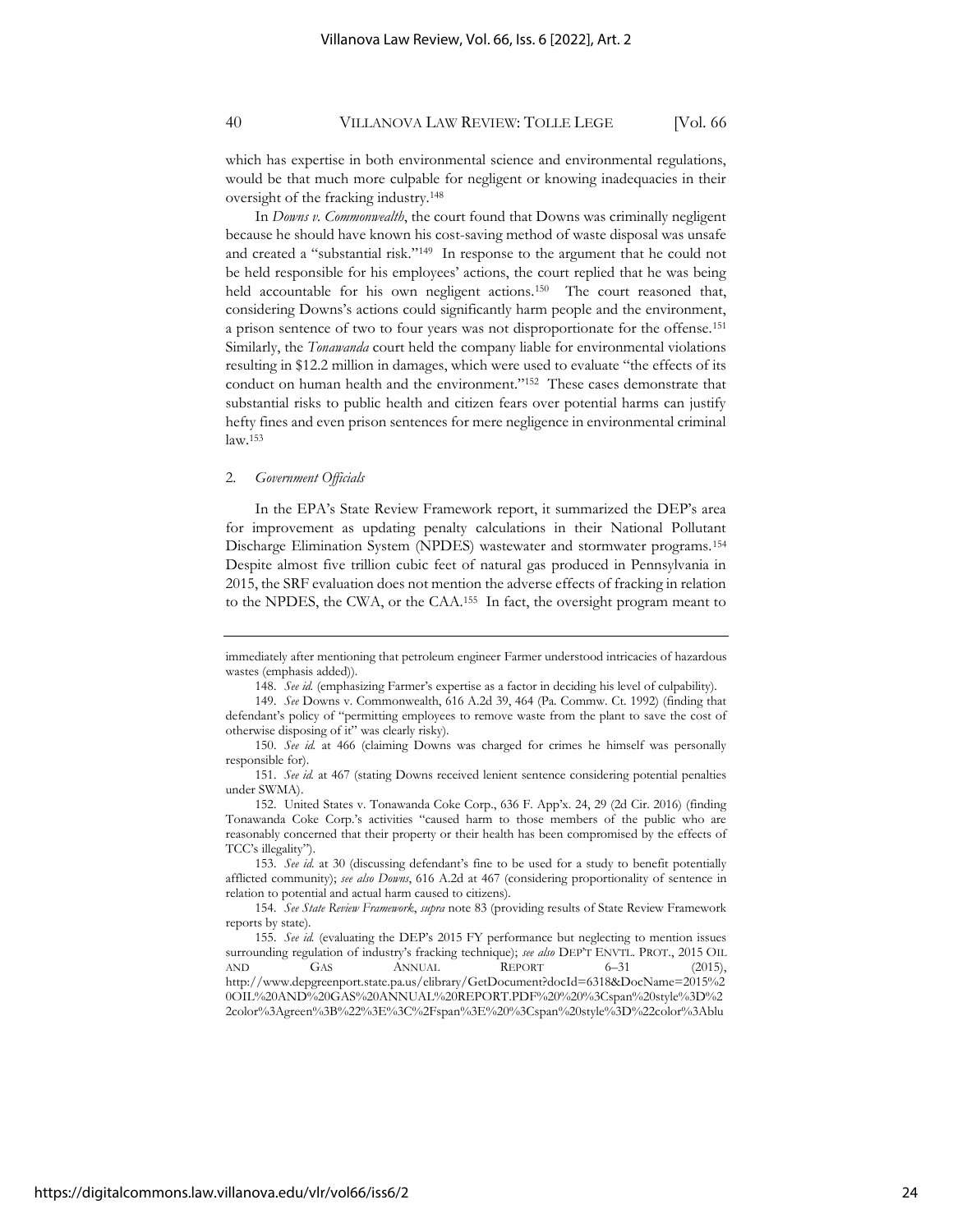ensure the DEP is implementing and enforcing regulations in line with the statutes mentioned above, does not mention fracking at all.<sup>156</sup> As *In re Thirty-Third Statewide Investigating Grand Jury* and the charges brought against Lester Crawford show, when there is proper oversight and government misconduct is investigated and brought to light, the executive and judicial branches favor uncovering and disciplining such misconduct.<sup>157</sup>

In response to the dropping of charges against state officials, one Flint resident expressed dismay: "This is not justice . . . . The only thing it tells me is our lives don't matter."<sup>158</sup> The lawsuits brought against government actors in Flint included claims of substantive due process and equal protection rights violations.<sup>159</sup> Plaintiffs were forced to allege "ostensibly more restricted liberties" such as "a right to bodily integrity and a right to freedom from third-party harms" because the Supreme Court "has consistently refused to constitutionalize affirmative rights to basic human needs."<sup>160</sup> Without a solid legislative claim to bring forward, plaintiffs harmed by the Flint water crisis were unable to receive injunctive or economic relief for the government's "outrageous . . . man-made disaster that could have been avoided with a minimum of foresight and at relatively little expense."<sup>161</sup> The Flint water crisis sets a dangerous precedent in environmental law: government officials and agency employees can be the direct cause of poisoning citizens yet face no serious legal repercussions.<sup>162</sup>

158. Smith, *supra* note 97 (internal quotation marks omitted) (relaying one resident's view that dropped charges against state officials for "a failure of government at all levels" seem "like a political ploy"). These comments made by Flint residents are very similar to the ones made by Pennsylvania citizens in regard to the fracking industry, depicting feelings of hopelessness and distrust in the face of government failures to adequately protect them. *See* PA. OFFICE OF ATTORNEY GEN., GRAND JURY REPORT, *supra* note 5, at 52 (sharing story of family who called the DEP for help, only to be told agency could do nothing to assist them); *see also* Troutman et al., *supra* note 12 (reporting on resident who felt the DEP was more likely to protect gas and oil interests rather than PA citizens and environment).

159. *See* Massaro & Brooks, *supra* note 92, at 157, 158 (enumerating basis of the actions plaintiffs brought against Flint officials).

e%3B%22%3E%3C%2Fspan%3E [https://perma.cc/XK3Z-G9VR] (summarizing Pipeline Infrastructure Task Force's actions throughout year, including data trends and expectations from the DEP).

<sup>156.</sup> *See State Review Framework*, *supra* note 83 at 1 (describing the DEP's Air Quality Program as "thorough and comprehensive" and its RCRA program inspection reports as "well-written and organized").

<sup>157.</sup> *See In re Thirty-Third Statewide Investigating Grand Jury*, 86 A.3d 204, 226 (Pa. 2014) (favoring ability to root out official misconduct over government confidentiality when proper oversight allows such misconduct to be discovered); *see also* Harris, *supra* note 88 (reporting on charges brought against ex-head of the FDA, Lester Crawford).

<sup>160.</sup> *Id.* at 158 (describing "narrower claims" plaintiffs were forced to bring as "quaky," "fragile," and difficult to satisfy due to lack of legislation or precedent affirming constitutional right to basic necessities, such as food and clean water).

<sup>161.</sup> *Id.* ("Not all outrageous government acts violate the Constitution, but the ones at stake in the Flint crisis did.").

<sup>162.</sup> *See id.* at 156 (tracing contamination of Flint's water directly to both negligent and intentional actions of government officials).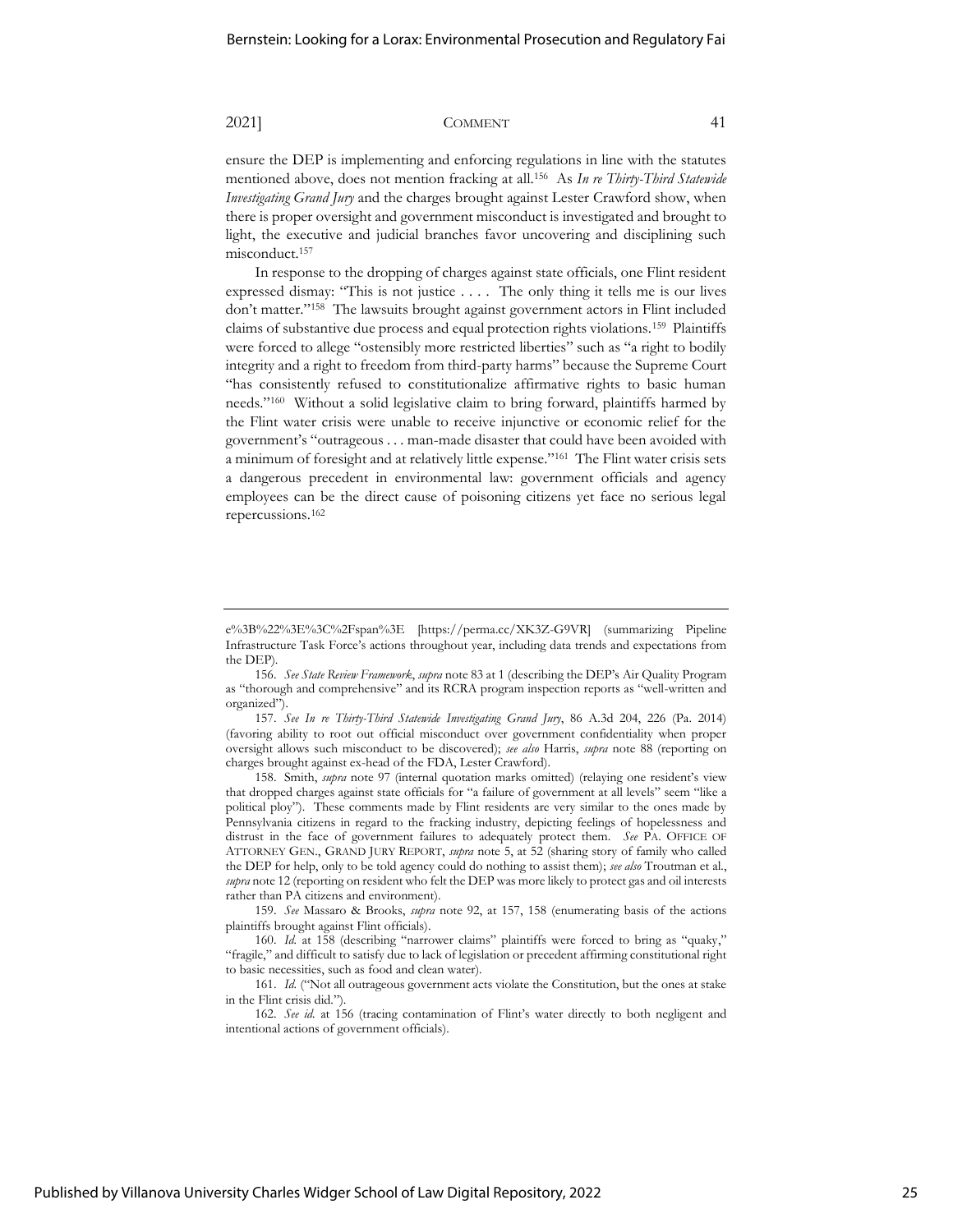#### C. *The DEP's Policies: Negligence and Knowledge*

An overarching theme of the grand jury report's criticisms of the DEP and its response to the fracking boom is the department's failure to act.<sup>163</sup> These criticisms involve situations where it seems that there were both negligent and knowing violations of the DEP's mission and its own practices.<sup>164</sup> Despite the intentions or mental state behind each policy decision, Attorney General Shapiro emphasized that citizens of Pennsylvania were the ones who felt the consequences.<sup>165</sup>

### 1. *Negligence*

The grand jury report concluded by clarifying that the DEP's failure to protect Pennsylvania residents and the environment "may not have been intentional or malicious."<sup>166</sup> Notwithstanding the lack of malintent, the report considered multiple instances of employee negligence in their oversight of the oil and gas industry.<sup>167</sup> The report described how the DEP's reliance on inaccurate water testing methods led to confusion over whether fracking caused contamination.<sup>168</sup> It also examined how the DEP sometimes either did not answer or dismissed complaints by residents who had hired their own environmental experts.<sup>169</sup>

Attorney General Shapiro pointed out that the challenges the DEP faced from the industry and the fracking boom was "not the fault of Department employees" and that grand jury "believe[s] that many DEP employees were doing the best job possible with the limited resources they had."<sup>170</sup> For example, when the code used for water testing was updated, numerous employees continued using the outdated

166. *Id.* (describing DEP's failure to "meet its mission" in protecting Pennsylvania's natural resources and its citizens as potentially not malicious or intentional).

167. *See id.* at 65–66 (outlining instances where the DEP failed to listen to citizens complaining about water contamination and pollution although citizens had video evidence or analyses of environmental consultants).

<sup>163.</sup> *See* PA. OFFICE OF ATTORNEY GEN., GRAND JURY REPORT, *supra* note 5, at 49, 53, 54, 55, 58, 60, 62, 64, 65 (breaking down review of the DEP's response to regulating industry into sections titled: "failure to regulate," "failure to train," "failure to communicate," "failure to test," "failure to inspect," "failure to notify," "failure to issue violations," "failure to refer," and "failure to listen").

<sup>164.</sup> *See id.* at 67 (attributing the DEP's inadequate response to fracking as both a "deliberate policy decision" and also one of "inadequate supervision," implying both willful and inadvertent actions).

<sup>165.</sup> *See id.* ("However, policy decisions also have consequences, and in this case, one consequence of the decisions made by multiple administrations and DEP was inadequate supervision of an industry which had—and continues to have—significant impacts on the Commonwealth's citizens.").

<sup>168.</sup> *See id.* at 6 (contending the DEP's water testing methods are inaccurate because of outdated criteria in studying water contamination, and as underutilizing the law's "zone of presumption"). The zone of presumption allows the DEP to presume water within 1,000 feet of a drilling site is contaminated, putting the onus on the industry to prove otherwise. *Id.*

<sup>169.</sup> *See id.* at 7 ("We believe that some DEP employees saw the job more as serving the industry than the public. We heard too many stories of complaints unanswered, or cavalierly dismissed.").

<sup>170.</sup> *Id.* at 48 (stating while many agency employees did their best, other employees "appeared to show undue deference to the fracking industry, and undue indifference to citizens with serious complaints about appalling effects they were suffering").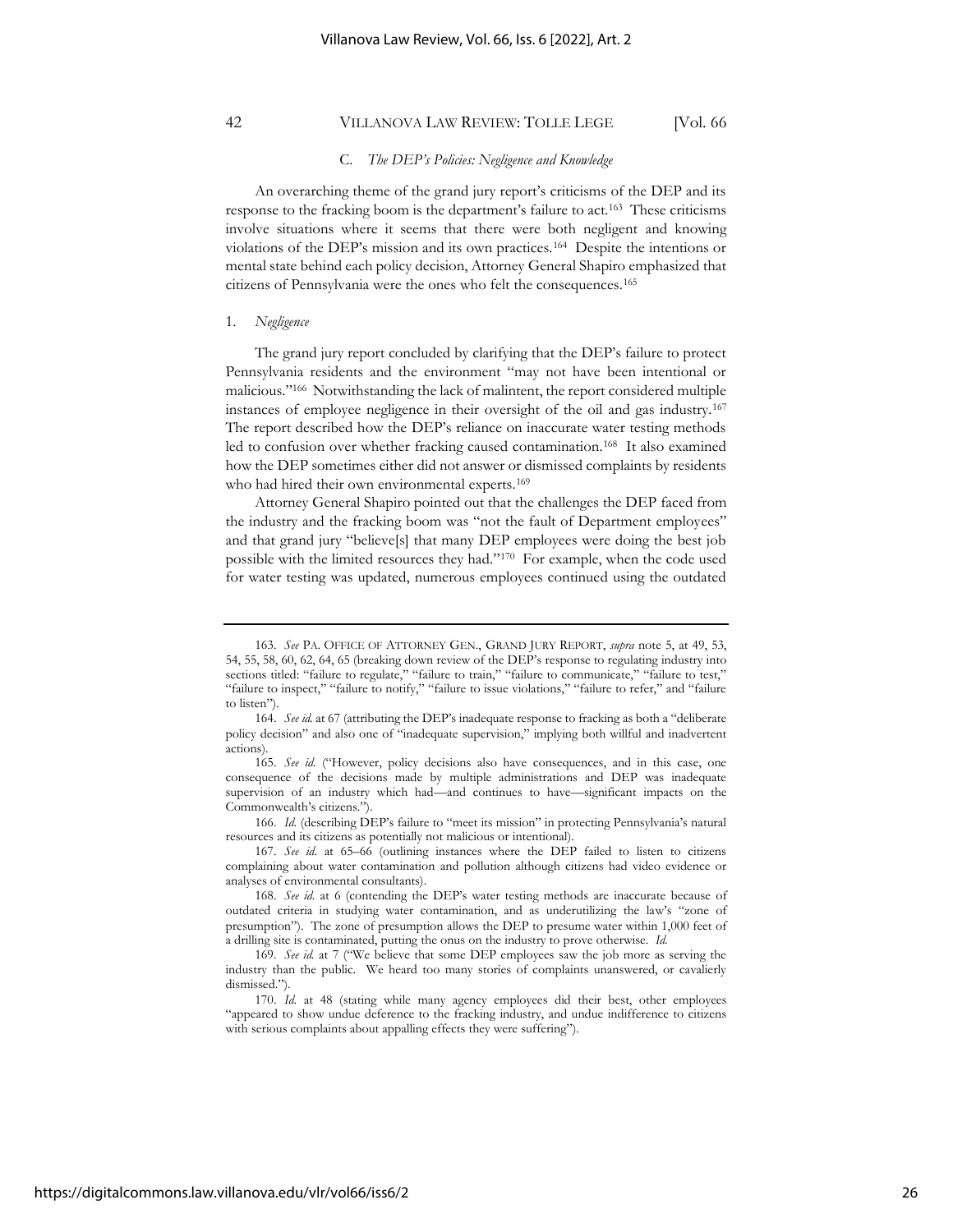code because they were unaware of the new one.<sup>171</sup> Attorney General Shapiro noticed that some of the DEP employees were "unaware of crucial legal guidelines that govern the Department's testing program."<sup>172</sup> When investigating complaints from residents regarding fracking activities, the DEP employees revealed that, because it was not feasible to inspect each one, they would speak to the operator of the drilling well and close the complaint if they received a picture showing there was not an oil spill.<sup>173</sup> The DEP's use of outdated methods, failure to inform employees of important rules, and decision not to allocate adequate resources to respond to complaints can all be seen as negligent actions.<sup>174</sup>

### 2. *Knowing*

The grand jury report introduces the DEP's willful actions, highlighting new violations that were done knowingly.<sup>175</sup> The DEP knew about impoundment failures in solid waste management for years prior to phasing out the practice.<sup>176</sup> Testimony from DEP employees revealed they knew the agency required brand new regulations for fracking "early on," yet the regulations were not enacted until 2016.<sup>177</sup> Employee testimony disclosed that the DEP discouraged employees from taking training opportunities and ignored new methods gleaned from trainings.<sup>178</sup>

The DEP was hesitant to issue Notices of Violation (NOV), which identify violators and begin the regulatory enforcement process.<sup>179</sup> According to the grand

174. *See id.* at 59 (balancing understanding that the "DEP is understaffed and employees cannot spend all their time making inspections" with the skepticism that "operators can fairly or effectively police themselves").

175. *See id.* at 6 (stating the DEP's failure to investigate complaints as employees "elect[ing] not to inspect reported violations").

176. *See id.* at 50 ("In the mid-2010s, DEP recognized that impoundments were not safe, and they were phased out in favor of more secure storage methods. But by that time, DEP had years of knowledge about impoundment failures."). Earlier in the grand jury report, Attorney General Shapiro describes impoundments as "man made ponds, several acres in size, where oil and gas operators stored millions of gallons of fluid" that sometimes included toxic fluids such as contaminated wastewater. *Id.* at 32. These impoundments lacked the proper lining to prevent leakages into the soil and water and would release harmful chemicals into the air as essentially "enormous open toxic pits." *Id.* The DEP exempted these impoundments from the permitting requirements of the Solid Waste Management Act. *See id.* at 32, 50.

177. *See id.* at 52 (demonstrating the DEP "developed concepts" for fracking regulations years before regulations were adopted).

178. *See id.* at 53 (revealing employees were told outside training opportunities would violate the "gift ban" policy).

<sup>171.</sup> *See id.* at 56 (explaining that, despite the newly developed suit code 946, employees continued using the pre-fracking suit code 942 because they did not know about update).

<sup>172.</sup> *Id.* at 58 (characterizing the DEP employees' ignorance of certain significant legal guidelines as "troubling").

<sup>173.</sup> *See id.* at 59 (describing how the DEP employees had to "investigate" and close complaints "without ever leaving the office" due to their lack of resources). In response to these accusations, the DEP stated: "DEP staff investigate complaints from the public that an unconventional gas activity may be causing environmental or public safety concerns." *Id.* at 117.

<sup>179.</sup> *See id.* at 6 (explaining what NOVs are and that there was a lack of NOVs issued during the beginning of the fracking boom); *see also Compliance and Enforcement Division*, PA. DEP'T ENVTL. PROT., https://www.dep.pa.gov/Business/Air/CAEDivision/Pages/default.aspx [https://perma.cc/JJ6H-Q9T7] (last visited Sept. 15, 2020) (giving overview of compliance monitoring tools the DEP uses).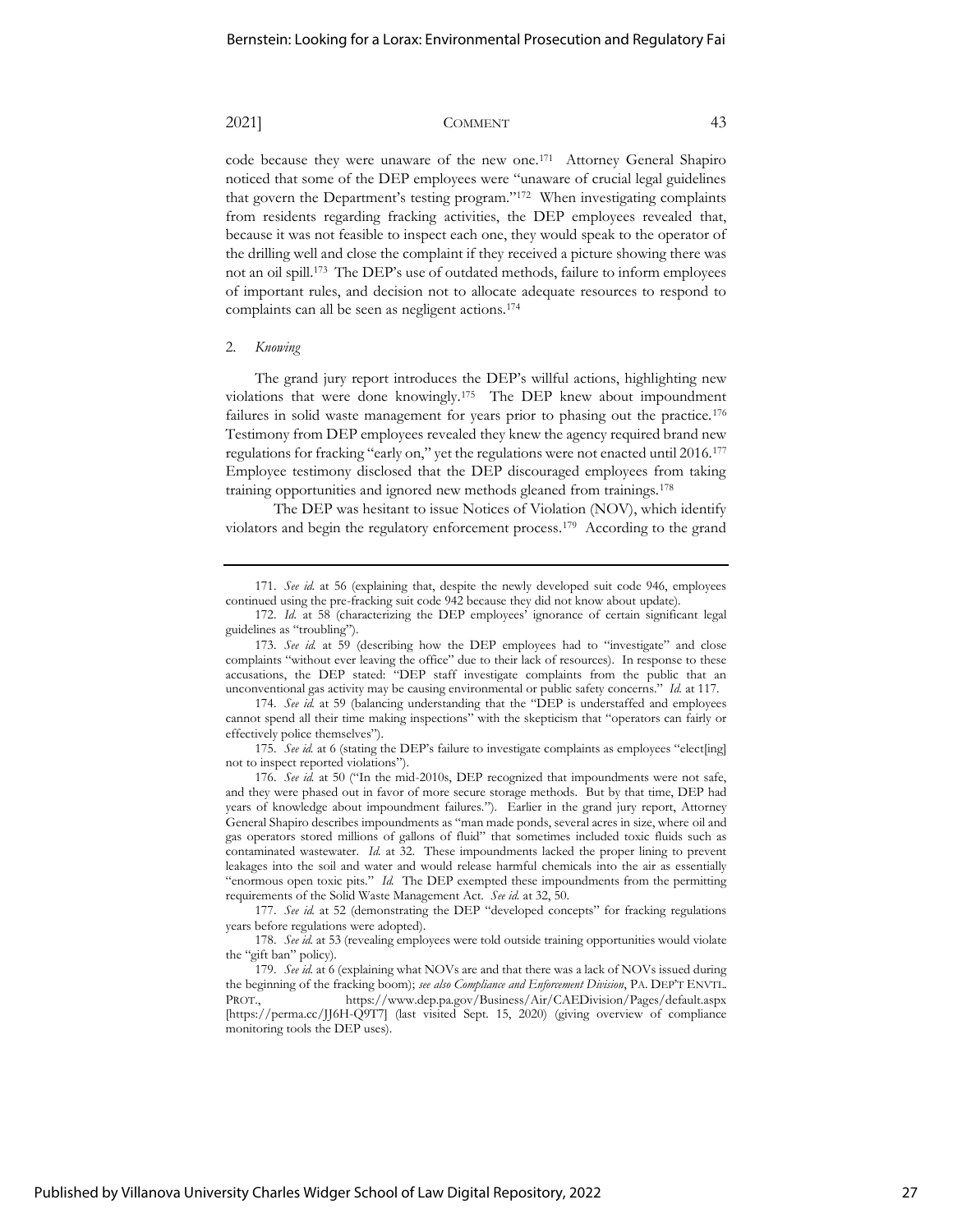jury report, executive decisions and communications from top staff influenced employees, who interpreted emails as saying: "To leave the Marcellus alone. . . . Don't interfere with their business."<sup>180</sup> These willful violations of the DEP's duty to protect the environment and Pennsylvania residents in favor of the regulated industry become even more incriminatory when considering the court's remarks in Commonwealth v. Farmer.<sup>181</sup> If a petroleum engineer should know how to properly dispose of waste, an agency with environmental regulatory expertise should have even more knowledge about the harmful impacts that could occur by ignoring or condoning unsafe industry practices.<sup>182</sup>

## IV. "UNLESS SOMEONE LIKE YOU CARES A WHOLE AWFUL LOT, NOTHING IS GOING TO GET BETTER. IT'S NOT."183: USING LEGISLATION AND EXECUTIVE OUTSOURCING TO SPEAK FOR CITIZENS AND THE ENVIRONMENT

Better oversight and easier avenues for prosecution would ensure regulatory agencies are held accountable for helping industries violate the regulations they are meant to enforce.<sup>184</sup> The ability to prosecute state and federal environmental employees for blatantly violating the "foundational mission of protecting human health and the environment" is increasingly crucial because federal agencies like the EPA are vulnerable to changing political administrations whose policy decisions can have lasting detrimental effects on the agency.<sup>185</sup> Even if a large portion of an agency remains committed to its mission, a few high-level employees can heavily sway the entire agency's regulatory policies.<sup>186</sup>

*Id.*

<sup>180.</sup> *See* PA. OFFICE OF ATTORNEY GEN., GRAND JURY REPORT, *supra* note 5, at 62–63 (alteration in original) (internal quotation marks omitted) (quoting employee who believed "the message was clear" not issue violations against fracking activities for Marcellus Shale wells, even after Executive Deputy Secretary characterized email as "a misunderstanding").

<sup>181.</sup> *See* Commonwealth v. Farmer, 750 A.2d 925, 929 (Pa. Commw. Ct. 2000) (implying Farmer's knowledge as petroleum engineer makes his improper disposal of solid waste more culpable).

<sup>182.</sup> *See id.* (using expertise as factor in determining degree of accountability); *see also* Massaro & Brooks, *supra* note 92, at 169–70, 207 (cataloging defendants' violations as misrepresenting and concealing truth while having expertise and knowledge regarding detrimental effects of switching water supply).

<sup>183.</sup> *See* SEUSS, *supra* note 2, at 58.

<sup>184.</sup> *See* Massaro & Brooks, *supra* note 92, at 172 (citing investigative report finding Michigan "'fundamentally accountable' because agencies charged with enforcing drinking water regulations and protecting public health had failed to do their job").

<sup>185.</sup> *See* Banerjee, *supra* note 100 (concluding EPA is verging on regulatory capture because business and industry, rather than scientific data and public welfare, are deciding factor in developing policy).

<sup>186.</sup> *See* Hudson, *supra* note 99, at 672.

It should therefore be appreciated that an agency may consist of 90% individuals whose views and decisions are perfectly aligned with the public interest, and 10% who are not, and by that constitution still make rules and decisions that are harmful to the public interest. It follows that an interest group may reap large benefits from the "capture" of a relatively limited number of persons within the agency, especially high-level officials, as, in general, an agency administrator who shares an industry's views will be capable of exerting greater influence in that industry's favor than a low-level employee.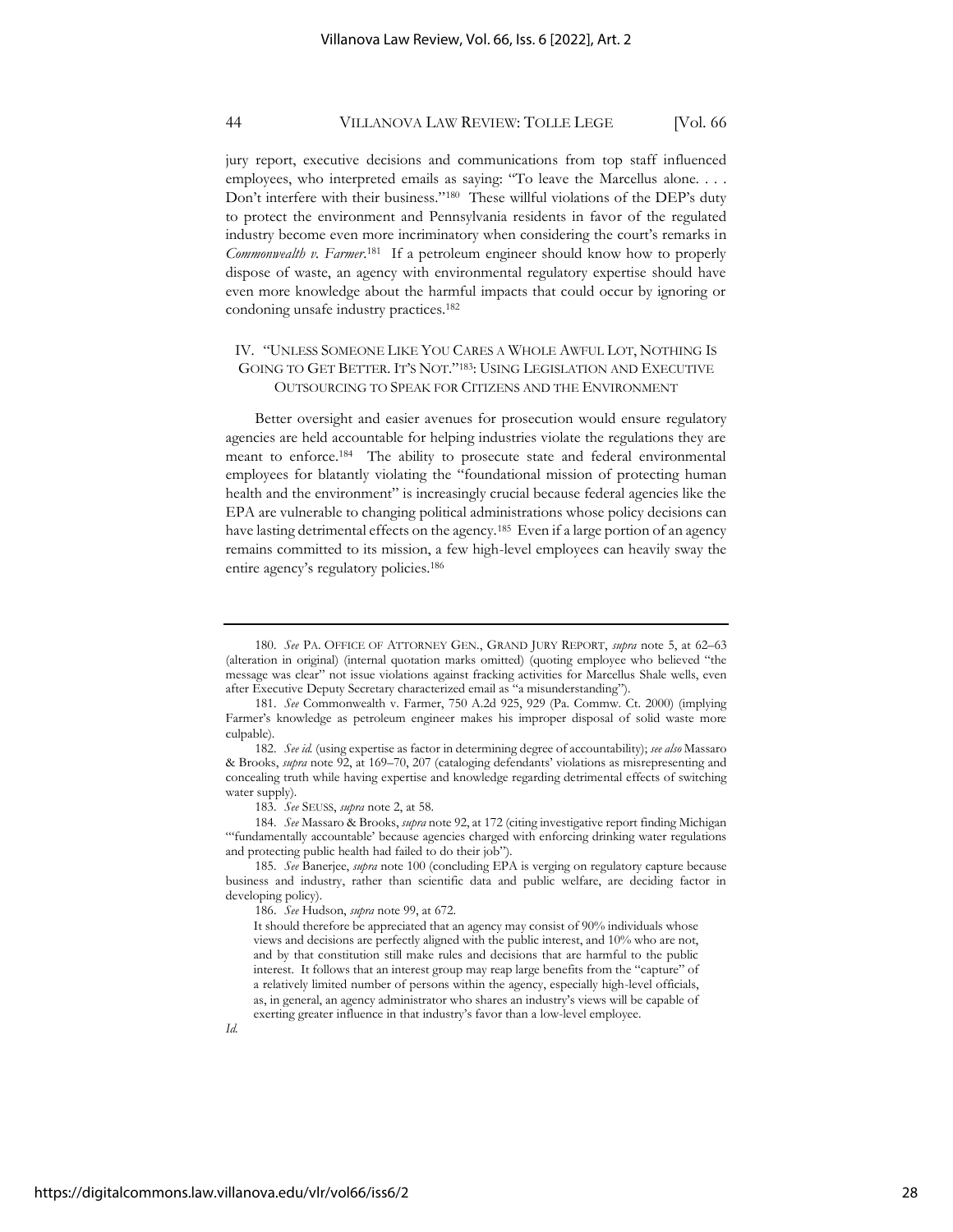Considering the barriers to prosecuting government officials, the important work of employees at regulatory agencies, and the limitations they face, encouraging widespread criminal prosecution of agency employees is not a feasible option for situations described in Attorney General Shapiro's grand jury report.<sup>187</sup> However, by analyzing how individuals are charged and prosecuted for environmental violations, it becomes clear that failing to act is a large part of environmental crimes.<sup>188</sup> When such failure comes from the regulators, the executive branch should be able to step in to protect citizens from inaction.<sup>189</sup> Criminal statutes already discourage industry actors from this crime of inaction; legislators should similarly pass laws that effectively penalize egregious inaction from agency executives.<sup>190</sup>

### A. *Criminal Charges and Pennsylvania DEP Employees*

While the DEP's employees should be protected and given the benefit of the doubt due to the constraints of governmental work, cases of explicit corruption and conflicts of interest should be eligible for environmental prosecution.<sup>191</sup> Attorney General Shapiro's concern with the "revolving door" of employees leaving the DEP to work for the oil and gas industry after purposefully under-regulating the industry is analogous to the situation of Lester M. Crawford, the FDA Commissioner who was criminally prosecuted for owning stock in the companies he regulated.<sup>192</sup> The failure to act according to one's duty as a government employee for the future receipt of monetary compensation should be no different than a private individual failing to follow environmental regulations in order to maximize profits.<sup>193</sup> For example, Attorney General Shapiro reviewed a DEP employee's testimony regarding a drilling

<sup>187.</sup> *See* Uhlmann, *Prosecutorial Discretion*, *supra* note 30, at 163 (discussing benefits of giving heightened prosecutorial discretion for those enforcing environmental crimes).

<sup>188.</sup> *See* KRAMER, *supra* note 1, at 91 ("These nondecisions constitute a significant portion of the state climate crimes of political omission.").

<sup>189.</sup> See PA. OFFICE OF ATTORNEY GEN., GRAND JURY REPORT, *supra* note 5, at 102 (recommending law be amended to "give the Attorney General direct jurisdiction over environmental crimes").

<sup>190</sup>*. See* KRAMER, *supra* note 1, at 90 ("State crimes of omission occur when states and their officials fail to act, or neglect to notice bad things happening, or even enter into a state of denial. This leads to significant, even life-threatening occasions for harm to particular groups of people simply because state officials have not acted." (quoting ROB WATTS, STATE OF VIOLENCE AND THE CIVILIZING PROCESS: ON CRIMINOLOGY AND STATE CRIME 10 (2016))); *see also* PA. OFFICE OF ATTORNEY GEN., GRAND JURY REPORT, *supra* note 5, at 9 ("We urge the executive and legislative branches of Pennsylvania's government to seriously consider the findings of this Report, and to act in favor of the common good of Pennsylvania and its citizens. We think there is more that can and must be done to minimize the hazards arising from unconventional drilling.").

<sup>191.</sup> *See* PA. OFFICE OF ATTORNEY GEN., GRAND JURY REPORT, *supra* note 5, at 102 (arguing "criminal charges can provide an effective way to help carry out the constitutional mandate of article 1, section 27: to conserve and maintain the people's right to clean air, pure water, and a healthy environment").

<sup>192.</sup> *See id.* at 100 (witnessing concerning and "troubling" staffing issues such as temptation the DEP employees would hesitate "to bear the full force of the law" in hopes of later attaining higher paying industry job); Harris, *supra* note 88.

<sup>193.</sup> *See* KRAMER, *supra* note 1, at 124 (describing "critical delay" in government response to global warming made through deliberate decisions motivated by economic gains as "predatory and criminal").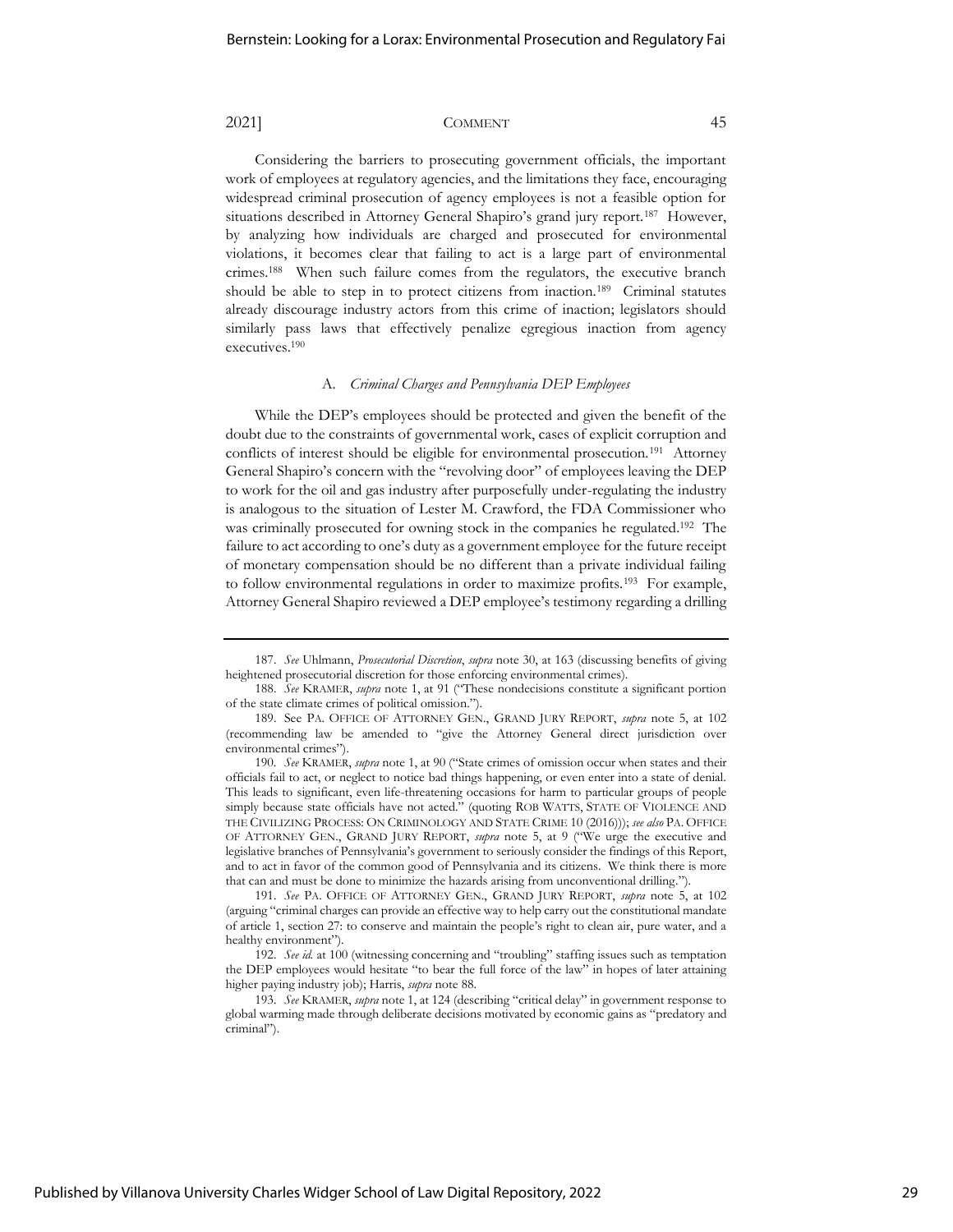well that the agency allowed to shutdown unsafely using a method called "plugging."<sup>194</sup> The employee responsible had left the DEP to work for the company "to whom the certificates were issued."<sup>195</sup>

### B. *Outsourcing Prosecution to Executives*

The grand jury report introduced a better way to handle the intersection of agency misconduct and criminal prosecution: outsource state environmental criminal investigations to other parts of the executive branch by allowing the Office of the Attorney General to receive citizen complaints and investigate them.<sup>196</sup> According to the report, "the lack of criminal prosecution" for environmental violations is not due to a lack of crimes occurring but rather due to bureaucratic obstacles.<sup>197</sup> Although the Commonwealth Attorneys Act gives the Attorney General the power to prosecute criminal charges against Pennsylvania officials and employees whose behavior hurts "the public trust," the DEP must refer criminal conduct to the Office of the Attorney General before the Office can investigate and prosecute environmental misconduct.<sup>198</sup> The general assembly should amend the law to "give the Attorney General direct jurisdiction over environmental crimes" so that the office "can begin an investigation on its own, whenever it has proper cause to do so" without waiting for the DEP referrals that rarely come. 199 Giving the DEP

<sup>194.</sup> *See* Sanserino, *supra* note 44 (discussing the DEP's revisions to well-plugging regulations for unconventional wells). Plugging involves sealing off inactive and abandoned wells to prevent leakage of gas into the air, water, and soil. *See id.*

<sup>195.</sup> PA. OFFICE OF ATTORNEY GEN., GRAND JURY REPORT, *supra* note 5, at 60 (clarifying that, while such a "career progression was not uncommon," the revolving door between the DEP and the industry "is not a recipe for restoring public confidence in the DEP inspection process").

<sup>196.</sup> *See id.* at 102 (detailing potential solutions to avoid situation created by fracking boom in Pennsylvania); *see also* Abrams, *supra* note 87, at 207 ("As long as law enforcement power is kept in the hands of those who are themselves corrupt, the public interest is frustrated. The only hope lies in vesting jurisdiction in an outside body that has the capacity and the will to investigate and prosecute as needed." (quoting WHITNEY NORTH SEYMOUR, UNITED STATES ATTORNEY 174– 75 (1975))).

<sup>197.</sup> *See* PA. OFFICE OF ATTORNEY GEN., GRAND JURY REPORT, *supra* note 5, at 102 (explaining that, despite Attorney General's Office "special environmental crimes section," Office is unable to investigate and prosecute unless the DEP first asks it to do so); *see also* The Commonwealth Attorneys Act of 1980, 71 PA. STAT.  $\sqrt{732-205(a)(6)}$  (1980). When criminal prosecutions intersect with agency enforcement, the attorney general must wait for the agency's investigation and referral. *See* § 732-205(a)(6). Because the DEP is already "understaffed" and underfunded, it would be much more efficient for the agency to circumvent the investigation and referral process and share jurisdiction with the Attorney General's environmental crimes unit. *See* PA. OFFICE OF ATTORNEY GEN., GRAND JURY REPORT, *supra* note 5, at 59.

<sup>198.</sup> *See* § 732-205(a)(1), (6); PA. OFFICE OF ATTORNEY GEN., GRAND JURY REPORT, *supra*  note 5, at 59.

Yet, in recent years DEP has seldom asked. DEP employees testified to various explanations for this lack of criminal referrals for oil and gas violations. Some said they don't need to seek criminal prosecutions, because their own internal regulations provide sufficient deterrence. Some said they would refer more cases, if only prosecution didn't take so long. Some said they wanted to send out cases for prosecution, but supervisors didn't always approve.

PA. OFFICE OF ATTORNEY GEN., GRAND JURY REPORT, *supra* note 5, at 102.

<sup>199.</sup> *See id.* (suggesting environmental laws be amended to give Attorney General direct jurisdiction over criminal environmental violations).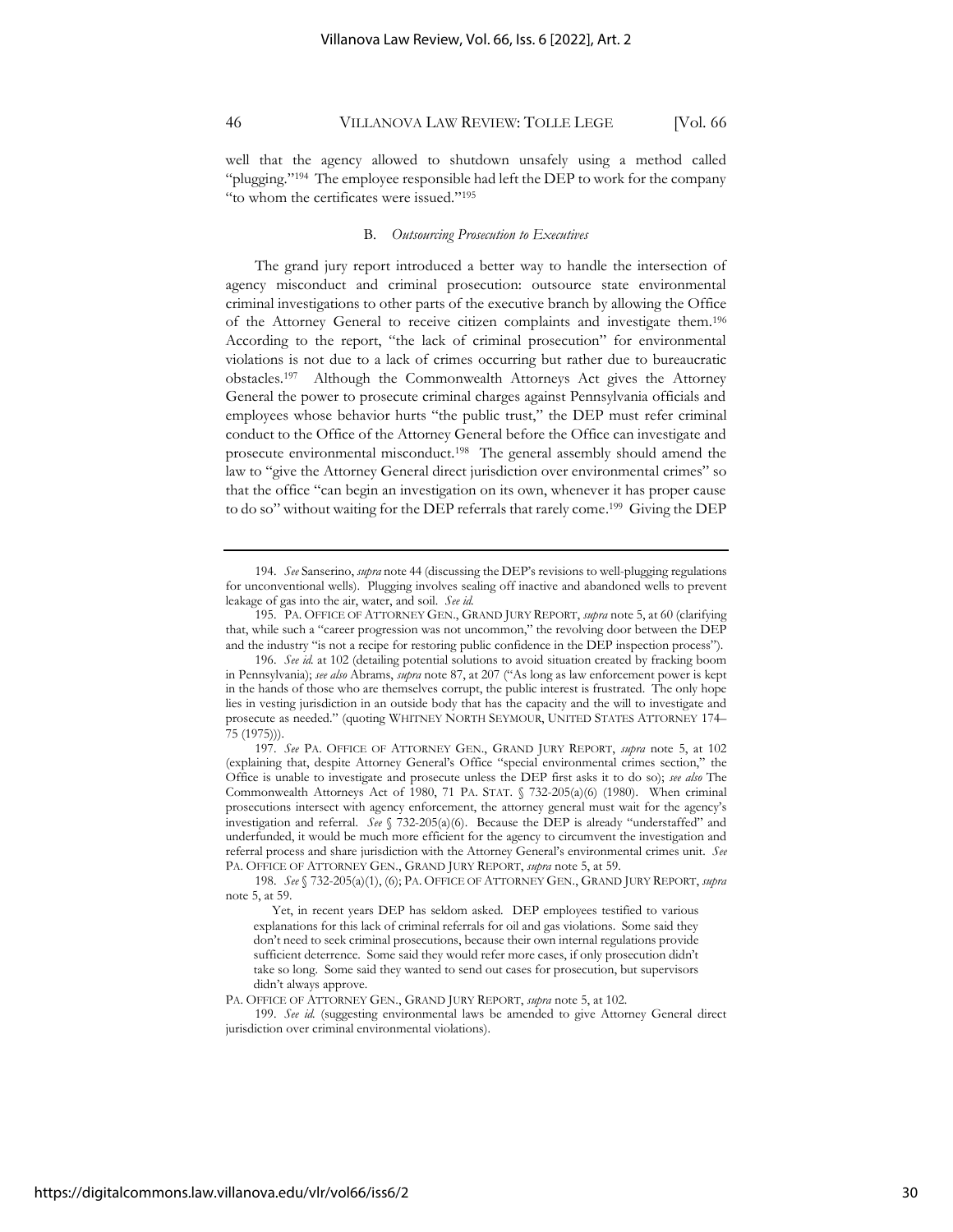and the Attorney General concurrent jurisdiction over environmental criminal investigations would spread the administrative burden, thus, contributing more oversight and resources to curbing environmental misconduct.<sup>200</sup> Outsourcing enforcement and oversight of both individuals and agencies would allow for more frequent, effective execution of environmental law.<sup>201</sup>

One commentator has emphasized the importance of moderating bureaucracy with "an informed public capable of holding administrators and public officials accountable" in order to remedy the issue of environmental regulation oversight.<sup>202</sup> While an informed and educated public is a crucial check on the government's power, the responsibility of regulating an entire industry should fall on the agency created to do so, not citizens who may potentially lack the time, resources, and expertise necessary to do so.<sup>203</sup> Nevertheless, even citizens with those resources still need the legislative tools to pursue claims of accountability against the government.<sup>204</sup>

#### C. *Creating Legislation that Deters Inaction*

In addition to outsourcing investigative powers to law enforcement, legislation should be passed at state and federal levels that addresses agency inaction.<sup>205</sup> Amending current legislation and passing new legislation at both the state and federal level would give citizens a stronger legal basis for bringing claims against egregious failures of government.<sup>206</sup> This Comment proposes two legislative

grows-teeth/ [https://perma.cc/4AS7-2LP7] (tracing evolution of Pennsylvania Constitution's

<sup>200.</sup> *See id.* (indicating Attorney General's Office has resources to prosecute environmental crimes through its specialized environmental crimes division but not authority, whereas the DEP has authority to pursue and refer environmental crimes but lacks funding, staffing, and internal policies to do so).

<sup>201.</sup> *See* Abrams, *supra* note 87, at 226 ("If enforcement actions are to be undertaken in situations involving complex relationships such as these, they cry out for them to be carried on by officials who have significant distance from the matter, the people involved, and probably the jurisdiction itself.").

<sup>202.</sup> Morgan, *supra* note 69, at 92 (answering question of "[w]ho shall watch the watchers themselves?" in context of hydraulic fracturing and agency regulations (alteration in original) (internal quotation marks omitted) (quoting Garrett Hardin, *The Tragedy of the Commons: The Population Has No Technical Solution; It Requires a Fundamental Extension in Morality*, 162 SCI. 1243, 1245–46 (1968))).

<sup>203.</sup> *See id.* at 112 (arguing data suggests public education and awareness of adverse effects of fracking is greater deterrent than regulation in reducing industry expansion).

<sup>204.</sup> *See* Massaro & Brooks, *supra* note 92, at 158 (describing equal protection claims plaintiffs brought against Flint officials as "doctrinally fragile" and unable to properly hold officials accountable).

<sup>205.</sup> *See id.* at 182 ("There was no perfect fit between the Flint debacle and any existing, formal constitutional category that protected the residents from such environmental harms. Each of the constitutional claims was a salmon argument, swimming upstream against multiple adverse doctrinal currents.").

<sup>206.</sup> *See* Markell, *supra* note 95, at 17 (describing how government tools of enforcing environmental laws can turn into obstacles obscuring culpability and transparency). "These seemingly fundamental features of governance have the potential to create substantial 'slack' and to reduce rather than increase openness and accountability in governance." *Id. But see Pennsylvania's Environmental Rights Amendment Grows Some Teeth*, CIRCLE OF BLUE (Feb. 22, 2018), https://www.circleofblue.org/2018/world/pennsylvanias-environmental-rights-amendment-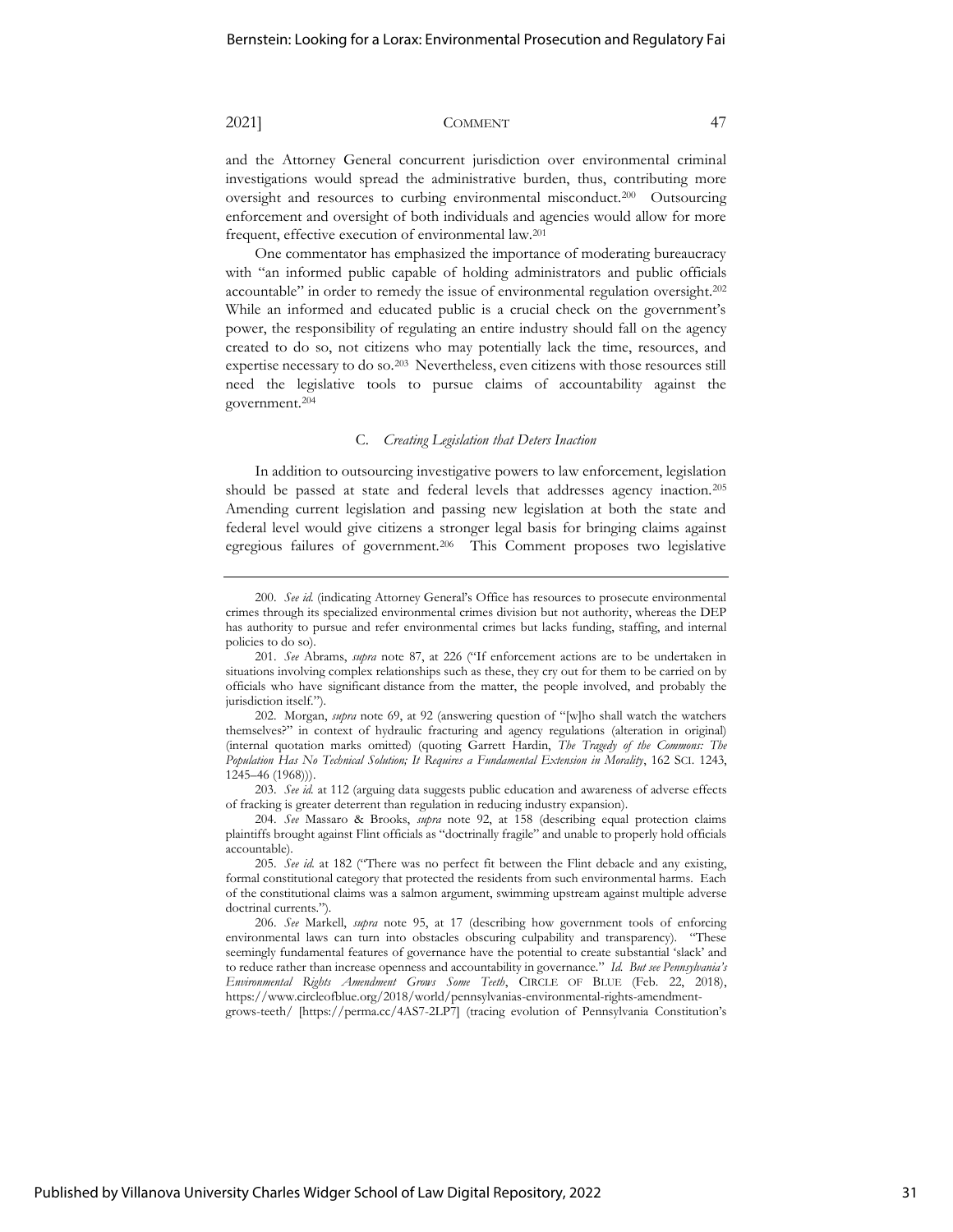changes to safeguard the public interest against agency inaction: adding direct-review provisions to environmental legislation that explicitly waive finality and imposing a duty to act on environmental agencies.

#### 1. *Adding and Amending Direct-Review Provisions*

Environmental agencies can currently avoid most litigation over inaction, in part due to the difficulty of applying the APA when harm arises from the failure to act rather than from action.<sup>207</sup> One commentator describes this asymmetry as a "deregulatory bias," where deliberate nonenforcement faces little to no judicial review, while large surges in enforcement give individuals the opportunity to bring cases, even though both can cause the same amount of damage.<sup>208</sup> The commentator then asserted deregulatory bias could be appropriate because "nonenforcement does not threaten individual liberties in the same way as enforcement."<sup>209</sup> However, as demonstrated by the grand jury report and discussed case law, in environmental law, nonenforcement is just as bad—and often even worse—than enforcement.<sup>210</sup>

Environmental Rights Amendment). While originally more aspirational than effective, in recent years courts have given more credence to the Environmental Rights Amendment, which guarantees Pennsylvania citizens the right to clean air, clean water, and the conservation of natural resources. *See id.* This amendment to the Pennsylvania constitution has resulted in citizens successfully bringing cases addressing environmental issues and fracking. *See id.*; *see also* PA. CONST. art. 1, § 27 (1971) (codifying Environmental Rights Amendment); Pa. Envtl. Def. Found. v. Commonwealth, 161 A.3d 911 (Pa. 2017) (strengthening Environmental Rights Amendment and its effectiveness for citizens bringing suits against state).

207. For a further discussion of the difficulty of applying the APA to nonenforcement, see *supra* Part II.D; *see also* Hylas, *supra* note 106, at 1675–76 (discussing ways agencies avoid judicial review). Hylas mentions an exception in Section 706(1) of the APA that allows the court to force an action that is "unlawfully withheld or unreasonably delayed" before the action is considered final. *See* Hylas, *supra* note 106, at 1675–76. The Supreme Court then limited this exception to cases where "the agency fails to take discrete action that it is statutorily required to take." *Id.* Therefore, in situations such as fracking in Pennsylvania or the climate change crisis, even with the Section 706(1) exception there would still be standing issues for a case of government inaction leading to egregious public harms. *See id.* (offering unreasonable delay provision as potential structure to help frame issue of "finality" in determining agency actions).

208. *See* Velikonja, *supra* note 103, at 1562 (describing *Heckler v. Chaney*'s effect on nonenforcement and subsequent disproportionality of judicial review available for shifts in enforcement versus nonenforcement).

209. *Id.*

210. *See* Massaro & Brooks, *supra* note 92, at 192 (asserting that life, liberty, and property were "undeniably compromised" by government officials in the Flint water crisis); *see also* Juliana v. United States, 217 F. Supp. 3d 1224, 1249 (D. Or. 2016) (reviewing claim that government actors "have so profoundly damaged our home planet that they threaten plaintiffs' fundamental constitutional rights to life and liberty"), *rev'd and remanded by* 947 F.3d 1159 (9th Cir. 2020); PA. OFFICE OF ATTORNEY GEN., GRAND JURY REPORT, *supra* note 5. Plaintiffs in *Juliana* brought suit under the Due Process Clause, arguing a safe and healthy environment is "a necessary condition to exercising other rights to life, liberty, and property." *Juliana*, 217 F. Supp. 3d at 1250. Judge Aiken discussed the possibility of "new" fundamental rights, relying on Justice Kennedy's words from *Obergefell v. Hodges*:

The nature of injustice is that we may not always see it in our own times. The generations that wrote and ratified the Bill of Rights . . . did not presume to know the extent of freedom in all its dimensions, and so they entrusted to future generations a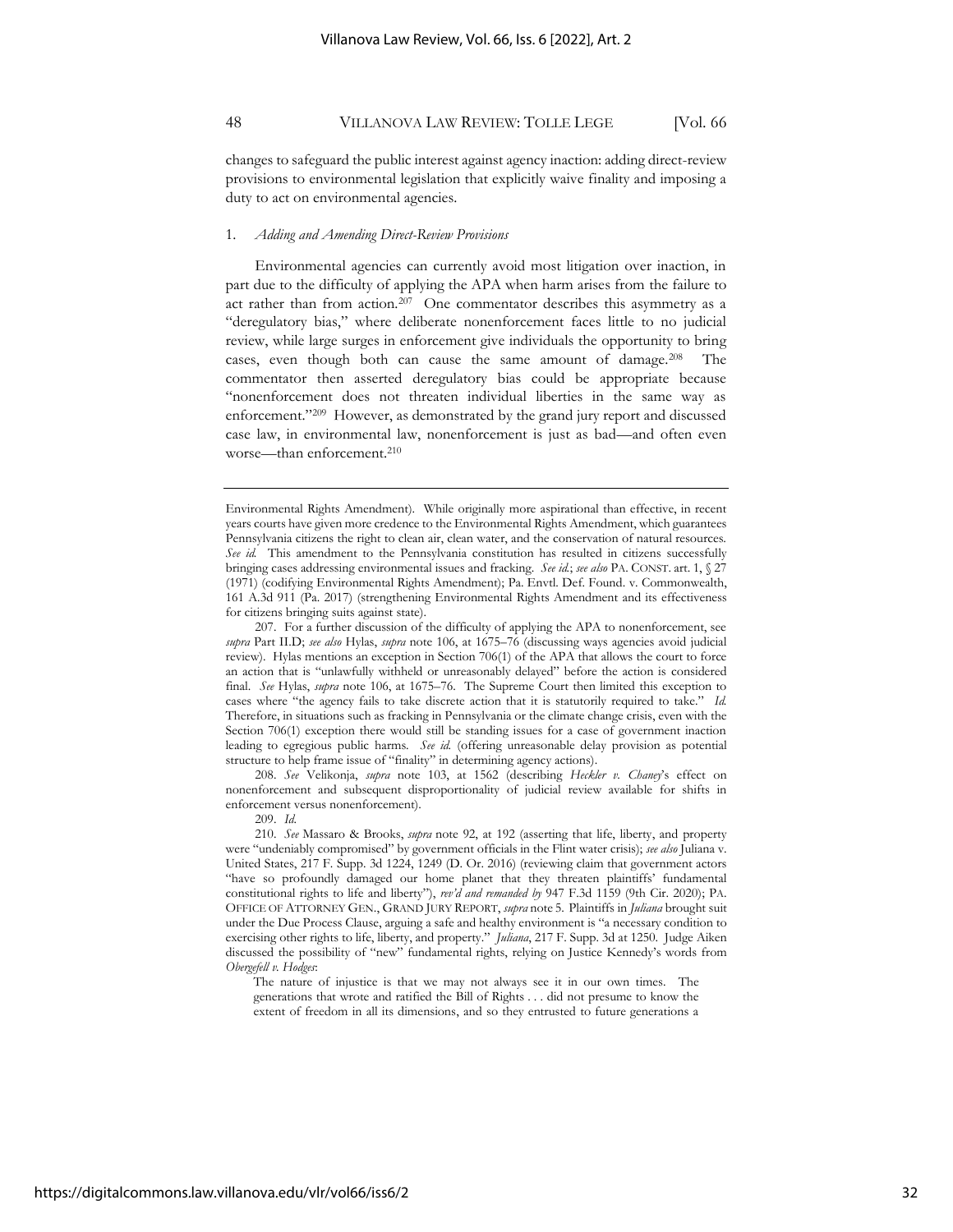One way around this problem involves adding direct-review provisions to environmental legislation that clearly state finality is not required absent explicit statutory language to the contrary.<sup>211</sup> When a direct-review provision is silent on finality, courts typically presume finality is required and dismiss inaction claims.<sup>212</sup> The presumption of finality in environmental statutes such as the CWA has spawned confusion over a court's power to review inaction claims, leading to disparate outcomes depending on where in the country one lives.<sup>213</sup> To rectify this problem of judicial guesswork, federal environmental legislation should be amended to include direct-review provisions that explicitly do *not* require finality to challenge an action.<sup>214</sup>

Potential criticisms for this measure echo the reasons that support the inclusion of the finality requirement within APA Section 704: fears about waves of litigation for ongoing action, overstepping agency authority regarding resource allocation, and hindering agency rulemaking.<sup>215</sup> But courts will still have other tools to limit judicial review to appropriate cases, such as the ripeness doctrine, which considers "whether an issue is 'fit' for review" along with "the potential hardship to the parties of withholding review."216

Id. at 1249 (quoting Obergefell v. Hodges, 567 U.S. 644, 664 (2015)). For a further discussion of the harm that can result from inaction, see *supra* Part II.

211. *See* Borgert, *supra* note 108, at 155 (explaining APA allows parties to challenge "a nonfinal action directly reviewable under another statute" under APA).

212. *See* Bell v. New Jersey, 461 U.S. 773, 778 (1982) (establishing presumption of finality requirement when direct-review statute is silent); Borgert, *supra* note 108, 152–54 (discussing different approaches to presumption of finality requirement taken by federal circuit courts).

213. *See* Clean Water Act, 33 U.S.C. § 1369(b) (2018) (not explicitly requiring final agency action before judicial review); Iowa League of Cities v. EPA, 711 F.3d 844, 863 (8th Cir. 2013) (finding finality not required); Champion Int'l Corp. v. U.S. EPA, 850 F.2d 182, 187 (4th Cir. 1988) (requiring finality under CWA); Pa. Dep't of Envtl. Resources v. EPA, 618 F.2d 991 (3d Cir. 1980) (requiring finality under CWA); *see also* Borgert, *supra* note 108, at 158 (discussing circuit split over existence and reasoning behind CWA's finality requirement).

214. To overcome this presumption of finality, plaintiffs must show the court that a statute contains no "explicit finality language" as well as the existence of other, "fairly discernable" factors indicating Congress's intent. Borgert, *supra* note 108, at 179 (second internal quotation marks omitted). Explicit statutory text could eliminate much judicial "discernment" of Congress's intent.

215. *See* Heckel, *supra* note 115, at 825 (maintaining requirements such as finality protect decision-making processes of agencies); *see also* Borgert, *supra* note 108, at 161 (reiterating policy reasons judges have cited to support a finality requirement, including the fear that "unlimited interlocutory review could seriously impede the performance of the EPA's rulemaking functions" (quoting *Pa. Dep't of Envtl. Resources*, 618 F.2d at 997)); Biber, *supra* note 116, at 467–68 (identifying resource allocation as one of the main areas of discretion necessary to the executive branch and its agencies); Parsons, *supra* note 117, at 510 (noting APA seeks to limit "undue judicial interference" and "avoid judicial entanglement in abstract policy disagreements which courts lack the expertise and information to resolve" (quoting Norton v. S. Utah Wilderness, 55 U.S. 55, 55 (2004))). *But see* FEC v. Akins, 524 U.S. 11, 20 (1998) (finding suit for inaction warranted when injury was kind statute sought to address and was supported explicitly by language of statute).

216. *See* Borgert, *supra* note 108, at 180 (arguing ripeness doctrine is sufficient to assess suitableness of judicial review in absence of finality requirement and describing ripeness doctrine's "two-pronged inquiry").

charter protecting the right of all persons to enjoy liberty as we learn its meaning. When new insight reveals discord between the Constitution's central protections and a received legal stricture, a claim to liberty must be addressed.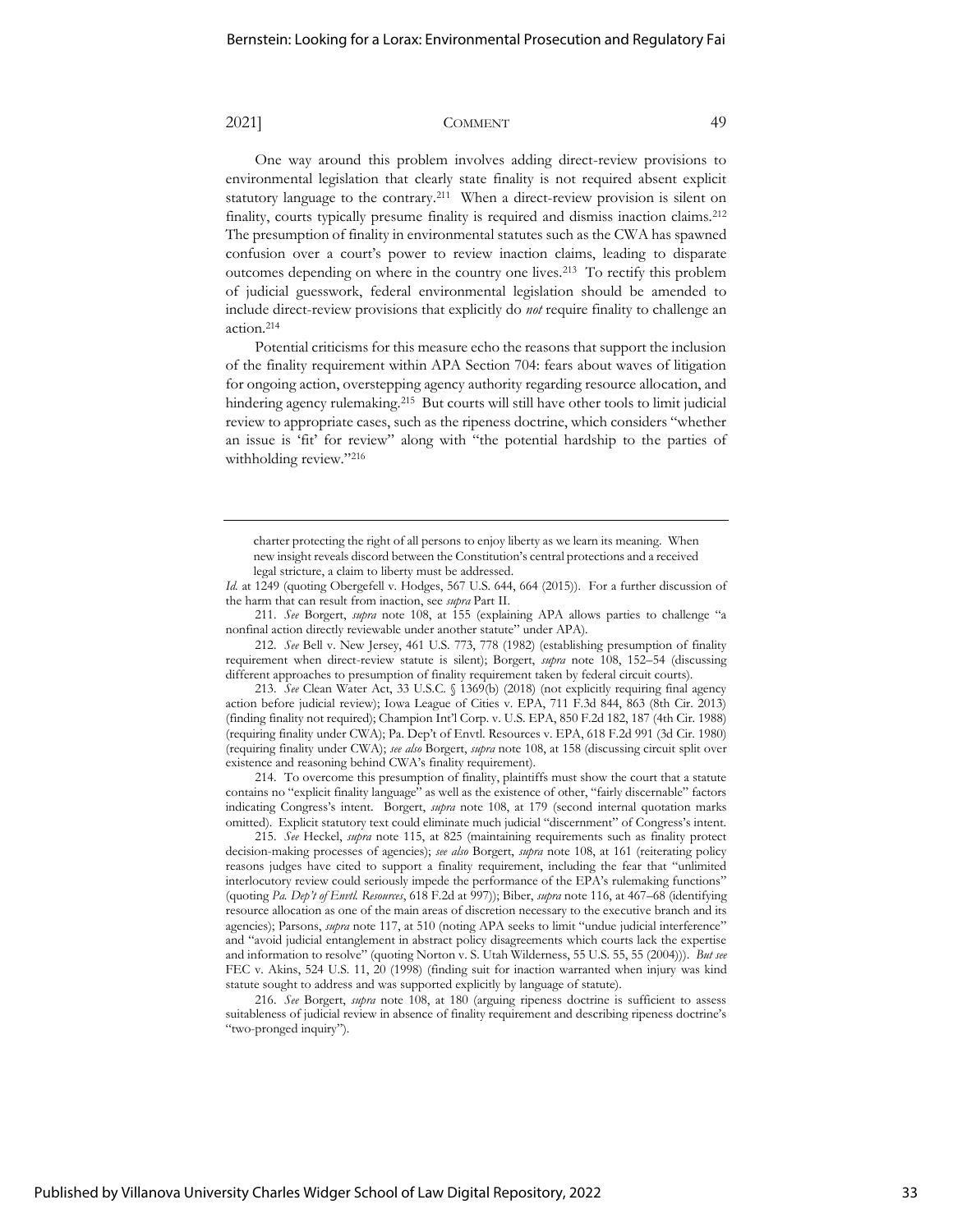Other constraints for parties attempting to challenge agency inaction would prevent an onslaught of litigation and ensure only cases with concrete and addressable harms are reviewed.<sup>217</sup> Furthermore, portions of the APA and environmental statutes were drafted in order to increase agency accountability to the public.<sup>218</sup> Removing the finality requirement in certain direct-review provisions of environmental statutes would promote agency accountability and guarantee that injured parties are not unfairly left without recourse merely because their injury arose from inaction rather than action.<sup>219</sup>

#### 2. *Imposing a Duty to Act*

Congress should pass federal legislation imposing a duty to act onto environmental agencies through a mechanism similar to the Responsible Corporate Officer (RCO) doctrine.<sup>220</sup> Statutorily requiring an agency to create a regulation that includes a duty to act explicitly directed at executive agency officials, similar to the Responsible Corporate Officer doctrine present in the CWA and CAA, would target inaction and give citizens firmer standing.<sup>221</sup> The RCO doctrine imposes a duty to act by holding that "corporate officials, who stand in a responsible relationship to a violation, can be prosecuted for their failure to prevent the violation."<sup>222</sup> This

<sup>217.</sup> *See* Parsons, *supra* note 117, at 509 (listing "daunting number of obstacles" litigants must overcome before reaching court that would still be in place even if finality requirement was removed for certain environmental claims). Challenges include standing, remedy exhaustion, issue exhaustion, and preclusion. *See id.*

<sup>218.</sup> *See id.* at 523 (discussing notice-and-comment procedures of APA § 553 that "were intended to make agencies more accountable to the public"); *see also* Borgert, *supra* note 108, at 174 (reviewing legislative history of amendments to CWA and finding Congress wanted to give public ample opportunities to participate in reviewing and challenging environmental rules and violations).

<sup>219.</sup> *See* Borgert, *supra* note 108, at 145 (stating "[r]eview is categorically unavailable under the APA for a claim" if it fails to meet the finality requirement). Borgert argues removing this finality requirement would enable "social welfare gains" that are "currently precluded by the finality rule's strict requirements." *See id.* at 191; *see also* Hylas, *supra* note 106, at 1648, 1650 (explaining *Bennett* test for finality "can make it exceptionally difficult for beneficiaries of regulation . . . to challenge potentially dangerous deregulatory agency programs" and "plaintiffs have a harder time establishing final agency action and thus more difficulty challenging the rule in court").

<sup>220.</sup> *See* 42 U.S.C. § 7413(c)(6) (2018) (codifying Responsible Corporate Officer doctrine into CAA by defining "person" as including "any responsible corporate officer" within section of statute discussing criminal penalties for negligence); *see also* 33 U.S.C. § 1319(c)(6) (2018) (incorporating Responsible Corporate Officer doctrine into CWA in same way as CAA); *The Climate Act*, GRANTHAM RES. INST. ON CLIMATE CHANGE & THE ENV'T, https://climatelaws.org/geographies/denmark/laws/the-climate-act [https://perma.cc/F5GG-YQLB] (last visited Mar. 17, 2021). The idea of compelling government action through legislation in the field of environmental law, especially within international climate change law, is not completely new or unheard of. *See The Climate Act*, *supra.* In 2020, Denmark passed the Climate Act, which sets emissions targets the Danish government is obligated to meet. *See id.*

<sup>221.</sup> *See The Climate Act*, *supra* note 220; *see also* Uhlmann, *Environmental Crimes*, *supra* note 25, at 1240–41 (describing Responsible Corporate Officer doctrine in context of CWA and CAA).

<sup>222.</sup> *See* Uhlmann, *Environmental Crimes*, *supra* note 25, at 1240–41 (explaining how RCO doctrine functions).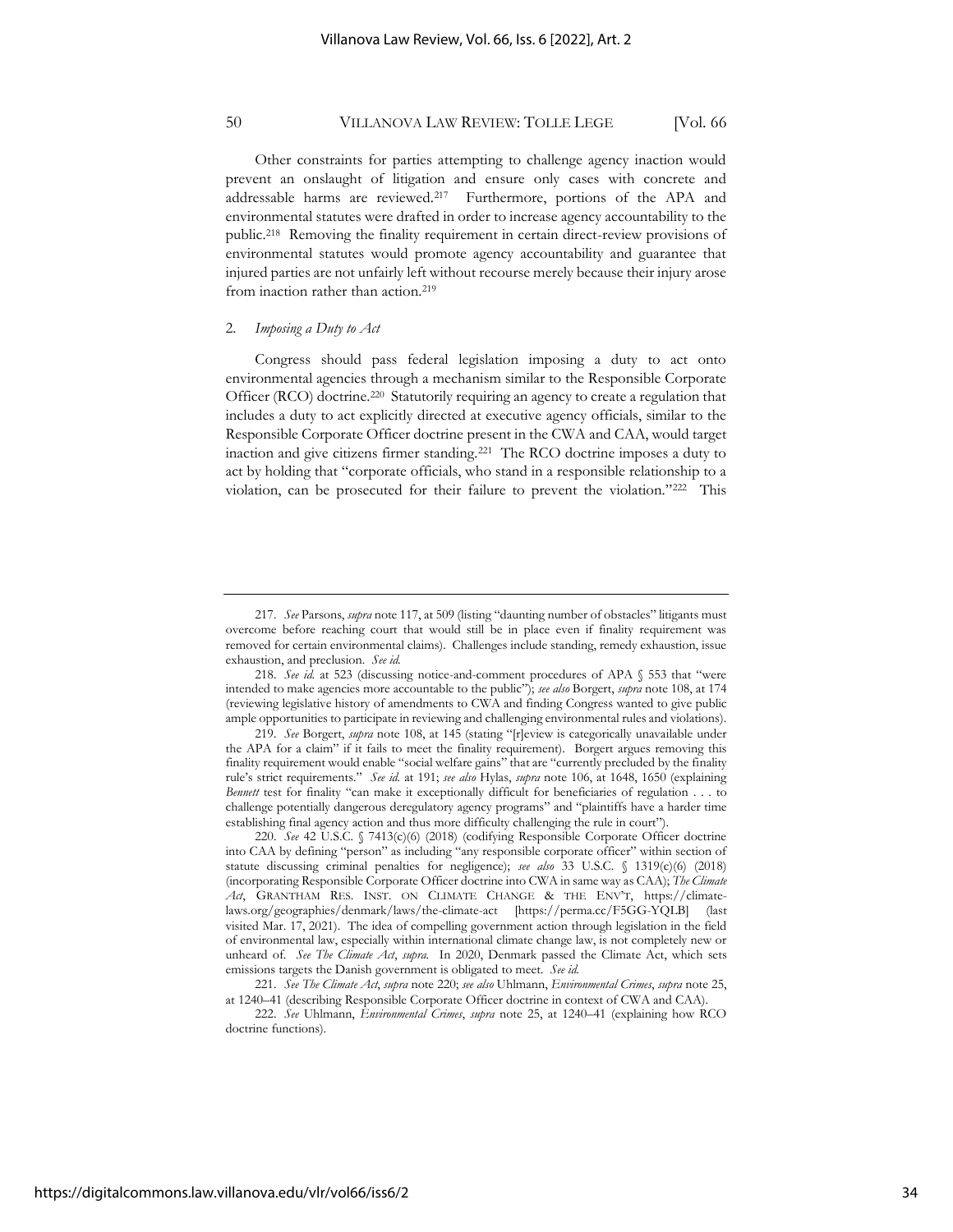doctrine works well in the context of environmental law because it prompts officials to intervene when harm would otherwise occur if action was not taken.<sup>223</sup>

This obligation to act should be applied to those in the greatest position to fight environmental violations: agency officials.<sup>224</sup> Instead of resulting in criminal charges, however, an agency official's duty to act should give individuals a better avenue to confront government inaction and, in cases where the courts deem it appropriate, encourage agency action.<sup>225</sup> Citizens in Flint, Michigan were forced to bring flimsy constitutional claims for a failure to act to protect their drinking waters because there were no other applicable avenues for redress.<sup>226</sup> If environmental statutes included a duty to act, those citizens would have a stronger claim against officials who failed to ensure the city's waters were not poisoned.<sup>227</sup> Furthermore, plaintiffs battling the ever-growing climate crisis, like those in *Juliana*, would have firmer standing to bring their suits in the pursuit of environmental justice.<sup>228</sup>

Duty to Act legislation would establish and codify Congress's intent that the mission of environmental agencies above all should be to protect the environment and American citizens from harms caused by business and industry interests.<sup>229</sup> It would also formally recognize that, especially in the field of environmental law, failing to act is just as bad, or sometimes worse than, acting inadequately.<sup>230</sup> This type of thinking is already recognized in environmental law through the Responsible

226. *See* Massaro & Brooks, *supra* note 92, at 157 (stating Flint crisis exposed "many weaknesses of constitutional law" when confronted with complex environmental harms derived from government official misconduct and irresponsibility).

227. *Compare Juliana*, 947 F.3d at 1169, 1175 (noting plaintiff failed to raise actionable statutory or regulatory violations), *with* FEC v. Akins, 524 U.S. 11, 20–21 (1998) (finding respondents raised statutory violation by asserting agency's failure to provide information to respondents was "injury in fact"). Because the statute at issue in *Akins* sought to promote information-gathering, withholding that information was an injury*. See Akins*, 524 U.S. at 20–21.

228. *See Juliana*, 947 F.3d at 1164 (acknowledging plaintiffs brought "compelling evidence" that government promotion of fossil fuels, with the knowledge that such behavior "can cause catastrophic climate change," exacerbated climate crisis).

229. *See* KRAMER, *supra* note 1, at 199 (characterizing climate change as political problem, rather than a technical one, and stating that public must participate in holding industry and state accountable for climate).

230. *See id.* at 87 (discussing Court Judge Aiken's assertions in *Juliana* that "the government will have to stand trial for its actions and omissions concerning climate change"). The dissenting opinion disparaged the majority's decision to dismiss the case for lack of standing: "Despite countless studies over the last half century warning of the catastrophic consequences of anthropogenic greenhouse gas emissions, many of which the government conducted, the government not only failed to act but also 'affirmatively promote[d] fossil fuel use in a host of ways.'" *Juliana*, 947 F.3d at 1176 (Staton, J., dissenting) (alteration in original) (quoting *id.* at 1167).

<sup>223.</sup> *See id.* at 1241 (noting RCO doctrine ensures "corporate officials with authority over environmental compliance cannot ignore violations they know are occurring and have the ability to prevent").

<sup>224.</sup> *See* Markell, *supra* note 95, at 24 (explaining state agencies have worked with EPA to gain increasing autonomy).

<sup>225.</sup> *See* Massaro & Brooks, *supra* note 92, at 172 (recognizing "formidable procedural and substantive obstacles" plaintiffs faced when bringing lawsuits after Flint water crisis); *see also* Juliana v. United States, 947 F.3d 1159, 1169, 1175 (9th Cir. 2020) (explaining plaintiff's sole claim was a constitutional one and not a claim alleging violation of a statute or regulation). The court reversed and remanded the case for lack of Article III standing due to redressability, suggesting the best recourse for addressing climate change harms in the absence of legislatively-defined redress is to "goad the political branches into action." *See Juliana*, 947 F.3d at 1175.